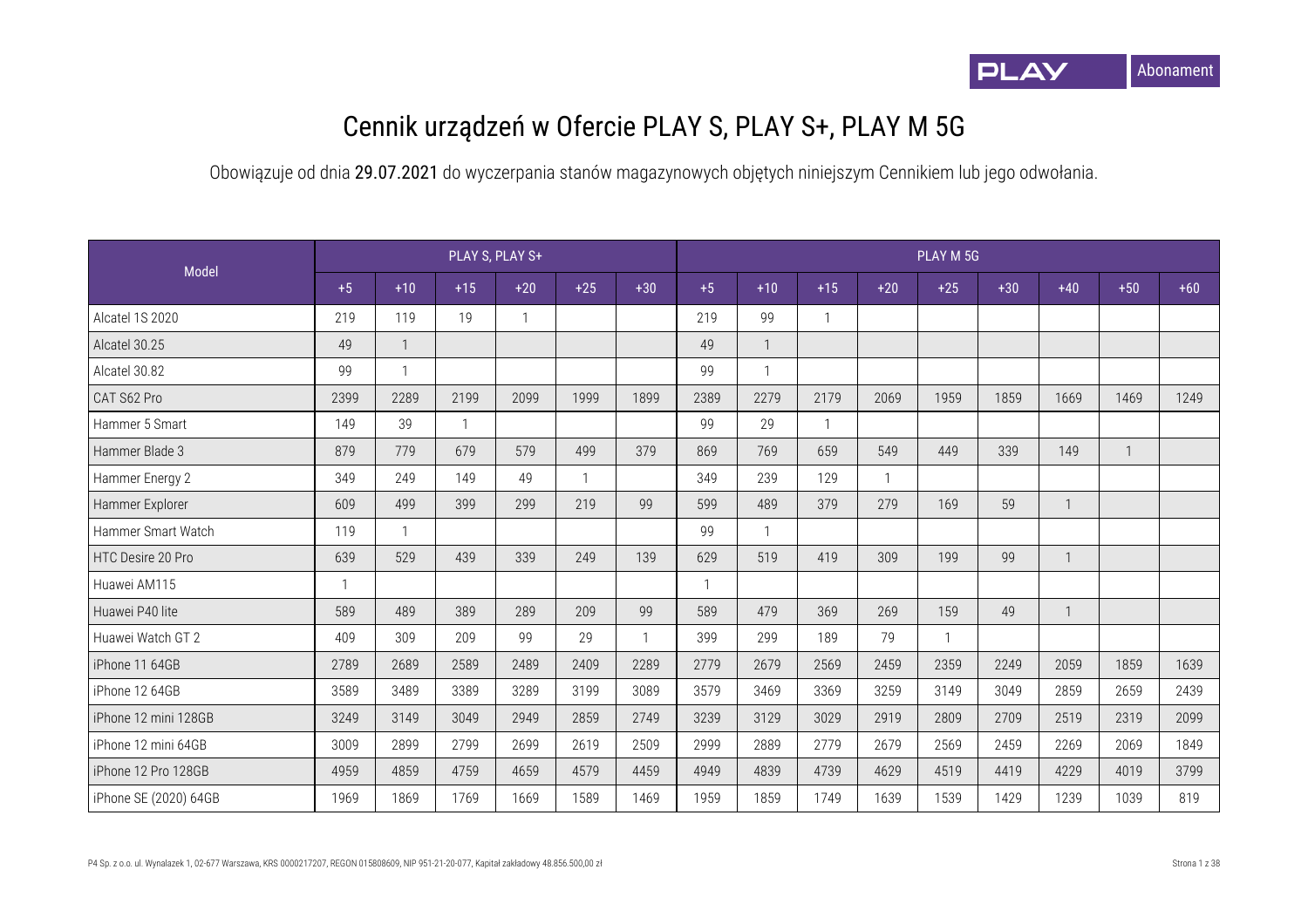

|                                                                                         |      |              |       | PLAY S, PLAY S+ |              |              |      |              |       |                | PLAY M 5G    |              |              |       |              |
|-----------------------------------------------------------------------------------------|------|--------------|-------|-----------------|--------------|--------------|------|--------------|-------|----------------|--------------|--------------|--------------|-------|--------------|
| Model                                                                                   | $+5$ | $+10$        | $+15$ | $+20$           | $+25$        | $+30$        | $+5$ | $+10$        | $+15$ | $+20$          | $+25$        | $+30$        | $+40$        | $+50$ | $+60$        |
| Laptop Asus X509JA-BQ084T + router<br>E5783                                             | 2419 | 2309         | 2209  | 2109            | 2029         | 1919         | 2409 | 2299         | 2189  | 2079           | 1979         | 1869         | 1679         | 1479  | 1259         |
| Laptop ASUS X512 i5 8GB+E5573Cs                                                         | 2679 | 2569         | 2529  | 2369            | 2359         | 2239         | 2679 | 2539         | 2509  | 2329           | 2289         | 2109         | 1929         | 1689  | 1619         |
| Laptop Dell Latitude 3410 CTO                                                           | 2659 | 2559         | 2459  | 2359            | 2269         | 2159         | 2649 | 2539         | 2439  | 2329           | 2219         | 2109         | 1919         | 1719  | 1499         |
| Laptop Lenovo Legion Y540-15 512GB<br>SSD + router E5783                                | 2939 | 2839         | 2739  | 2639            | 2559         | 2439         | 2929 | 2819         | 2719  | 2609           | 2499         | 2389         | 2209         | 1999  | 1779         |
| Laptop Lenovo Legion Y540-<br>15+routerE5576+Lenovo Y Gaming<br>Headset (model 15 cali) | 3469 | 3359         | 3259  | 3159            | 3089         | 2969         | 3469 | 3499         | 3389  | 3129           | 2999         | 2899         | 2729         | 2479  | 2469         |
| Laptop Lenovo S540 + router E5573Cs                                                     | 2439 | 2329         | 2289  | 2129            | 2109         | 1989         | 2439 | 2299         | 2259  | 2089           | 2039         | 1869         | 1689         | 1449  | 1369         |
| Laptop Lenovo S540+router<br>E5573Cs+Motorola One                                       | 3059 | 2949         | 2919  | 2749            | 2749         | 2629         | 3059 | 2919         | 2889  | 2699           | 2679         | 2489         | 2299         | 2069  | 1999         |
| Laptop Lenovo S540-14API + router<br>E5783                                              | 2139 | 2029         | 1929  | 1829            | 1749         | 1639         | 2129 | 2019         | 1909  | 1809           | 1699         | 1589         | 1399         | 1199  | 979          |
| Laptop Lenovo S540-15 + mysz Lenovo<br>$300 + E5783$                                    | 2399 | 2289         | 2189  | 2089            | 1999         | 1889         | 2399 | 2379         | 2269  | 2049           | 2049         | 1829         | 1649         | 1399  | 1389         |
| Laptop Lenovo S540-15 + mysz Lenovo<br>300 + E5783 + Xiaomi Redmi 8                     | 2999 | 2899         | 2799  | 2699            | 2629         | 2499         | 2999 | 3019         | 2909  | 2669           | 2599         | 2449         | 2269         | 2019  | 2019         |
| Laptop Lenovo V14 ADA                                                                   | 2069 | 1969         | 1869  | 1769            | 1689         | 1569         | 2059 | 1959         | 1849  | 1739           | 1639         | 1529         | 1339         | 1139  | 919          |
| Laptop Techbite ARC 11.6 4GB/64GB                                                       | 1099 | 989          | 889   | 789             | 699          | 599          | 1089 | 979          | 879   | 769            | 659          | 549          | 369          | 159   | $\mathbf{1}$ |
| LG K62+                                                                                 | 639  | 529          | 439   | 339             | 249          | 139          | 629  | 519          | 419   | 309            | 199          | 99           | $\mathbf{1}$ |       |              |
| MaxCom MM330 3G                                                                         | 99   | $\mathbf{1}$ |       |                 |              |              | 89   |              |       |                |              |              |              |       |              |
| MaxCom MM721BB                                                                          | 79   | $\mathbf{1}$ |       |                 |              |              | 69   | $\mathbf{1}$ |       |                |              |              |              |       |              |
| Motorola Moto E7 power                                                                  | 299  | 199          | 99    | $\overline{1}$  |              |              | 289  | 189          | 79    | $\overline{1}$ |              |              |              |       |              |
| Motorola Moto G10                                                                       | 379  | 269          | 169   | 79              | $\mathbf{1}$ |              | 369  | 259          | 159   | 49             | $\mathbf{1}$ |              |              |       |              |
| Motorola Moto G100                                                                      | 1599 | 1489         | 1389  | 1289            | 1209         | 1099         | 1589 | 1479         | 1369  | 1269           | 1159         | 1049         | 859          | 659   | 439          |
| Motorola Moto G30                                                                       | 499  | 399          | 299   | 199             | 129          | $\mathbf{1}$ | 499  | 399          | 289   | 179            | 79           | $\mathbf{1}$ |              |       |              |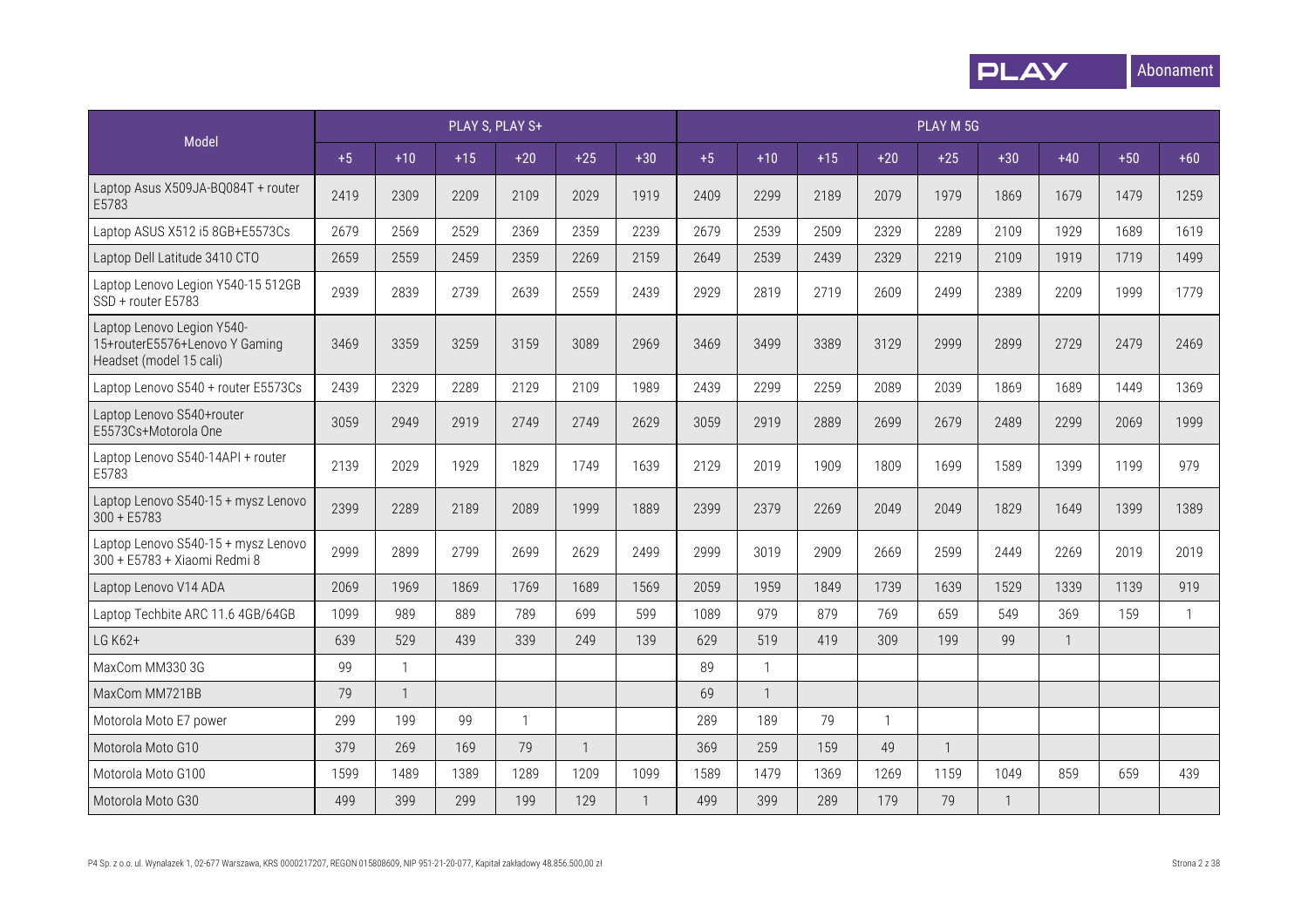

|                        |      |       |              | PLAY S, PLAY S+ |                |                |      |       |              |                | PLAY M 5G      |              |              |              |              |
|------------------------|------|-------|--------------|-----------------|----------------|----------------|------|-------|--------------|----------------|----------------|--------------|--------------|--------------|--------------|
| Model                  | $+5$ | $+10$ | $+15$        | $+20$           | $+25$          | $+30$          | $+5$ | $+10$ | $+15$        | $+20$          | $+25$          | $+30$        | $+40$        | $+50$        | $+60$        |
| Motorola Moto G9 Play  | 379  | 269   | 169          | 79              | $\mathbf{1}$   |                | 369  | 259   | 159          | 49             | $\overline{1}$ |              |              |              |              |
| Motorola Moto G9 Power | 589  | 479   | 389          | 289             | 199            | 89             | 579  | 469   | 369          | 259            | 149            | 49           | $\mathbf{1}$ |              |              |
| Nokia 2720 Flip        | 239  | 139   | 39           | $\mathbf{1}$    |                |                | 229  | 129   | 19           | $\mathbf{1}$   |                |              |              |              |              |
| Nokia 3.4              | 269  | 169   | 69           | $\mathbf{1}$    |                |                | 269  | 159   | 49           | $\overline{1}$ |                |              |              |              |              |
| Nokia 6300 4G          | 139  | 29    | $\mathbf{1}$ |                 |                |                | 129  | 19    | $\mathbf{1}$ |                |                |              |              |              |              |
| Oppo A15s              | 359  | 259   | 159          | 59              | $\overline{1}$ |                | 349  | 249   | 139          | $\mathbf{1}$   |                |              |              |              |              |
| Oppo A53 128GB         | 499  | 399   | 299          | 199             | 119            | $\overline{1}$ | 489  | 379   | 279          | 169            | 59             | $\mathbf{1}$ |              |              |              |
| Oppo Reno4 Lite        | 729  | 629   | 529          | 429             | 349            | 229            | 729  | 619   | 509          | 399            | 299            | 189          | $\mathbf{1}$ |              |              |
| Oppo Reno5             | 1549 | 1449  | 1349         | 1249            | 1169           | 1049           | 1539 | 1439  | 1329         | 1219           | 1119           | 1009         | 819          | 619          | 399          |
| Oppo Reno5 Lite        | 1029 | 919   | 819          | 719             | 639            | 529            | 1019 | 909   | 799          | 699            | 589            | 479          | 289          | 89           | $\mathbf{1}$ |
| Oppo Reno5 Z           | 1259 | 1149  | 1049         | 949             | 869            | 759            | 1249 | 1139  | 1029         | 929            | 819            | 709          | 529          | 319          | 99           |
| Realme 7               | 559  | 459   | 359          | 259             | 179            | 59             | 549  | 449   | 339          | 229            | 129            | $\mathbf{1}$ |              |              |              |
| Realme 7 Pro           | 1029 | 929   | 829          | 729             | 649            | 529            | 1019 | 919   | 799          | 699            | 599            | 489          | 299          | 99           | $\mathbf{1}$ |
| Realme 7i              | 439  | 339   | 239          | 139             | 49             | $\overline{1}$ | 429  | 319   | 219          | 99             | $\mathbf{1}$   |              |              |              |              |
| Realme 8               | 739  | 639   | 539          | 439             | 359            | 249            | 739  | 629   | 519          | 419            | 309            | 199          | $\mathbf{1}$ |              |              |
| Realme 8 PRO           | 1029 | 929   | 829          | 729             | 649            | 529            | 1019 | 919   | 809          | 699            | 599            | 489          | 299          | 99           | $\mathbf{1}$ |
| Samsung Galaxy A02s    | 439  | 339   | 239          | 139             | 49             | $\overline{1}$ | 429  | 319   | 219          | 99             | $\mathbf{1}$   |              |              |              |              |
| Samsung Galaxy A12     | 559  | 459   | 359          | 259             | 179            | 59             | 549  | 449   | 339          | 229            | 129            | $\mathbf{1}$ |              |              |              |
| Samsung Galaxy A21s    | 549  | 449   | 349          | 249             | 169            | 49             | 539  | 429   | 329          | 219            | 99             | $\mathbf{1}$ |              |              |              |
| Samsung Galaxy A22     | 729  | 629   | 529          | 429             | 349            | 229            | 729  | 619   | 509          | 399            | 299            | 189          | $\mathbf{1}$ |              |              |
| Samsung Galaxy A22 5G  | 839  | 739   | 639          | 539             | 459            | 339            | 839  | 729   | 619          | 519            | 399            | 299          | 99           | $\mathbf{1}$ |              |
| Samsung Galaxy A32     | 939  | 829   | 729          | 629             | 549            | 439            | 929  | 819   | 719          | 609            | 499            | 389          | 199          | $\mathbf{1}$ |              |
| Samsung Galaxy A32 5G  | 909  | 809   | 709          | 609             | 519            | 399            | 899  | 789   | 689          | 579            | 469            | 369          | 179          | $\mathbf{1}$ |              |
| Samsung Galaxy A41     | 729  | 629   | 529          | 429             | 349            | 229            | 729  | 619   | 509          | 399            | 299            | 189          | $\mathbf{1}$ |              |              |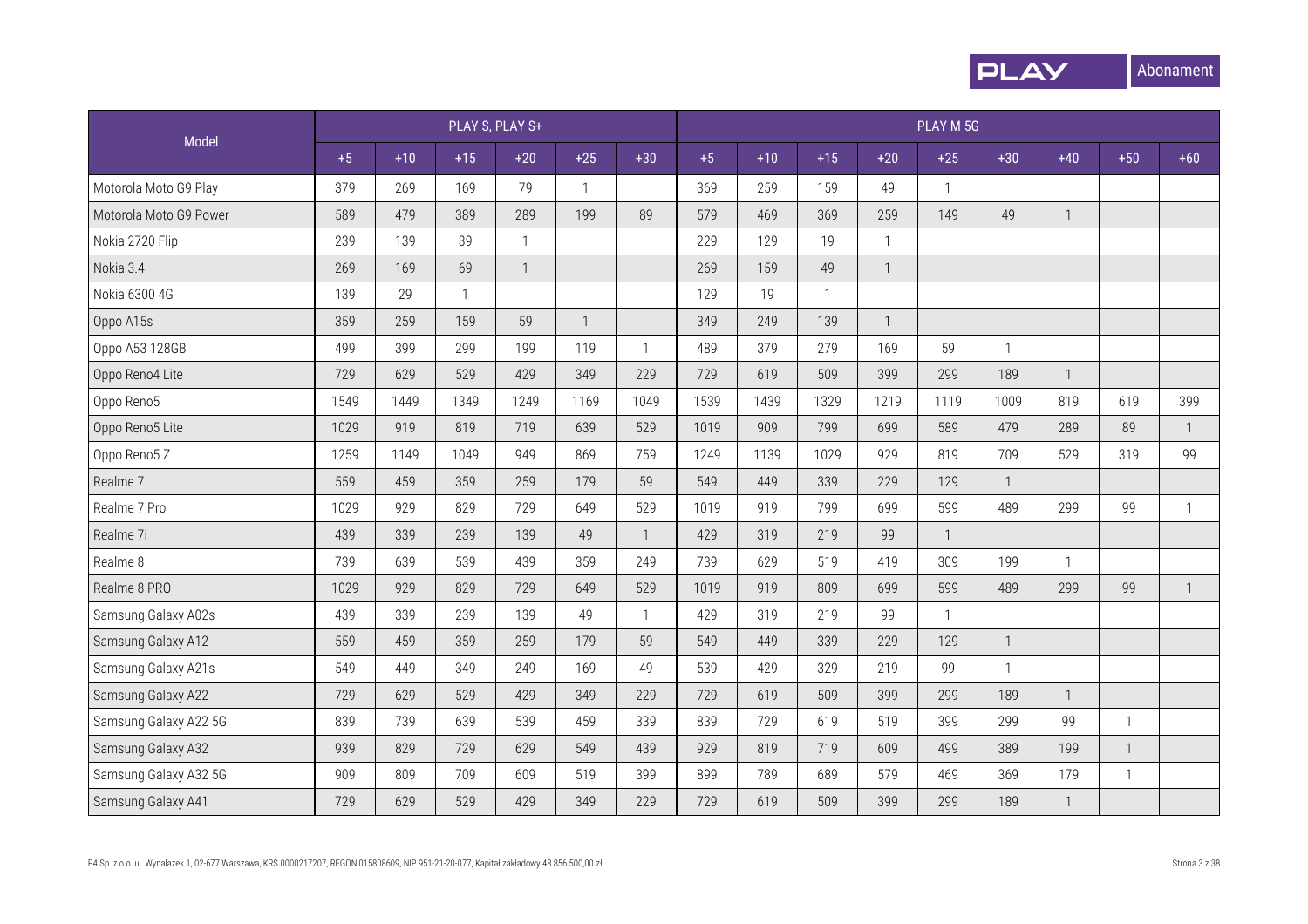

|                                                  |      |              |              | PLAY S, PLAY S+ |              |                |      |              |       |              | PLAY M 5G |                |              |              |              |
|--------------------------------------------------|------|--------------|--------------|-----------------|--------------|----------------|------|--------------|-------|--------------|-----------|----------------|--------------|--------------|--------------|
| Model                                            | $+5$ | $+10$        | $+15$        | $+20$           | $+25$        | $+30$          | $+5$ | $+10$        | $+15$ | $+20$        | $+25$     | $+30$          | $+40$        | $+50$        | $+60$        |
| Samsung Galaxy A51                               | 939  | 829          | 729          | 629             | 549          | 439            | 929  | 819          | 719   | 609          | 499       | 389            | 209          | $\mathbf{1}$ |              |
| Samsung Galaxy A52                               | 1249 | 1149         | 1049         | 949             | 869          | 749            | 1249 | 1139         | 1029  | 919          | 819       | 699            | 519          | 319          | 99           |
| Samsung Galaxy A71                               | 1149 | 1049         | 949          | 849             | 769          | 649            | 1149 | 1039         | 929   | 819          | 719       | 609            | 419          | 219          | $\mathbf{1}$ |
| Samsung Galaxy A72                               | 1829 | 1729         | 1629         | 1529            | 1449         | 1339           | 1829 | 1719         | 1599  | 1499         | 1399      | 1289           | 1099         | 899          | 679          |
| Samsung Galaxy Buds+                             | 249  | 139          | 39           | $\mathbf{1}$    |              |                | 239  | 129          | 19    |              |           |                |              |              |              |
| Samsung Galaxy Fit 2                             | 29   | $\mathbf{1}$ |              |                 |              |                | 19   | $\mathbf{1}$ |       |              |           |                |              |              |              |
| Samsung Galaxy Note 20 Ultra 5G                  | 4619 | 4519         | 4419         | 4319            | 4239         | 4129           | 4619 | 4509         | 4399  | 4299         | 4189      | 4079           | 3889         | 3689         | 3469         |
| Samsung Galaxy S20 FE 5G                         | 2219 | 2119         | 2019         | 1919            | 1839         | 1719           | 2199 | 2099         | 1999  | 1889         | 1789      | 1679           | 1489         | 1289         | 1069         |
| Samsung Galaxy S21                               | 3199 | 3099         | 2999         | 2899            | 2819         | 2699           | 3189 | 3089         | 2979  | 2869         | 2769      | 2659           | 2469         | 2269         | 2049         |
| Samsung Galaxy S21 256GB                         | 3399 | 3299         | 3199         | 3099            | 3019         | 2899           | 3389 | 3279         | 3179  | 3069         | 2959      | 2859           | 2669         | 2469         | 2249         |
| Samsung Galaxy S21+                              | 4099 | 3999         | 3899         | 3799            | 3719         | 3599           | 4099 | 3989         | 3879  | 3779         | 3669      | 3559           | 3369         | 3169         | 2949         |
| Samsung Galaxy Watch Active2 40 mm<br>Aluminium  | 489  | 389          | 289          | 189             | 99           | $\mathbf{1}$   | 479  | 369          | 269   | 159          | 49        | $\mathbf{1}$   |              |              |              |
| Samsung Galaxy Watch Active2 44 mm<br>Aluminium  | 489  | 389          | 289          | 189             | 99           | $\overline{1}$ | 479  | 369          | 269   | 159          | 49        | $\mathbf{1}$   |              |              |              |
| Samsung Galaxy Xcover 5                          | 929  | 829          | 729          | 629             | 549          | 429            | 919  | 819          | 709   | 599          | 499       | 389            | 199          | $\mathbf{1}$ |              |
| Sony PlayStation 5                               | 2819 | 2719         | 2619         | 2519            | 2429         | 2319           | 2809 | 2699         | 2599  | 2489         | 2379      | 2279           | 2089         | 1889         | 1669         |
| Sony PlayStation Plus 365 dni                    | 149  | 39           | $\mathbf{1}$ |                 |              |                | 139  | 29           |       |              |           |                |              |              |              |
| Tablet Huawei MediaPad T5 10 LTE<br>2GB/16GB     | 569  | 469          | 369          | 259             | 189          | 69             | 569  | 429          | 359   | 229          | 169       | $\overline{9}$ | $\mathbf{1}$ |              |              |
| Tablet Lenovo M10 FHD PLUS<br>4GB/64GB LTE X606X | 819  | 709          | 609          | 509             | 429          | 319            | 809  | 699          | 589   | 489          | 379       | 269            | 89           | $\mathbf{1}$ |              |
| Tablet Lenovo M10 HD LTE (2 gen-TB<br>X306X)     | 719  | 599          | 499          | 399             | 329          | 219            | 699  | 599          | 489   | 389          | 279       | 169            | $\mathbf{1}$ |              |              |
| <b>TCL 20 SE</b>                                 | 359  | 259          | 159          | 59              | $\mathbf{1}$ |                | 349  | 249          | 139   | $\mathbf{1}$ |           |                |              |              |              |
| Vivo Y11s                                        | 289  | 189          | 89           | 1               |              |                | 279  | 169          | 69    | $\mathbf{1}$ |           |                |              |              |              |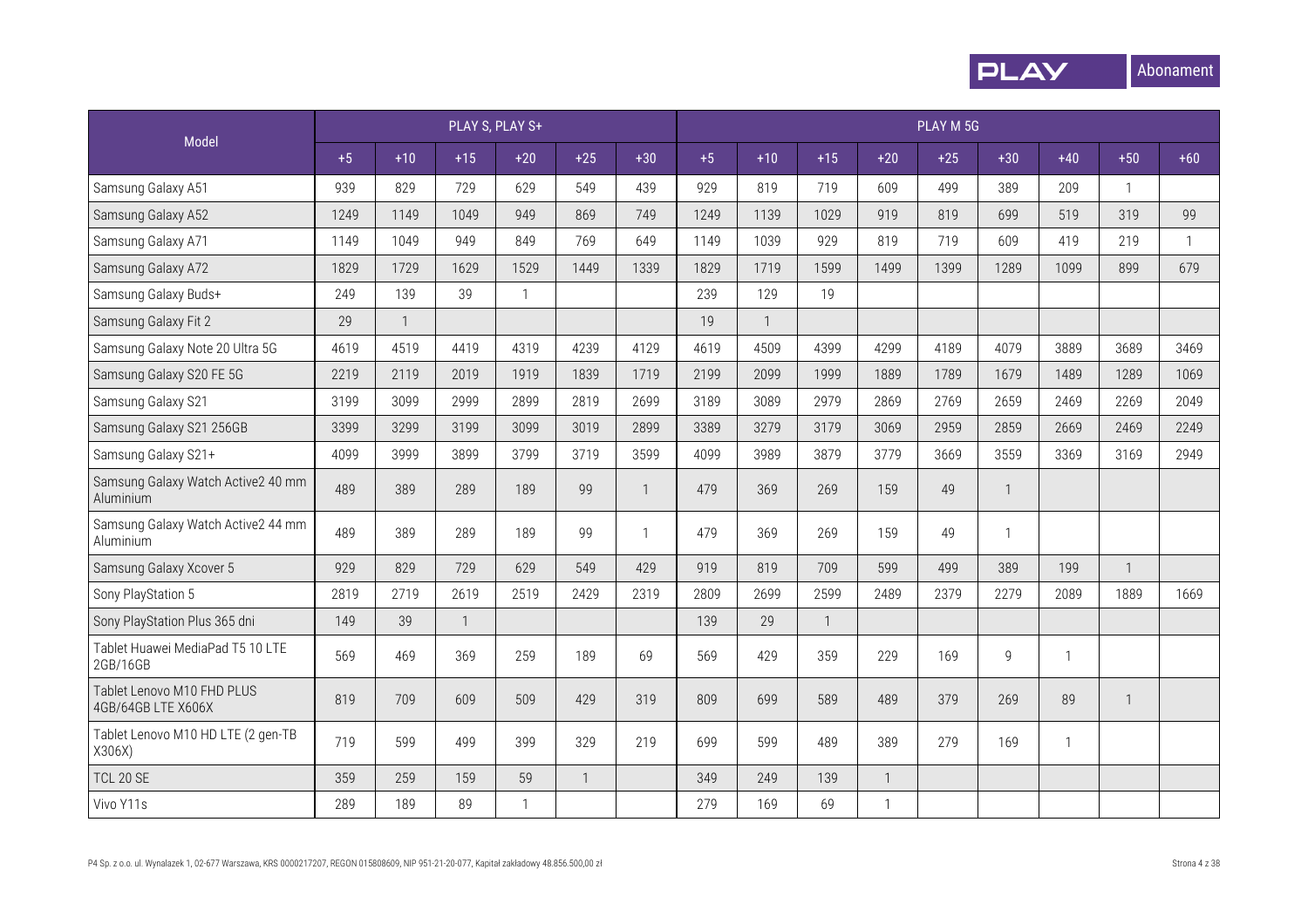

|                                                       |              |              | PLAY S, PLAY S+ |              |              |              |      |              |       |              | PLAY M 5G |              |              |              |              |
|-------------------------------------------------------|--------------|--------------|-----------------|--------------|--------------|--------------|------|--------------|-------|--------------|-----------|--------------|--------------|--------------|--------------|
| Model                                                 | $+5$         | $+10$        | $+15$           | $+20$        | $+25$        | $+30$        | $+5$ | $+10$        | $+15$ | $+20$        | $+25$     | $+30$        | $+40$        | $+50$        | $+60$        |
| Vivo Y20s                                             | 339          | 239          | 139             | 39           | $\mathbf{1}$ |              | 329  | 219          | 99    | $\mathbf{1}$ |           |              |              |              |              |
| Vivo Y70                                              | 719          | 599          | 499             | 399          | 329          | 219          | 719  | 599          | 489   | 389          | 279       | 169          | $\mathbf{1}$ |              |              |
| Xbox Series S 512GB                                   | 1129         | 1029         | 929             | 829          | 749          | 639          | 1129 | 1019         | 909   | 809          | 699       | 589          | 399          | 199          | $\mathbf{1}$ |
| Xiaomi Mi 10T lite 5G 128GB                           | 1019         | 919          | 819             | 719          | 639          | 519          | 999  | 899          | 799   | 689          | 579       | 479          | 289          | 89           | $\mathbf{1}$ |
| Xiaomi Mi 11 Lite 5G                                  | 1469         | 1369         | 1269            | 1169         | 1079         | 969          | 1459 | 1349         | 1249  | 1139         | 1029      | 929          | 739          | 539          | 319          |
| Xiaomi Mi 11i 5G                                      | 2329         | 2219         | 2119            | 2019         | 1939         | 1829         | 2319 | 2209         | 2099  | 1999         | 1889      | 1779         | 1599         | 1389         | 1169         |
| Xiaomi Mi Band 5                                      | $\mathbf{1}$ |              |                 |              |              |              |      |              |       |              |           |              |              |              |              |
| Xiaomi Mi True Wireless Earbuds Basic<br>$\mathbf{2}$ |              |              |                 |              |              |              |      |              |       |              |           |              |              |              |              |
| Xiaomi Mi Watch Lite                                  | 99           | $\mathbf{1}$ |                 |              |              |              | 79   | $\mathbf{1}$ |       |              |           |              |              |              |              |
| Xiaomi Redmi 9                                        | 439          | 339          | 239             | 139          | 49           |              | 429  | 319          | 219   | 99           | -1        |              |              |              |              |
| Xiaomi Redmi 9A                                       | 259          | 159          | 59              | $\mathbf{1}$ |              |              | 249  | 149          | 39    | $\mathbf{1}$ |           |              |              |              |              |
| Xiaomi Redmi 9C NFC                                   | 299          | 199          | 99              | $\mathbf 1$  |              |              | 289  | 189          | 79    | $\mathbf{1}$ |           |              |              |              |              |
| Xiaomi Redmi 9T                                       | 489          | 389          | 289             | 189          | 99           | $\mathbf{1}$ | 479  | 369          | 269   | 159          | 49        | $\mathbf{1}$ |              |              |              |
| Xiaomi Redmi Note 10 5G                               | 689          | 589          | 489             | 389          | 299          | 199          | 689  | 579          | 469   | 369          | 259       | 149          | $\mathbf{1}$ |              |              |
| Xiaomi Redmi Note 10 Pro                              | 1029         | 929          | 829             | 729          | 649          | 529          | 1019 | 919          | 799   | 699          | 599       | 489          | 299          | 99           | $\mathbf{1}$ |
| Xiaomi Redmi Note 10S                                 | 829          | 719          | 619             | 519          | 439          | 329          | 819  | 709          | 599   | 499          | 389       | 279          | 99           | $\mathbf{1}$ |              |
| Xiaomi Redmi Note 9                                   | 629          | 529          | 429             | 329          | 249          | 129          | 629  | 519          | 409   | 299          | 199       | 89           | $\mathbf{1}$ |              |              |
| Xiaomi Redmi Note 9 Pro                               | 849          | 749          | 649             | 549          | 459          | 349          | 839  | 729          | 629   | 519          | 399       | 299          | 119          |              |              |
| Xiaomi Redmi Note 9T                                  | 799          | 699          | 599             | 499          | 429          | 299          | 799  | 689          | 589   | 479          | 369       | 269          | 79           |              |              |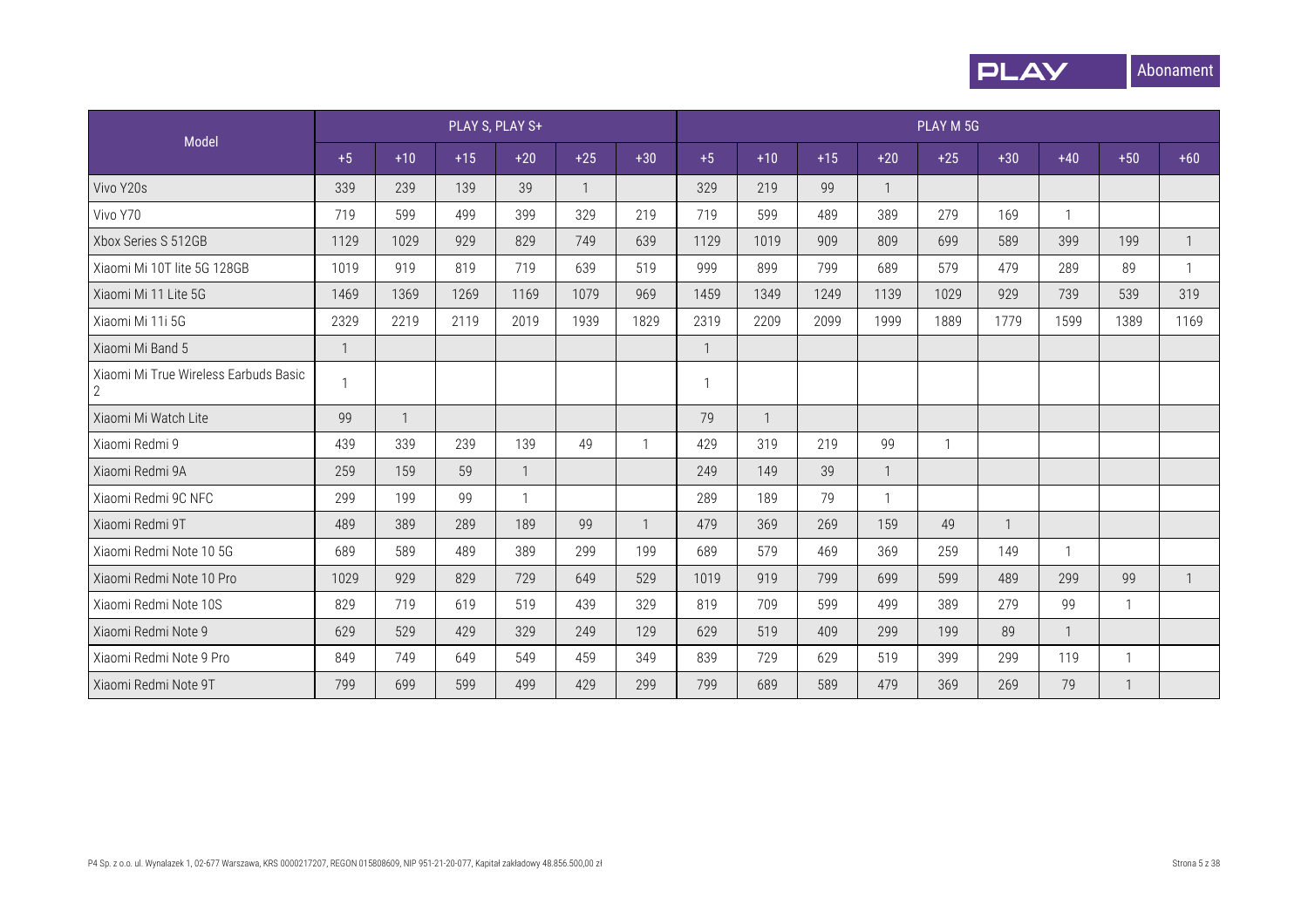

|                                                                         |        |        | PLAY S, PLAY S+ |        |        |        |        |        |        |        | PLAY M 5G |        |        |        |              |
|-------------------------------------------------------------------------|--------|--------|-----------------|--------|--------|--------|--------|--------|--------|--------|-----------|--------|--------|--------|--------------|
| Zestaw                                                                  | $+5$   | $+10$  | $+15$           | $+20$  | $+25$  | $+30$  | $+5$   | $+10$  | $+15$  | $+20$  | $+25$     | $+30$  | $+40$  | $+50$  | $+60$        |
| Hammer Blade 3 + Hammer Smart<br>Watch                                  | 1079   | 969    | 869             | 769    | 689    | 579    | 1069   | 959    | 849    | 749    | 639       | 529    | 339    | 139    | $\mathbf{1}$ |
| Hammer Blade 3                                                          | 835,74 | 750,54 | 673,08          | 595,63 | 533,66 | 448,46 | 827,99 | 742,79 | 657,59 | 580,14 | 494,94    | 409,74 | 262,57 | 107,66 | 0,77         |
| Hammer Smart Watch                                                      | 243,26 | 218,46 | 195,92          | 173,37 | 155,34 | 130,54 | 241,01 | 216,21 | 191,41 | 168,86 | 144,06    | 119,26 | 76,43  | 31,34  | 0,23         |
| Hammer Energy 2 + Hammer Smart<br>Watch                                 | 549    | 439    | 339             | 249    | 159    | 49     | 539    | 429    | 329    | 219    | 99        | 1      |        |        |              |
| Hammer Energy 2                                                         | 357,02 | 285,48 | 220,45          | 161,92 | 103,40 | 31,86  | 350,51 | 278,98 | 213,95 | 142,42 | 64,38     | 0,65   |        |        |              |
| Hammer Smart Watch                                                      | 191,98 | 153,52 | 118,55          | 87,08  | 55,60  | 17,14  | 188,49 | 150,02 | 115,05 | 76,58  | 34,62     | 0,35   |        |        |              |
| Hammer Explorer + Hammer Smart<br>Watch                                 | 789    | 679    | 579             | 479    | 399    | 289    | 779    | 669    | 569    | 459    | 349       | 239    | 49     |        |              |
| Hammer Explorer                                                         | 576,86 | 496,43 | 423,32          | 350,21 | 291,72 | 211,30 | 569,55 | 489,12 | 416,01 | 335,59 | 255,16    | 174,74 | 35,83  | 0,73   |              |
| Hammer Smart Watch                                                      | 212,14 | 182,57 | 155,68          | 128.79 | 107,28 | 77,70  | 209,45 | 179,88 | 152,99 | 123,41 | 93.84     | 64,26  | 13,17  | 0,27   |              |
| Samsung Galaxy A12 + Samsung<br><b>Galaxy Fit 2</b>                     | 619    | 509    | 409             | 309    | 229    | 119    | 609    | 499    | 389    | 289    | 179       | 69     |        |        |              |
| Samsung Galaxy A12                                                      | 521,71 | 429    | 344,72          | 260,43 | 193,01 | 100,30 | 513,28 | 420,57 | 327,86 | 243,58 | 150,87    | 58,16  |        |        |              |
| Samsung Galaxy Fit 2                                                    | 97,29  | 80     | 64,28           | 48,57  | 35,99  | 18,70  | 95,72  | 78,43  | 61,14  | 45,42  | 28,13     | 10,84  |        |        |              |
| Samsung Galaxy A21s + Samsung<br><b>Galaxy Fit 2</b>                    | 609    | 509    | 409             | 309    | 229    | 99     | 599    | 489    | 389    | 279    | 179       | 69     |        |        |              |
| Samsung Galaxy A21s                                                     | 501,99 | 419,56 | 337,14          | 254,71 | 188,76 | 81,60  | 493,75 | 403,08 | 320,65 | 229,98 | 147,55    | 56,88  |        |        |              |
| Samsung Galaxy Fit 2                                                    | 107,01 | 89,44  | 71,86           | 54,29  | 40,24  | 17,40  | 105,25 | 85,92  | 68,35  | 49,02  | 31,45     | 12,12  |        |        |              |
| Samsung Galaxy A32 + Samsung<br><b>Galaxy Fit 2</b>                     | 989    | 889    | 789             | 689    | 609    | 489    | 989    | 879    | 769    | 659    | 559       | 449    | 259    | 59     |              |
| Samsung Galaxy A32                                                      | 860,64 | 773,62 | 686,59          | 599,57 | 529,96 | 425,53 | 860,64 | 764,91 | 669,19 | 573,47 | 486,45    | 390,72 | 225,38 | 51,34  |              |
| Samsung Galaxy Fit 2                                                    | 128,36 | 115,38 | 102,41          | 89,43  | 79,04  | 63,47  | 128,36 | 114,09 | 99,81  | 85,53  | 72,55     | 58,28  | 33,62  | 7,66   |              |
| Samsung Galaxy A32 + Samsung<br>Galaxy Watch Active2 40 mm<br>Aluminium | 1529   | 1429   | 1329            | 1229   | 1149   | 1039   | 1529   | 1419   | 1309   | 1209   | 1099      | 989    | 799    | 599    | 379          |
| Samsung Galaxy A32                                                      | 804,78 | 752,14 | 699,51          | 646,88 | 604,77 | 546,87 | 804,78 | 746,88 | 688,98 | 636,35 | 578,45    | 520,55 | 420,55 | 315,28 | 199,48       |
| Samsung Galaxy Watch Active2 40 mm<br>Aluminium                         | 724,22 | 676,86 | 629,49          | 582,12 | 544,23 | 492,13 | 724,22 | 672,12 | 620,02 | 572,65 | 520,55    | 468,45 | 378,45 | 283,72 | 179,52       |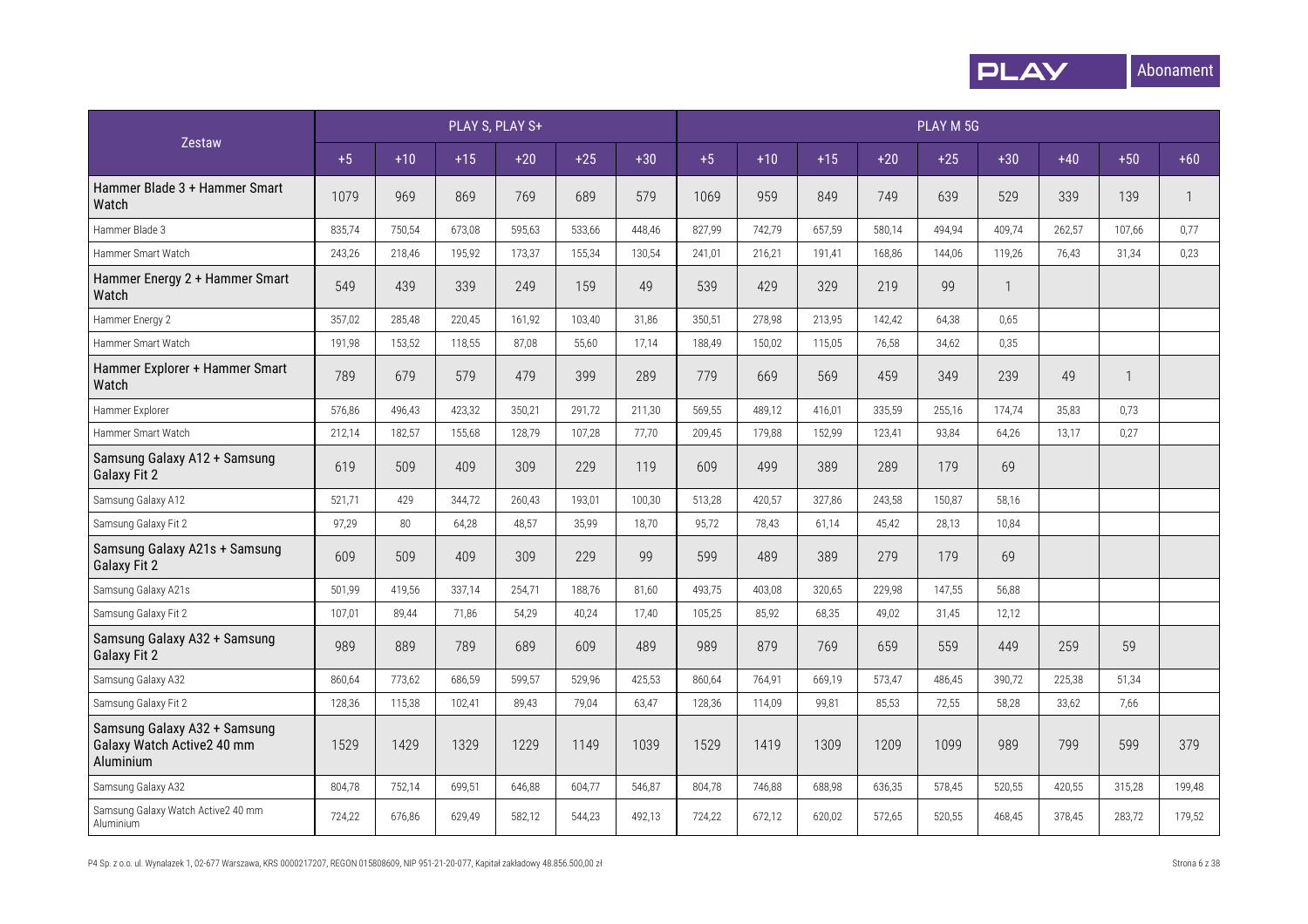

|                                                                            |         |         |         | PLAY S, PLAY S+ |        |        |         |         |         |        | PLAY M 5G |        |        |        |        |
|----------------------------------------------------------------------------|---------|---------|---------|-----------------|--------|--------|---------|---------|---------|--------|-----------|--------|--------|--------|--------|
| Zestaw                                                                     | $+5$    | $+10$   | $+15$   | $+20$           | $+25$  | $+30$  | $+5$    | $+10$   | $+15$   | $+20$  | $+25$     | $+30$  | $+40$  | $+50$  | $+60$  |
| Samsung Galaxy A32 + Samsung<br>Galaxy Watch Active2 44 mm<br>Aluminium    | 1529    | 1429    | 1329    | 1229            | 1149   | 1039   | 1529    | 1419    | 1309    | 1209   | 1099      | 989    | 799    | 599    | 379    |
| Samsung Galaxy A32                                                         | 804,78  | 752,14  | 699,51  | 646.88          | 604.77 | 546,87 | 804,78  | 746,88  | 688.98  | 636,35 | 578,45    | 520,55 | 420,55 | 315,28 | 199.48 |
| Samsung Galaxy Watch Active2 44 mm<br>Aluminium                            | 724,22  | 676,86  | 629,49  | 582,12          | 544,23 | 492,13 | 724,22  | 672,12  | 620,02  | 572,65 | 520,55    | 468,45 | 378,45 | 283,72 | 179,52 |
| Samsung Galaxy A32 5G + Samsung<br>Galaxy Watch Active2 40 mm<br>Aluminium | 1509    | 1399    | 1299    | 1199            | 1119   | 1009   | 1499    | 1389    | 1289    | 1179   | 1069      | 959    | 779    | 569    | 359    |
| Samsung Galaxy A32 5G                                                      | 877,44  | 813,48  | 755,33  | 697,18          | 650,67 | 586,70 | 871,63  | 807,66  | 749,52  | 685,55 | 621,59    | 557,63 | 452,97 | 330,86 | 208,75 |
| Samsung Galaxy Watch Active2 40 mm<br>Aluminium                            | 631,56  | 585,52  | 543,67  | 501,82          | 468,33 | 422,30 | 627,37  | 581,34  | 539,48  | 493,45 | 447,41    | 401,37 | 326,03 | 238,14 | 150,25 |
| Samsung Galaxy A32 5G + Samsung<br>Galaxy Watch Active2 44 mm<br>Aluminium | 1509    | 1399    | 1299    | 1199            | 1119   | 1009   | 1499    | 1389    | 1289    | 1179   | 1069      | 959    | 779    | 569    | 359    |
| Samsung Galaxy A32 5G                                                      | 877,44  | 813,48  | 755,33  | 697,18          | 650,67 | 586,70 | 871,63  | 807,66  | 749,52  | 685,55 | 621,59    | 557,63 | 452,97 | 330,86 | 208,75 |
| Samsung Galaxy Watch Active2 44 mm<br>Aluminium                            | 631,56  | 585,52  | 543,67  | 501,82          | 468,33 | 422,30 | 627,37  | 581,34  | 539,48  | 493,45 | 447,41    | 401,37 | 326,03 | 238,14 | 150,25 |
| Samsung Galaxy A52 + Samsung<br>Galaxy Watch Active2 40 mm<br>Aluminium    | 1829    | 1719    | 1629    | 1529            | 1439   | 1329   | 1819    | 1709    | 1609    | 1499   | 1389      | 1289   | 1099   | 899    | 679    |
| Samsung Galaxy A52                                                         | 1170,77 | 1100,35 | 1042,74 | 978,73          | 921,12 | 850,71 | 1164,36 | 1093,95 | 1029,94 | 959,53 | 889,12    | 825,10 | 703,48 | 575,46 | 434,64 |
| Samsung Galaxy Watch Active2 40 mm<br>Aluminium                            | 658,23  | 618,65  | 586,26  | 550,27          | 517,88 | 478,29 | 654,64  | 615,05  | 579,06  | 539,47 | 499,88    | 463,90 | 395,52 | 323,54 | 244,36 |
| Samsung Galaxy A52 + Samsung<br>Galaxy Watch Active2 44 mm<br>Aluminium    | 1829    | 1719    | 1629    | 1529            | 1439   | 1329   | 1819    | 1709    | 1609    | 1499   | 1389      | 1289   | 1099   | 899    | 679    |
| Samsung Galaxy A52                                                         | 1170,77 | 1100,35 | 1042,74 | 978,73          | 921,12 | 850,71 | 1164,36 | 1093,95 | 1029,94 | 959,53 | 889,12    | 825,10 | 703,48 | 575,46 | 434,64 |
| Samsung Galaxy Watch Active2 44 mm<br>Aluminium                            | 658,23  | 618,65  | 586,26  | 550,27          | 517,88 | 478,29 | 654,64  | 615,05  | 579.06  | 539.47 | 499.88    | 463,90 | 395,52 | 323,54 | 244,36 |
| Samsung Galaxy A72 + Samsung<br>Galaxy Watch Active2 40 mm<br>Aluminium    | 2409    | 2309    | 2209    | 2109            | 2019   | 1909   | 2399    | 2289    | 2189    | 2079   | 1969      | 1869   | 1679   | 1479   | 1259   |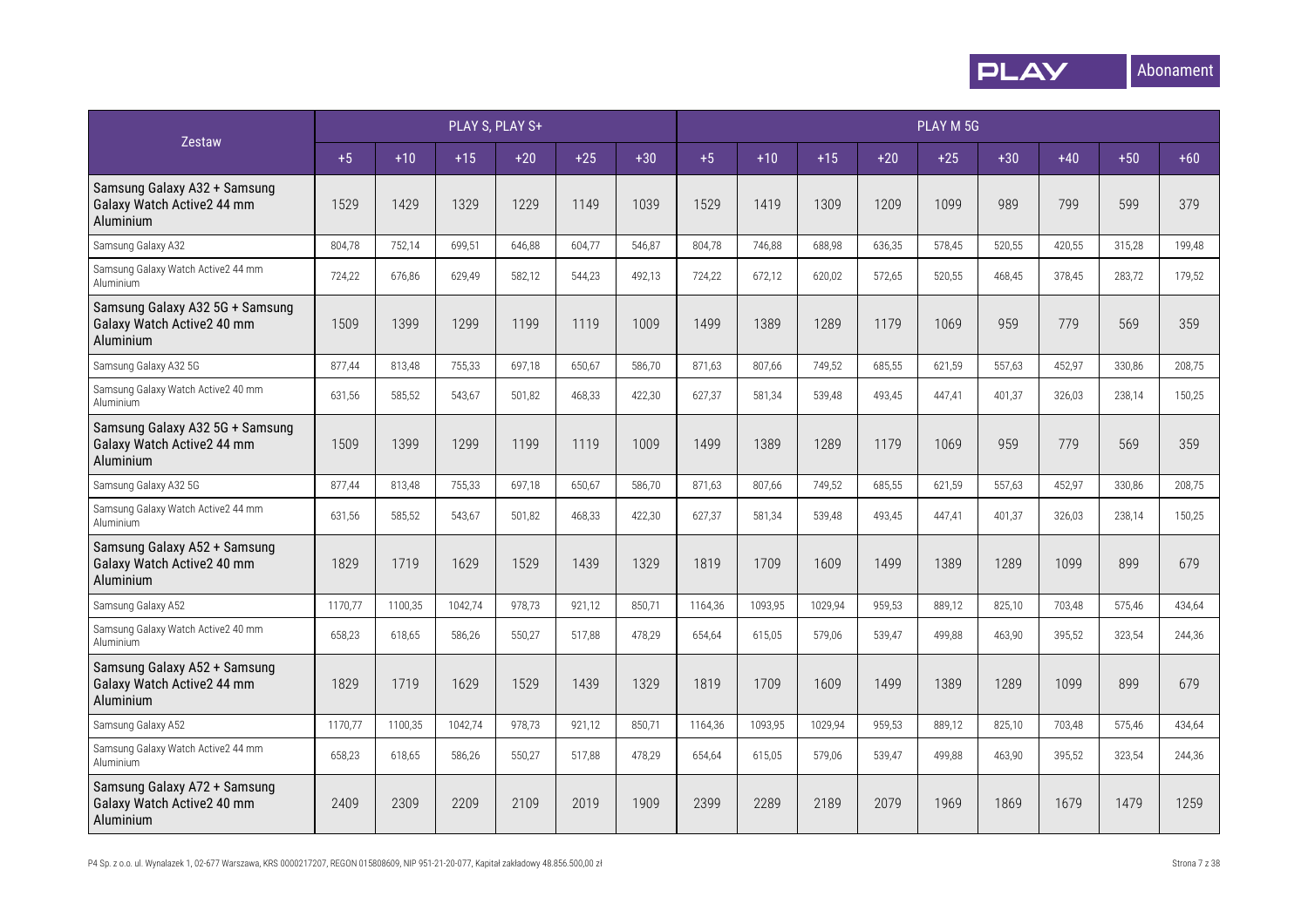

|                                                                               |         |         |         | PLAY S, PLAY S+ |         |         |         |         |         |         | PLAY M 5G |         |         |         |         |
|-------------------------------------------------------------------------------|---------|---------|---------|-----------------|---------|---------|---------|---------|---------|---------|-----------|---------|---------|---------|---------|
| <b>Zestaw</b>                                                                 | $+5$    | $+10$   | $+15$   | $+20$           | $+25$   | $+30$   | $+5$    | $+10$   | $+15$   | $+20$   | $+25$     | $+30$   | $+40$   | $+50$   | $+60$   |
| Samsung Galaxy A72                                                            | 1661,69 | 1592,72 | 1523,74 | 1454,76         | 1392.68 | 1316,80 | 1654,80 | 1578,92 | 1509.94 | 1434.07 | 1358.19   | 1289,21 | 1158,15 | 1020,19 | 868.44  |
| Samsung Galaxy Watch Active2 40 mm<br>Aluminium                               | 747,31  | 716,28  | 685,26  | 654,24          | 626,32  | 592,20  | 744,20  | 710,08  | 679,06  | 644,93  | 610,81    | 579,79  | 520,85  | 458,81  | 390,56  |
| Samsung Galaxy A72 + Samsung<br>Galaxy Watch Active2 44 mm<br>Aluminium       | 2409    | 2309    | 2209    | 2109            | 2019    | 1909    | 2399    | 2289    | 2189    | 2079    | 1969      | 1869    | 1679    | 1479    | 1259    |
| Samsung Galaxy A72                                                            | 1661,69 | 1592,72 | 1523,74 | 1454,76         | 1392,68 | 1316,80 | 1654,80 | 1578,92 | 1509,94 | 1434,07 | 1358,19   | 1289,21 | 1158,15 | 1020,19 | 868,44  |
| Samsung Galaxy Watch Active2 44 mm<br>Aluminium                               | 747,31  | 716,28  | 685,26  | 654,24          | 626,32  | 592,20  | 744,20  | 710,08  | 679,06  | 644,93  | 610,81    | 579,79  | 520,85  | 458,81  | 390,56  |
| Samsung Galaxy S20 FE 5G +<br>Samsung Galaxy Watch Active2 40 mm<br>Aluminium | 2869    | 2769    | 2669    | 2569            | 2489    | 2379    | 2869    | 2759    | 2649    | 2549    | 2439      | 2329    | 2139    | 1939    | 1719    |
| Samsung Galaxy S20 FE 5G                                                      | 2171,53 | 2095,84 | 2020,15 | 1944,46         | 1883,91 | 1800,65 | 2171,53 | 2088,28 | 2005,02 | 1929,33 | 1846,07   | 1762,81 | 1619    | 1467,62 | 1301,10 |
| Samsung Galaxy Watch Active2 40 mm<br>Aluminium                               | 697,47  | 673,16  | 648,85  | 624,54          | 605,09  | 578,35  | 697,47  | 670,72  | 643,98  | 619.67  | 592,93    | 566,19  | 520     | 471,38  | 417,90  |
| Samsung Galaxy S20 FE 5G +<br>Samsung Galaxy Watch Active2 44 mm<br>Aluminium | 2869    | 2769    | 2669    | 2569            | 2489    | 2379    | 2869    | 2759    | 2649    | 2549    | 2439      | 2329    | 2139    | 1939    | 1719    |
| Samsung Galaxy S20 FE 5G                                                      | 2171,53 | 2095,84 | 2020,15 | 1944,46         | 1883,91 | 1800,65 | 2171,53 | 2088,28 | 2005,02 | 1929,33 | 1846.07   | 1762,81 | 1619    | 1467,62 | 1301,10 |
| Samsung Galaxy Watch Active2 44 mm<br>Aluminium                               | 697,47  | 673,16  | 648,85  | 624,54          | 605,09  | 578,35  | 697,47  | 670,72  | 643,98  | 619,67  | 592,93    | 566,19  | 520     | 471,38  | 417,90  |
| Samsung Galaxy S21 + Samsung<br>Galaxy Watch Active2 40 mm<br>Aluminium       | 3849    | 3749    | 3649    | 3549            | 3469    | 3359    | 3849    | 3739    | 3629    | 3529    | 3419      | 3309    | 3119    | 2919    | 2699    |
| Samsung Galaxy S21                                                            | 3127,81 | 3046,55 | 2965,29 | 2884,02         | 2819,01 | 2729,63 | 3127,81 | 3038,42 | 2949,04 | 2867,77 | 2778,38   | 2688,99 | 2534,59 | 2372,07 | 2193,29 |
| Samsung Galaxy Watch Active2 40 mm<br>Aluminium                               | 721,19  | 702,45  | 683,71  | 664,98          | 649,99  | 629,37  | 721,19  | 700,58  | 679,96  | 661,23  | 640,62    | 620,01  | 584,41  | 546,93  | 505,71  |
| Samsung Galaxy S21 + Samsung<br>Galaxy Watch Active2 44 mm<br>Aluminium       | 3849    | 3749    | 3649    | 3549            | 3469    | 3359    | 3849    | 3739    | 3629    | 3529    | 3419      | 3309    | 3119    | 2919    | 2699    |
| Samsung Galaxy S21                                                            | 3127,81 | 3046,55 | 2965,29 | 2884.02         | 2819,01 | 2729,63 | 3127,81 | 3038,42 | 2949.04 | 2867,77 | 2778,38   | 2688,99 | 2534,59 | 2372,07 | 2193,29 |
| Samsung Galaxy Watch Active2 44 mm<br>Aluminium                               | 721,19  | 702,45  | 683,71  | 664,98          | 649,99  | 629,37  | 721,19  | 700,58  | 679,96  | 661,23  | 640,62    | 620,01  | 584,41  | 546,93  | 505,71  |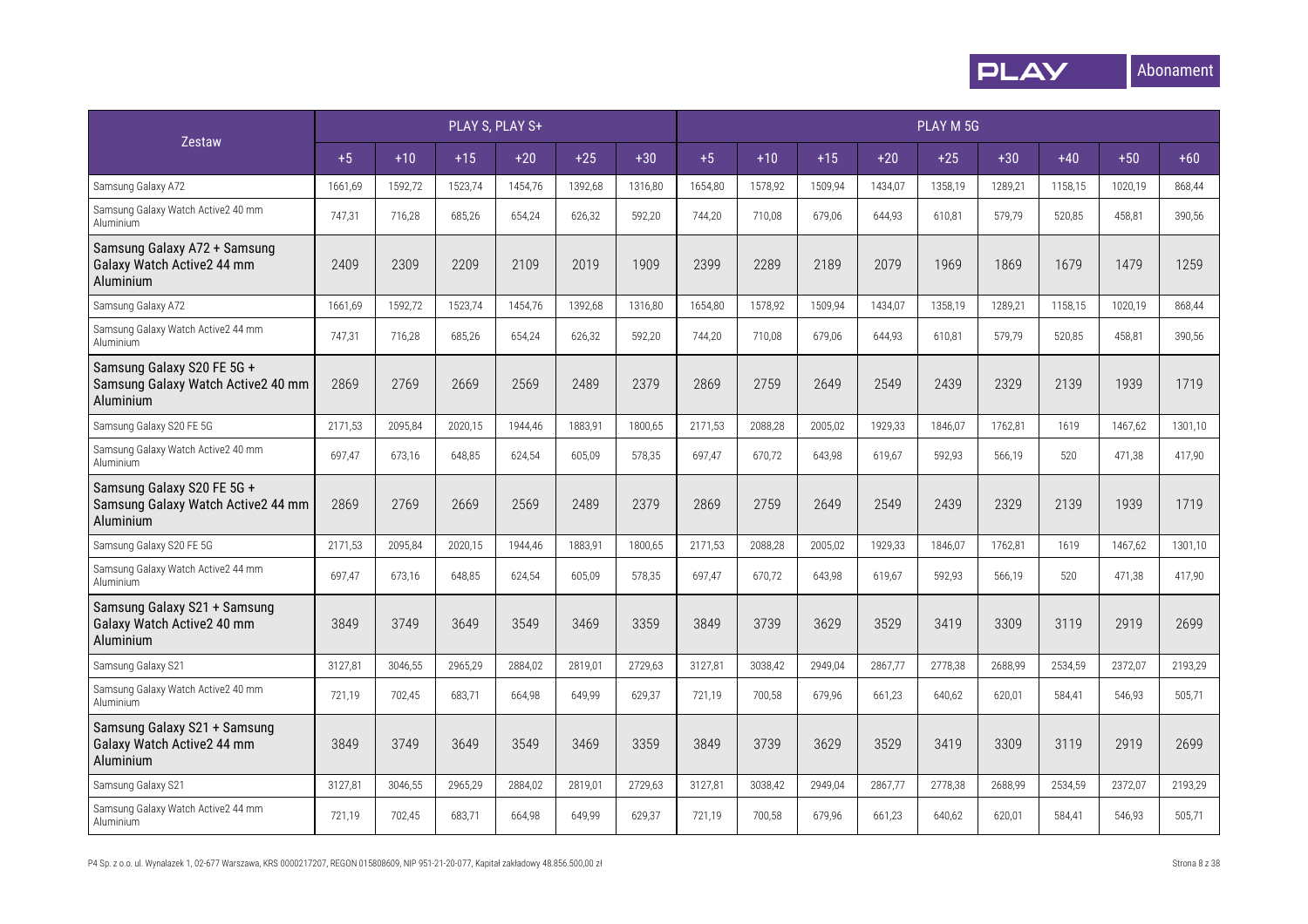

|                                                                          |         |         |         | PLAY S, PLAY S+ |              |         |         |         |         |         | PLAY M 5G    |                |              |         |         |
|--------------------------------------------------------------------------|---------|---------|---------|-----------------|--------------|---------|---------|---------|---------|---------|--------------|----------------|--------------|---------|---------|
| Zestaw                                                                   | $+5$    | $+10$   | $+15$   | $+20$           | $+25$        | $+30$   | $+5$    | $+10$   | $+15$   | $+20$   | $+25$        | $+30$          | $+40$        | $+50$   | $+60$   |
| Samsung Galaxy S21+ + Samsung<br>Galaxy Watch Active2 40 mm<br>Aluminium | 4759    | 4649    | 4549    | 4449            | 4369         | 4259    | 4749    | 4639    | 4529    | 4429    | 4319         | 4209           | 4029         | 3819    | 3599    |
| Samsung Galaxy S21+                                                      | 3980,84 | 3888,82 | 3805,17 | 3721,53         | 3654,61      | 3562,59 | 3972,47 | 3880,46 | 3788,45 | 3704,80 | 3612,78      | 3520,77        | 3370,20      | 3194,54 | 3010,51 |
| Samsung Galaxy Watch Active2 40 mm<br>Aluminium                          | 778,16  | 760,18  | 743,83  | 727,47          | 714,39       | 696,41  | 776,53  | 758,54  | 740,55  | 724,20  | 706,22       | 688,23         | 658,80       | 624,46  | 588,49  |
| Samsung Galaxy S21+ + Samsung<br>Galaxy Watch Active2 44 mm<br>Aluminium | 4759    | 4649    | 4549    | 4449            | 4369         | 4259    | 4749    | 4639    | 4529    | 4429    | 4319         | 4209           | 4029         | 3819    | 3599    |
| Samsung Galaxy S21+                                                      | 3980,84 | 3888,82 | 3805,17 | 3721,53         | 3654,61      | 3562,59 | 3972,47 | 3880,46 | 3788,45 | 3704,80 | 3612,78      | 3520,77        | 3370,20      | 3194,54 | 3010,51 |
| Samsung Galaxy Watch Active2 44 mm<br>Aluminium                          | 778,16  | 760,18  | 743,83  | 727,47          | 714,39       | 696,41  | 776,53  | 758,54  | 740,55  | 724,20  | 706,22       | 688,23         | 658,80       | 624,46  | 588,49  |
| Xiaomi Mi 11 Lite 5G + Xiaomi Mi<br><b>Watch Lite</b>                    | 1629    | 1529    | 1429    | 1329            | 1249         | 1139    | 1629    | 1519    | 1409    | 1309    | 1199         | 1089           | 899          | 699     | 479     |
| Xiaomi Mi 11 Lite 5G                                                     | 1474,49 | 1383,97 | 1293,46 | 1202,94         | 1130,53      | 1030,96 | 1474,49 | 1374,92 | 1275,35 | 1184,84 | 1085,27      | 985,71         | 813,73       | 632,70  | 433,57  |
| Xiaomi Mi Watch Lite                                                     | 154,51  | 145,03  | 135,54  | 126,06          | 118,47       | 108,04  | 154,51  | 144,08  | 133,65  | 124,16  | 113,73       | 103,29         | 85,27        | 66,30   | 45,43   |
| Xiaomi Redmi 9 + Xiaomi Mi Band 5                                        | 529     | 429     | 329     | 229             | 149          | 29      | 529     | 419     | 299     | 199     | 99           | $\overline{1}$ |              |         |         |
| Xiaomi Redmi 9                                                           | 441,32  | 357,90  | 274,47  | 191,05          | 124,31       | 24,19   | 441,32  | 349,56  | 249,44  | 166,02  | 82,59        | 0,83           |              |         |         |
| Xiaomi Mi Band 5                                                         | 87,68   | 71,10   | 54,53   | 37,95           | 24,69        | 4,81    | 87,68   | 69,44   | 49,56   | 32,98   | 16,41        | 0,17           |              |         |         |
| Xiaomi Redmi 9C NFC + Xiaomi Mi<br>Band 5                                | 379     | 269     | 169     | 79              | $\mathbf{1}$ |         | 369     | 259     | 159     | 49      | $\mathbf{1}$ |                |              |         |         |
| Xiaomi Redmi 9C NFC                                                      | 299,60  | 212,64  | 133,59  | 62,45           | 0,79         |         | 291,69  | 204,74  | 125,69  | 38,73   | 0,79         |                |              |         |         |
| Xiaomi Mi Band 5                                                         | 79,40   | 56,36   | 35,41   | 16,55           | 0,21         |         | 77,31   | 54,26   | 33,31   | 10,27   | 0,21         |                |              |         |         |
| Xiaomi Redmi 9T + Xiaomi Mi Band 5                                       | 579     | 479     | 379     | 279             | 199          | 79      | 569     | 469     | 359     | 249     | 149          | 39             | $\mathbf{1}$ |         |         |
| Xiaomi Redmi 9T                                                          | 489,29  | 404,78  | 320,27  | 235,77          | 168,17       | 66,76   | 480,83  | 396,33  | 303,37  | 210,42  | 125,91       | 32,96          | 0,85         |         |         |
| Xiaomi Mi Band 5                                                         | 89,71   | 74,22   | 58,73   | 43,23           | 30,83        | 12,24   | 88,17   | 72,67   | 55,63   | 38,58   | 23,09        | 6,04           | 0,15         |         |         |
| Xiaomi Redmi Note 10 5G + Xiaomi Mi<br><b>Watch Lite</b>                 | 859     | 759     | 659     | 559             | 479          | 359     | 849     | 739     | 639     | 529     | 419          | 319            | 129          |         |         |
| Xiaomi Redmi Note 10 5G                                                  | 716,31  | 632,92  | 549,53  | 466,14          | 399,43       | 299,37  | 707,97  | 616,24  | 532,86  | 441,13  | 349,40       | 266,01         | 107,57       | 0,83    |         |
| Xiaomi Mi Watch Lite                                                     | 142,69  | 126,08  | 109,47  | 92,86           | 79,57        | 59,63   | 141,03  | 122,76  | 106,14  | 87,87   | 69,60        | 52,99          | 21,43        | 0,17    |         |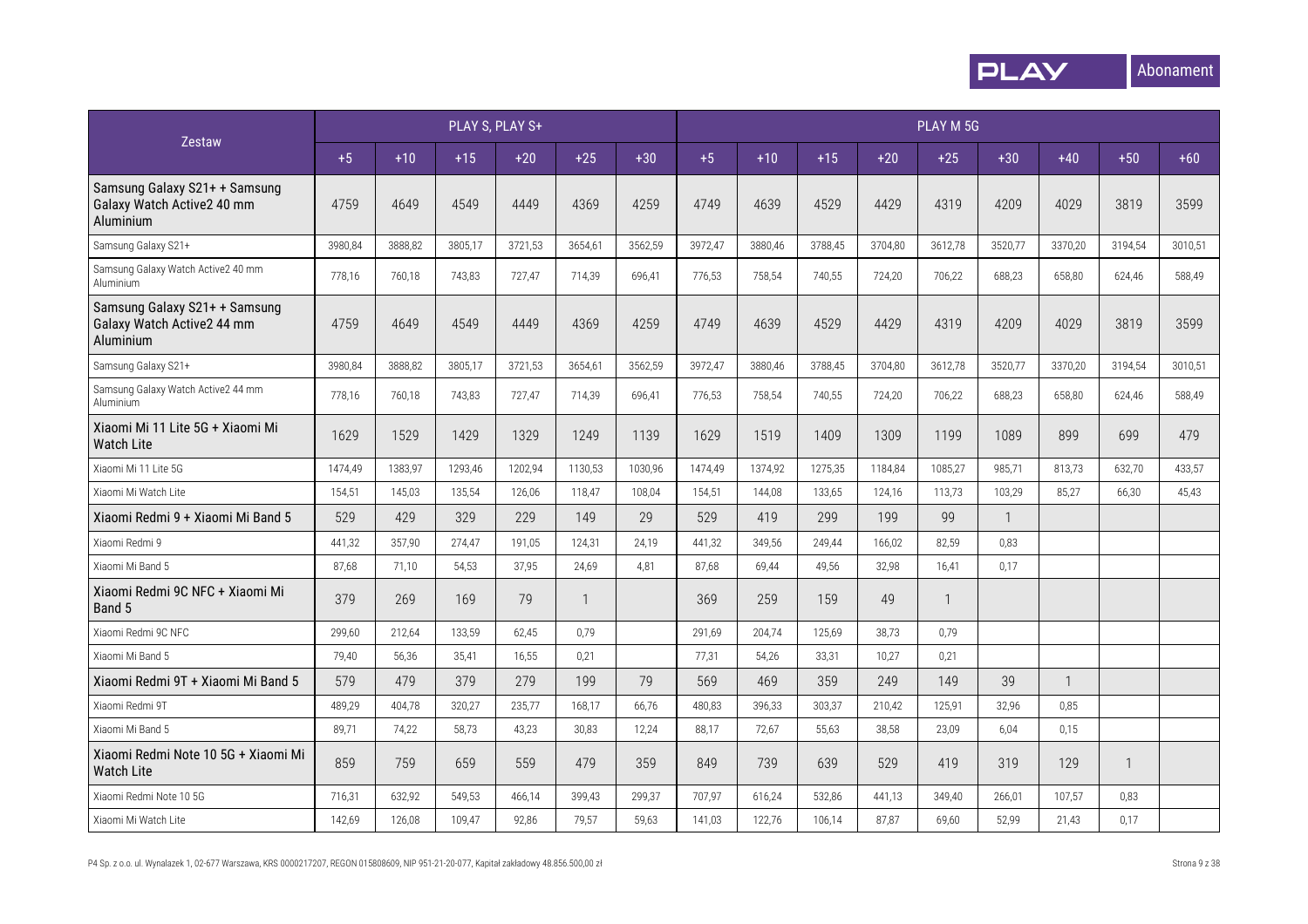

|                                                                   |         |        | PLAY S, PLAY S+ |        |        |        |         |        |        |        | PLAY M 5G |        |        |        |              |
|-------------------------------------------------------------------|---------|--------|-----------------|--------|--------|--------|---------|--------|--------|--------|-----------|--------|--------|--------|--------------|
| Zestaw                                                            | $+5$    | $+10$  | $+15$           | $+20$  | $+25$  | $+30$  | $+5$    | $+10$  | $+15$  | $+20$  | $+25$     | $+30$  | $+40$  | $+50$  | $+60$        |
| Xiaomi Redmi Note 10 Pro + Xiaomi Mi<br>Band 5                    | 1119    | 1019   | 919             | 819    | 739    | 629    | 1119    | 1009   | 899    | 799    | 689       | 579    | 389    | 189    | 49           |
| Xiaomi Redmi Note 10 Pro                                          | 1036,70 | 944,06 | 851,41          | 758,76 | 684,65 | 582,74 | 1036,70 | 934.79 | 832,88 | 740.24 | 638,33    | 536,42 | 360,39 | 175,10 | 45,40        |
| Xiaomi Mi Band 5                                                  | 82,30   | 74,94  | 67,59           | 60,24  | 54,35  | 46,26  | 82,30   | 74,21  | 66,12  | 58,76  | 50,67     | 42,58  | 28,61  | 13,90  | 3,60         |
| Xiaomi Redmi Note 10S + Xiaomi Mi<br>Band 5                       | 919     | 819    | 719             | 619    | 529    | 419    | 909     | 799    | 699    | 589    | 479       | 379    | 189    |        |              |
| Xiaomi Redmi Note 10S                                             | 836,03  | 745,05 | 654,08          | 563,11 | 481,24 | 381,17 | 826,93  | 726,86 | 635,89 | 535,82 | 435,75    | 344,78 | 171,94 | 0,91   |              |
| Xiaomi Mi Band 5                                                  | 82,97   | 73,95  | 64,92           | 55,89  | 47,76  | 37,83  | 82,07   | 72,14  | 63,11  | 53,18  | 43,25     | 34,22  | 17,06  | 0,09   |              |
| Xiaomi Redmi Note 9 + Xiaomi Mi<br>Band 5                         | 719     | 619    | 519             | 419    | 339    | 219    | 699     | 599    | 499    | 389    | 289       | 179    | 49     |        |              |
| Xiaomi Redmi Note 9                                               | 625,80  | 538,76 | 451,72          | 364.69 | 295.06 | 190.61 | 608.39  | 521,35 | 434.31 | 338.57 | 251,54    | 155.80 | 42.65  |        |              |
| Xiaomi Mi Band 5                                                  | 93,20   | 80,24  | 67,28           | 54,31  | 43,94  | 28,39  | 90,61   | 77,65  | 64,69  | 50,43  | 37,46     | 23,20  | 6,35   |        |              |
| Xiaomi Redmi Note 9 Pro + Xiaomi Mi<br>Band 5                     | 939     | 839    | 739             | 639    | 559    | 439    | 939     | 829    | 719    | 609    | 509       | 399    | 199    | 69     | $\mathbf{1}$ |
| Xiaomi Redmi Note 9 Pro                                           | 839,05  | 749,70 | 660,34          | 570.98 | 499.50 | 392,27 | 839.05  | 740.76 | 642.47 | 544.18 | 454.82    | 356.53 | 177.82 | 61,66  | 0,89         |
| Xiaomi Mi Band 5                                                  | 99,95   | 89,30  | 78,66           | 68.02  | 59,50  | 46.73  | 99.95   | 88.24  | 76.53  | 64.82  | 54.18     | 42.47  | 21,18  | 7,34   | 0,11         |
| Xiaomi Redmi Note 9T + Xiaomi Mi<br>Band 5                        | 929     | 829    | 729             | 629    | 549    | 429    | 919     | 819    | 699    | 599    | 499       | 389    | 199    |        |              |
| Xiaomi Redmi Note 9T                                              | 838,24  | 748,01 | 657,78          | 567,55 | 495,36 | 387,09 | 829,21  | 738,98 | 630,71 | 540,48 | 450,25    | 350,99 | 179,56 | 0,90   |              |
| Xiaomi Mi Band 5                                                  | 90.76   | 80,99  | 71,22           | 61,45  | 53,64  | 41.91  | 89.79   | 80,02  | 68.29  | 58,52  | 48.75     | 38,01  | 19,44  | 0,10   |              |
| Xiaomi Redmi Note 9T + Xiaomi Mi<br>True Wireless Earbuds Basic 2 | 889     | 789    | 689             | 589    | 499    | 389    | 879     | 769    | 669    | 559    | 449       | 349    | 159    |        |              |
| Xiaomi Redmi Note 9T                                              | 815,54  | 723,80 | 632,06          | 540,33 | 457,76 | 356,85 | 806,36  | 705,45 | 613,72 | 512,81 | 411,90    | 320,16 | 145,86 | 0,92   |              |
| Xiaomi Mi True Wireless Earbuds Basic 2                           | 73,46   | 65,20  | 56,94           | 48,67  | 41,24  | 32,15  | 72,64   | 63,55  | 55,28  | 46,19  | 37,10     | 28,84  | 13,14  | 0,08   |              |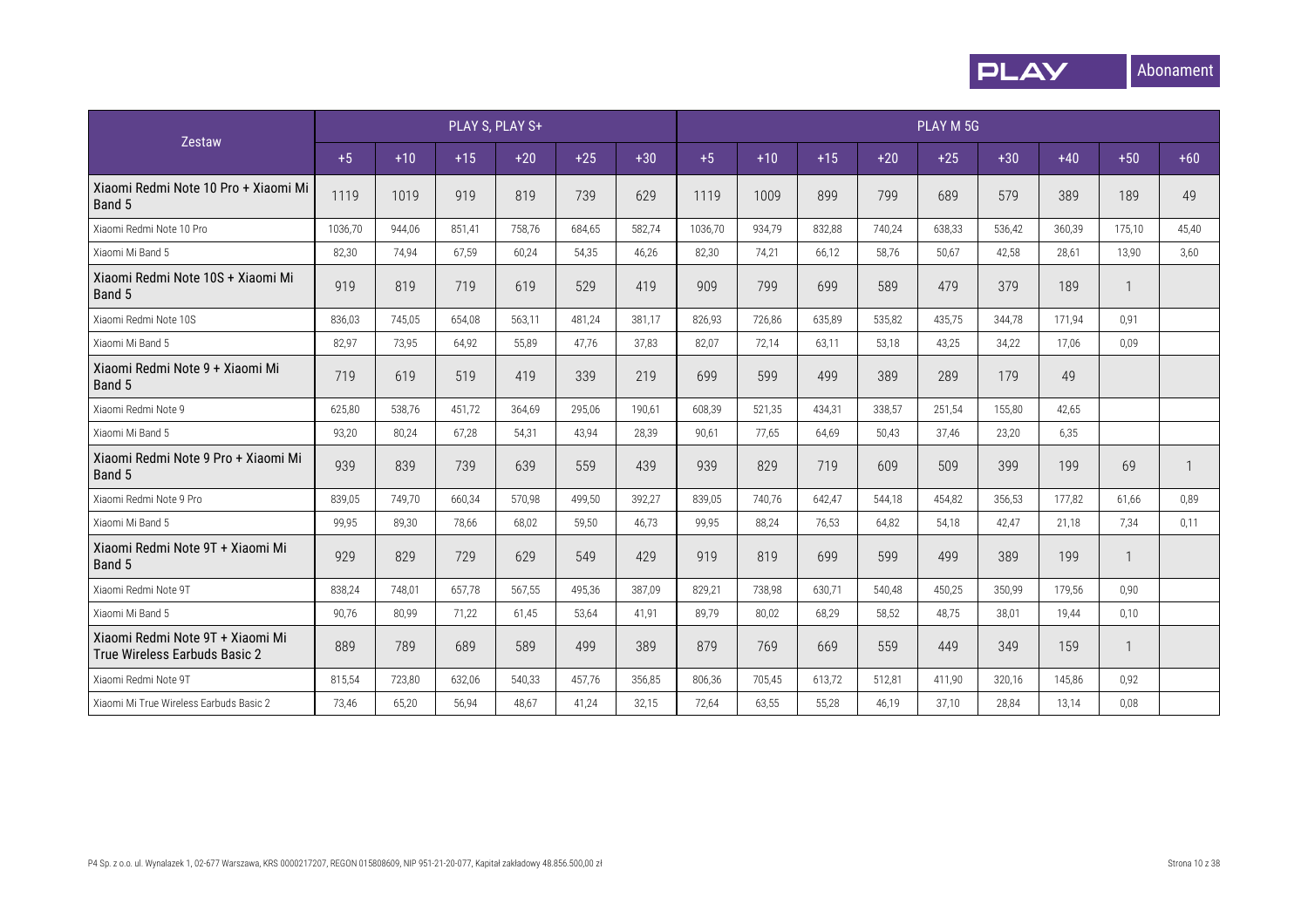## Cennik urządzeń o ograniczonej dostępności w Ofercie PLAY S, PLAY S+, PLAY M 5G

|                                              |      |              |       | PLAY S, PLAY S+ |       |              |      |              |              |       | PLAY M 5G    |                |                |       |              |
|----------------------------------------------|------|--------------|-------|-----------------|-------|--------------|------|--------------|--------------|-------|--------------|----------------|----------------|-------|--------------|
| Model                                        | $+5$ | $+10$        | $+15$ | $+20$           | $+25$ | $+30$        | $+5$ | $+10$        | $+15$        | $+20$ | $+25$        | $+30$          | $+40$          | $+50$ | $+60$        |
| Alcatel 1 DS UZZ                             |      |              |       |                 |       |              |      |              |              |       |              |                |                |       |              |
| Alcatel 1S 2020 UZZ                          | 189  | 89           |       |                 |       |              | 189  | 79           | $\mathbf{1}$ |       |              |                |                |       |              |
| Alcatel 30.25 UZZ                            | 39   | $\mathbf{1}$ |       |                 |       |              | 29   |              |              |       |              |                |                |       |              |
| Apple AirPods with Wireless Charging<br>Case | 699  | 599          | 499   | 399             | 319   | 199          | 699  | 589          | 479          | 379   | 269          | 159            | $\overline{1}$ |       |              |
| Epson EB-U42                                 | 2099 | 1999         | 1899  | 1799            | 1679  | 1559         | 2099 | 1969         | 1949         | 1769  | 1739         | 1559           | 1319           | 1079  | 1069         |
| FitGo FW10 Active                            |      |              |       |                 |       |              |      |              |              |       |              |                |                |       |              |
| Forever ForeVigo SW-300                      |      |              |       |                 |       |              |      |              |              |       |              |                |                |       |              |
| Garmin fenix 5S                              | 1149 | 1049         | 949   | 849             | 769   | 649          | 1139 | 1029         | 929          | 819   | 699          | 599            | 399            | 199   | $\mathbf{1}$ |
| Garmin Forerunner 235                        | 379  | 269          | 169   | 79              |       |              | 369  | 259          | 159          | 49    | $\mathbf 1$  |                |                |       |              |
| Hammer 5 Smart UZZ                           | 119  | 19           |       |                 |       |              | 119  | $\mathsf{Q}$ | $\mathbf{1}$ |       |              |                |                |       |              |
| Hammer Energy 2 UZZ                          | 299  | 199          | 99    |                 |       |              | 299  | 189          | 89           |       |              |                |                |       |              |
| Hammer Explorer UZZ                          | 539  | 429          | 329   | 229             | 149   | 39           | 529  | 419          | 309          | 209   | 99           | $\overline{1}$ |                |       |              |
| Honor 9X                                     | 399  | 299          | 199   | 99              | 29    | $\mathbf{1}$ | 399  | 289          | 189          | 79    | $\mathbf{1}$ |                |                |       |              |
| Honor MagicWatch 2 46mm                      | 339  | 229          | 129   | 29              |       |              | 329  | 219          | 99           |       |              |                |                |       |              |
| Hover Ball                                   |      |              |       |                 |       |              |      |              |              |       |              |                |                |       |              |
| HTC Desire 12+ UZZ                           |      |              |       |                 |       |              |      |              |              |       |              |                |                |       |              |
| HTC Desire 20 Pro UZZ                        | 489  | 379          | 279   | 179             | 99    |              | 479  | 369          | 259          | 159   | 49           |                |                |       |              |
| HTC U12+DS                                   | 739  | 639          | 539   | 439             | 349   | 239          | 729  | 619          | 519          | 399   | 299          | 189            | $\mathbf{1}$   |       |              |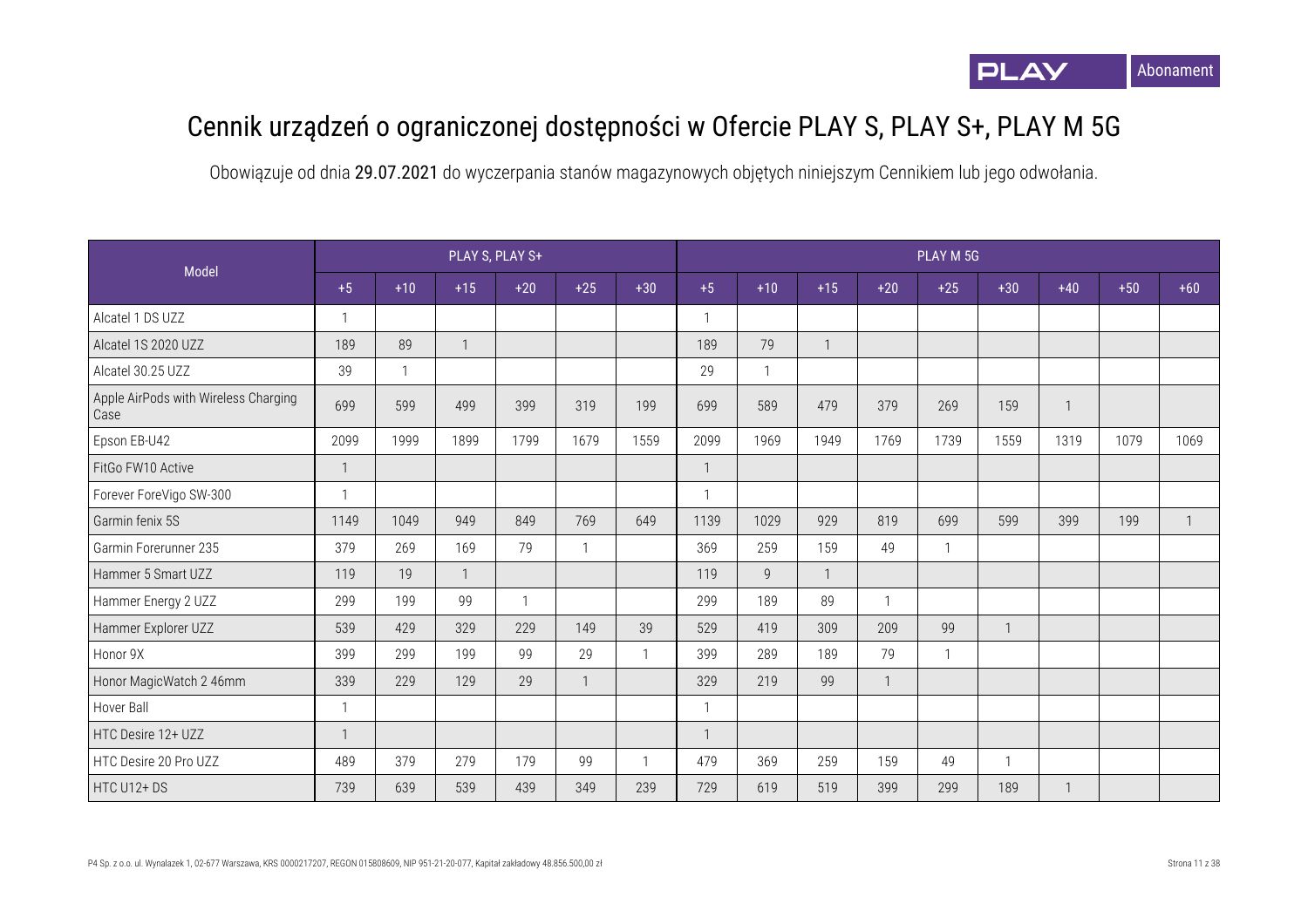

|                                                     |              |              |              | PLAY S, PLAY S+ |              |       |              |              |              |       | PLAY M 5G    |                |                |       |       |
|-----------------------------------------------------|--------------|--------------|--------------|-----------------|--------------|-------|--------------|--------------|--------------|-------|--------------|----------------|----------------|-------|-------|
| Model                                               | $+5$         | $+10$        | $+15$        | $+20$           | $+25$        | $+30$ | $+5$         | $+10$        | $+15$        | $+20$ | $+25$        | $+30$          | $+40$          | $+50$ | $+60$ |
| HTC U12+ DS + Philips 50PUS6703 LED<br>Smart 4K UHD | 2489         | 2379         | 2279         | 2179            | 2099         | 1989  | 2479         | 2369         | 2259         | 2159  | 2049         | 1939           | 1749           | 1549  | 1329  |
| HTC U12+ DS UZZ                                     | 519          | 419          | 319          | 199             | 139          | 19    | 499          | 399          | 289          | 179   | 69           | $\overline{1}$ |                |       |       |
| <b>HTC Wireless Earbuds</b>                         | 39           | $\mathbf{1}$ |              |                 |              |       | 29           | $\mathbf{1}$ |              |       |              |                |                |       |       |
| Huawei Band 4                                       | $\mathbf{1}$ |              |              |                 |              |       |              |              |              |       |              |                |                |       |       |
| Huawei Band 4 Pro                                   | 79           | $\mathbf{1}$ |              |                 |              |       | 69           | $\mathbf{1}$ |              |       |              |                |                |       |       |
| Huawei Band 4e                                      | $\mathbf{1}$ |              |              |                 |              |       | $\mathbf{1}$ |              |              |       |              |                |                |       |       |
| Huawei FreeBuds 3i                                  | 159          | 59           | $\mathbf{1}$ |                 |              |       | 159          | 49           | $\mathbf{1}$ |       |              |                |                |       |       |
| Huawei Mate 20 Pro DS                               | 1319         | 1199         | 1099         | 999             | 929          | 819   | 1299         | 1199         | 1089         | 979   | 879          | 769            | 579            | 379   | 159   |
| Huawei Mate 40 Pro 5G                               | 3929         | 3819         | 3719         | 3619            | 3539         | 3429  | 3919         | 3799         | 3699         | 3599  | 3489         | 3379           | 3189           | 2989  | 2669  |
| Huawei Mate XS                                      | 8969         | 8869         | 8769         | 8669            | 8579         | 8469  | 8959         | 8849         | 8739         | 8639  | 8529         | 8419           | 8229           | 8029  | 7799  |
| Huawei Mini Speaker CM510                           | $\mathbf{1}$ |              |              |                 |              |       | $\mathbf{1}$ |              |              |       |              |                |                |       |       |
| Huawei P smart 2021                                 | 369          | 269          | 169          | 69              | $\mathbf{1}$ |       | 359          | 259          | 149          | 39    | $\mathbf{1}$ |                |                |       |       |
| Huawei P smart 2021 NFC                             | 359          | 259          | 159          | 59              | $\mathbf{1}$ |       | 349          | 249          | 139          | 29    | $\mathbf{1}$ |                |                |       |       |
| Huawei P smart 2021 UZZ                             | 339          | 229          | 129          | 29              | $\mathbf{1}$ |       | 329          | 219          | 99           | Q     | $\mathbf{1}$ |                |                |       |       |
| Huawei P30 Lite                                     | 669          | 559          | 459          | 359             | 289          | 169   | 659          | 549          | 439          | 329   | 219          | 99             | $\mathbf{1}$   |       |       |
| Huawei P30 Lite UZZ                                 | 699          | 589          | 489          | 389             | 299          | 199   | 689          | 579          | 469          | 369   | 259          | 149            | $\overline{1}$ |       |       |
| Huawei P30 Pro                                      | 2379         | 2279         | 2179         | 2079            | 1999         | 1879  | 2369         | 2269         | 2159         | 2049  | 1949         | 1839           | 1649           | 1449  | 1229  |
| Huawei P30 Pro 256GB                                | 2699         | 2599         | 2499         | 2399            | 2319         | 2199  | 2699         | 2589         | 2489         | 2379  | 2269         | 2159           | 1969           | 1769  | 1549  |
| Huawei P40 lite E                                   | 229          | 119          | $\mathbf{1}$ | $\mathbf{1}$    |              |       | 219          | 99           | $\mathbf{1}$ |       |              |                |                |       |       |
| Huawei P40 lite E UZZ                               | 199          | 99           | $\mathbf{1}$ |                 |              |       | 199          | 89           | $\mathbf{1}$ |       |              |                |                |       |       |
| Huawei P40 lite UZZ                                 | 529          | 419          | 319          | 219             | 139          | 29    | 519          | 409          | 299          | 199   | 89           | $\overline{1}$ |                |       |       |
| Huawei P40 Pro                                      | 2959         | 2849         | 2749         | 2649            | 2569         | 2459  | 2949         | 2839         | 2739         | 2629  | 2519         | 2399           | 2229           | 2019  | 1799  |
| Huawei P40 Pro UZZ                                  | 2649         | 2549         | 2449         | 2349            | 2269         | 2149  | 2649         | 2539         | 2429         | 2319  | 2219         | 2099           | 1919           | 1719  | 1499  |
| Huawei P40 Pro+                                     | 4509         | 4409         | 4309         | 4209            | 4129         | 3999  | 4499         | 4389         | 4279         | 4169  | 4059         | 3949           | 3779           | 3579  | 3369  |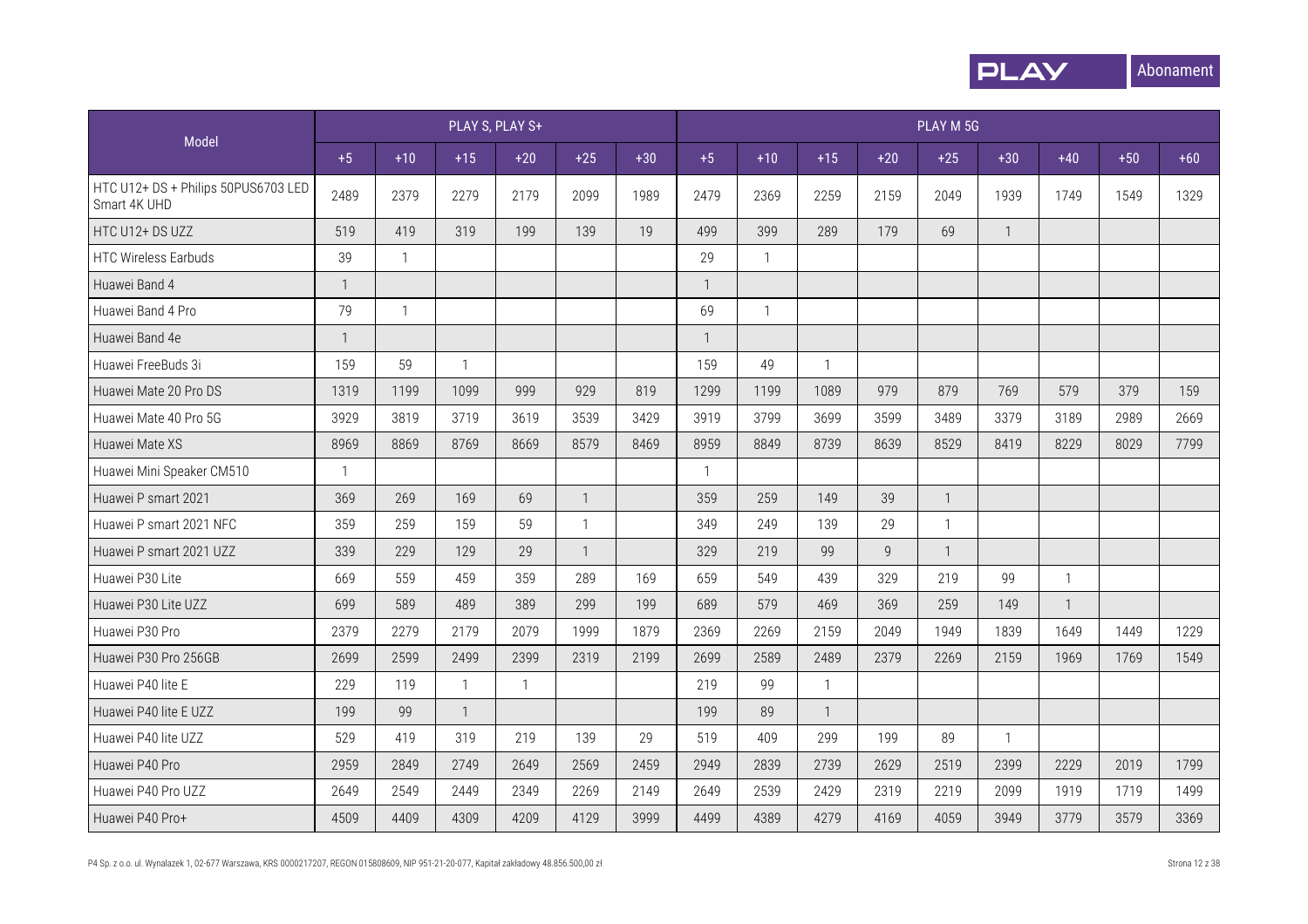

|                                 |             |              |              | PLAY S, PLAY S+ |                |       |              |              |              |              | PLAY M 5G      |       |       |       |       |
|---------------------------------|-------------|--------------|--------------|-----------------|----------------|-------|--------------|--------------|--------------|--------------|----------------|-------|-------|-------|-------|
| Model                           | $+5$        | $+10$        | $+15$        | $+20$           | $+25$          | $+30$ | $+5$         | $+10$        | $+15$        | $+20$        | $+25$          | $+30$ | $+40$ | $+50$ | $+60$ |
| Huawei P40 Pro+ UZZ             | 4469        | 4369         | 4269         | 4169            | 4089           | 3969  | 4459         | 4359         | 4249         | 4139         | 4039           | 3929  | 3739  | 3539  | 3319  |
| Huawei P8 lite                  | $\mathbf 1$ |              |              |                 |                |       | $\mathbf{1}$ |              |              |              |                |       |       |       |       |
| Huawei Watch Fit                | 259         | 159          | 59           | $\mathbf{1}$    |                |       | 249          | 149          | 39           | $\mathbf{1}$ |                |       |       |       |       |
| Huawei Watch GT                 | 179         | 79           | $\mathbf{1}$ |                 |                |       | 169          | 69           | $\mathbf{1}$ |              |                |       |       |       |       |
| Huawei Watch GT 2 UZZ           | 369         | 259          | 159          | 59              | $\mathbf{1}$   |       | 359          | 249          | 149          | 39           | 1              |       |       |       |       |
| Huawei Watch GT Active 2019     | 349         | 239          | 139          | 39              | $\mathbf{1}$   |       | 339          | 229          | 119          | 9            | $\mathbf{1}$   |       |       |       |       |
| Huawei Watch GT Active 2019 UZZ | 199         | 99           | 9            | $\mathbf{1}$    |                |       | 199          | 99           |              |              |                |       |       |       |       |
| Huawei Y5p                      | 139         | $\mathbf{1}$ |              |                 |                |       | 129          | $\mathbf{1}$ |              |              |                |       |       |       |       |
| Huawei Y5p UZZ                  | 119         | 19           |              |                 |                |       | 119          | 9            |              |              |                |       |       |       |       |
| Huawei Y6p                      | 359         | 259          | 159          | 59              | $\overline{1}$ |       | 349          | 239          | 139          | 29           | $\overline{1}$ |       |       |       |       |
| Huawei Y6p UZZ                  | 269         | 169          | 69           | $\mathbf{1}$    |                |       | 259          | 159          | 49           | $\mathbf{1}$ |                |       |       |       |       |
| iPhone 11 128GB                 | 3029        | 2929         | 2829         | 2729            | 2649           | 2539  | 3029         | 2919         | 2809         | 2709         | 2599           | 2489  | 2299  | 2099  | 1879  |
| iPhone 11 128GB UZZ             | 2219        | 2119         | 2019         | 1919            | 1829           | 1719  | 2209         | 2099         | 1989         | 1889         | 1779           | 1669  | 1479  | 1279  | 1059  |
| iPhone 11 256GB                 | 3519        | 3419         | 3319         | 3219            | 3139           | 3019  | 3509         | 3409         | 3299         | 3189         | 3089           | 2979  | 2789  | 2589  | 2369  |
| iPhone 11 256GB UZZ             | 2559        | 2459         | 2359         | 2259            | 2169           | 2059  | 2549         | 2439         | 2339         | 2229         | 2119           | 2009  | 1819  | 1619  | 1399  |
| iPhone 11 64GB UZZ              | 2049        | 1949         | 1849         | 1749            | 1659           | 1549  | 2039         | 1929         | 1819         | 1719         | 1609           | 1499  | 1309  | 1109  | 889   |
| iPhone 11 Pro 256GB             | 5269        | 5159         | 5059         | 4959            | 4879           | 4769  | 5259         | 5149         | 5039         | 4929         | 4829           | 4719  | 4529  | 4329  | 4109  |
| iPhone 11 Pro 256GB UZZ         | 3659        | 3549         | 3449         | 3349            | 3269           | 3159  | 3649         | 3539         | 3429         | 3329         | 3219           | 3109  | 2919  | 2719  | 2499  |
| iPhone 11 Pro 512GB             | 6239        | 6139         | 6039         | 5939            | 5849           | 5739  | 6229         | 6119         | 6009         | 5909         | 5799           | 5689  | 5499  | 5299  | 5079  |
| iPhone 11 Pro 512GB UZZ         | 4339        | 4239         | 4139         | 4039            | 3949           | 3839  | 4329         | 4219         | 4109         | 4009         | 3899           | 3789  | 3599  | 3399  | 3179  |
| iPhone 11 Pro 64GB              | 4539        | 4439         | 4339         | 4239            | 4159           | 4039  | 4529         | 4419         | 4319         | 4209         | 4099           | 3989  | 3809  | 3599  | 3379  |
| iPhone 11 Pro 64GB UZZ          | 3149        | 3049         | 2949         | 2849            | 2769           | 2649  | 3139         | 3029         | 2929         | 2819         | 2709           | 2599  | 2409  | 2209  | 1989  |
| iPhone 11 Pro Max 256GB         | 5809        | 5699         | 5599         | 5499            | 5419           | 5309  | 5799         | 5689         | 5579         | 5469         | 5369           | 5259  | 5069  | 4869  | 4649  |
| iPhone 11 Pro Max 512GB         | 6819        | 6719         | 6619         | 6519            | 6429           | 6319  | 6809         | 6699         | 6589         | 6489         | 6379           | 6269  | 6079  | 5879  | 5659  |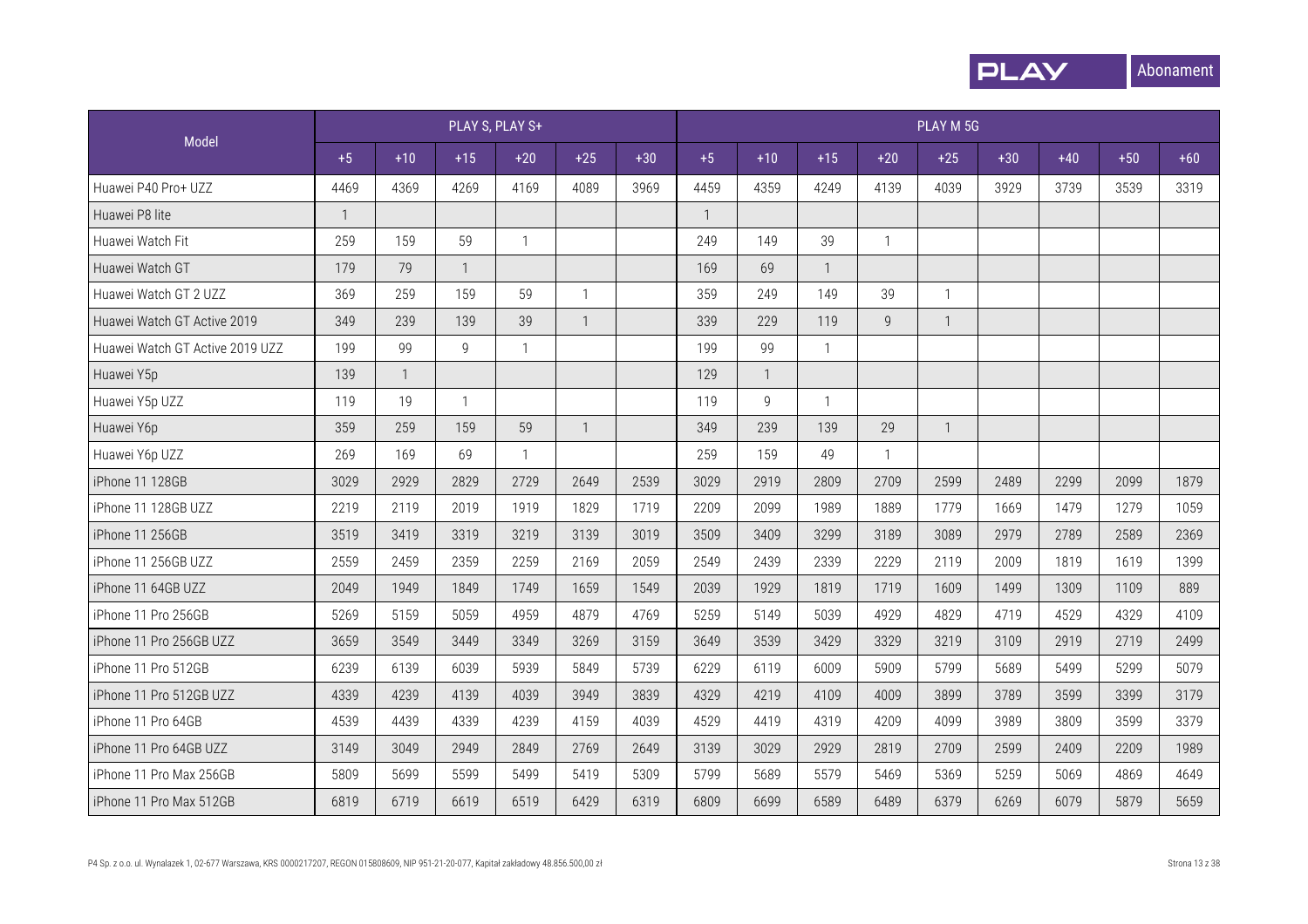

|                            |      |       |       | PLAY S, PLAY S+ |       |       |      |       |       |       | PLAY M 5G |       |       |              |              |
|----------------------------|------|-------|-------|-----------------|-------|-------|------|-------|-------|-------|-----------|-------|-------|--------------|--------------|
| Model                      | $+5$ | $+10$ | $+15$ | $+20$           | $+25$ | $+30$ | $+5$ | $+10$ | $+15$ | $+20$ | $+25$     | $+30$ | $+40$ | $+50$        | $+60$        |
| iPhone 11 Pro Max 64GB     | 5049 | 4949  | 4849  | 4749            | 4659  | 4549  | 5039 | 4929  | 4819  | 4719  | 4609      | 4499  | 4309  | 4109         | 3889         |
| iPhone 12 128GB            | 3829 | 3729  | 3629  | 3529            | 3449  | 3329  | 3829 | 3719  | 3609  | 3499  | 3399      | 3289  | 3099  | 2899         | 2679         |
| iPhone 12 256GB            | 4319 | 4219  | 4119  | 4019            | 3929  | 3819  | 4309 | 4199  | 4099  | 3989  | 3879      | 3779  | 3589  | 3389         | 3169         |
| iPhone 12 mini 256GB       | 3729 | 3629  | 3529  | 3429            | 3349  | 3239  | 3729 | 3619  | 3509  | 3409  | 3299      | 3189  | 2999  | 2799         | 2579         |
| iPhone 12 mini 64GB UZZ    | 2699 | 2589  | 2489  | 2389            | 2309  | 2199  | 2689 | 2579  | 2469  | 2369  | 2259      | 2149  | 1969  | 1759         | 1539         |
| iPhone 12 Pro 256GB        | 5449 | 5349  | 5249  | 5149            | 5059  | 4949  | 5439 | 5329  | 5219  | 5119  | 5009      | 4899  | 4709  | 4509         | 4289         |
| iPhone 12 Pro 512GB        | 6419 | 6319  | 6219  | 6119            | 6039  | 5919  | 6409 | 6299  | 6199  | 6089  | 5979      | 5869  | 5689  | 5479         | 5259         |
| iPhone 12 Pro Max 128GB    | 5449 | 5349  | 5249  | 5149            | 5059  | 4949  | 5439 | 5329  | 5219  | 5119  | 5009      | 4899  | 4709  | 4509         | 4289         |
| iPhone 12 Pro Max 256GB    | 5939 | 5829  | 5729  | 5629            | 5549  | 5439  | 5929 | 5819  | 5709  | 5599  | 5499      | 5389  | 5199  | 4999         | 4779         |
| iPhone 12 Pro Max 512GB    | 6909 | 6809  | 6709  | 6599            | 6519  | 6409  | 6899 | 6789  | 6679  | 6579  | 6469      | 6359  | 6169  | 5969         | 5749         |
| iPhone 7 128GB             | 1719 | 1619  | 1519  | 1419            | 1339  | 1219  | 1719 | 1609  | 1499  | 1399  | 1289      | 1179  | 989   | 789          | 569          |
| iPhone 7 256GB             | 1959 | 1859  | 1759  | 1659            | 1579  | 1459  | 1949 | 1849  | 1739  | 1629  | 1529      | 1419  | 1229  | 1029         | 809          |
| iPhone 7 32GB              | 1269 | 1169  | 1069  | 969             | 879   | 769   | 1259 | 1149  | 1049  | 939   | 829       | 719   | 529   | 329          | 99           |
| iPhone 7 32GB odnowiony    | 799  | 699   | 599   | 499             | 419   | 299   | 799  | 689   | 579   | 479   | 369       | 259   | 69    | $\mathbf{1}$ |              |
| iPhone 7 Plus 128GB        | 2399 | 2289  | 2199  | 2099            | 2009  | 1899  | 2389 | 2279  | 2179  | 2069  | 1959      | 1859  | 1669  | 1469         | 1249         |
| iPhone 7 Plus 128GB UZZ    | 1999 | 1889  | 1779  | 1639            | 1539  | 1419  | 1939 | 1859  | 1719  | 1649  | 1499      | 1419  | 1179  | 939          | 799          |
| iPhone 7 Plus 32GB         | 2179 | 2069  | 1969  | 1869            | 1789  | 1679  | 2169 | 2059  | 1959  | 1849  | 1739      | 1629  | 1449  | 1239         | 1029         |
| iPhone 8 256GB UZZ         | 2089 | 1979  | 1879  | 1779            | 1699  | 1589  | 2079 | 1969  | 1859  | 1749  | 1639      | 1529  | 1349  | 1159         | 939          |
| iPhone 8 64GB              | 1859 | 1759  | 1659  | 1559            | 1479  | 1359  | 1849 | 1739  | 1639  | 1529  | 1419      | 1299  | 1129  | 919          | 699          |
| iPhone 8 64GB odnowiony    | 1029 | 929   | 829   | 729             | 649   | 529   | 1019 | 919   | 799   | 699   | 599       | 489   | 299   | 99           | $\mathbf{1}$ |
| iPhone 8 Plus 256GB        | 3729 | 3629  | 3529  | 3429            | 3339  | 3229  | 3719 | 3599  | 3499  | 3399  | 3289      | 3179  | 2989  | 2789         | 2569         |
| iPhone 8 Plus 64GB         | 2959 | 2859  | 2759  | 2659            | 2579  | 2459  | 2949 | 2839  | 2739  | 2629  | 2519      | 2399  | 2229  | 2019         | 1799         |
| iPhone SE (2020) 128GB     | 2209 | 2099  | 1999  | 1899            | 1819  | 1709  | 2199 | 2089  | 1979  | 1879  | 1769      | 1659  | 1479  | 1269         | 1049         |
| iPhone SE (2020) 128GB UZZ | 1979 | 1869  | 1769  | 1669            | 1589  | 1479  | 1969 | 1859  | 1759  | 1649  | 1539      | 1429  | 1249  | 1039         | 829          |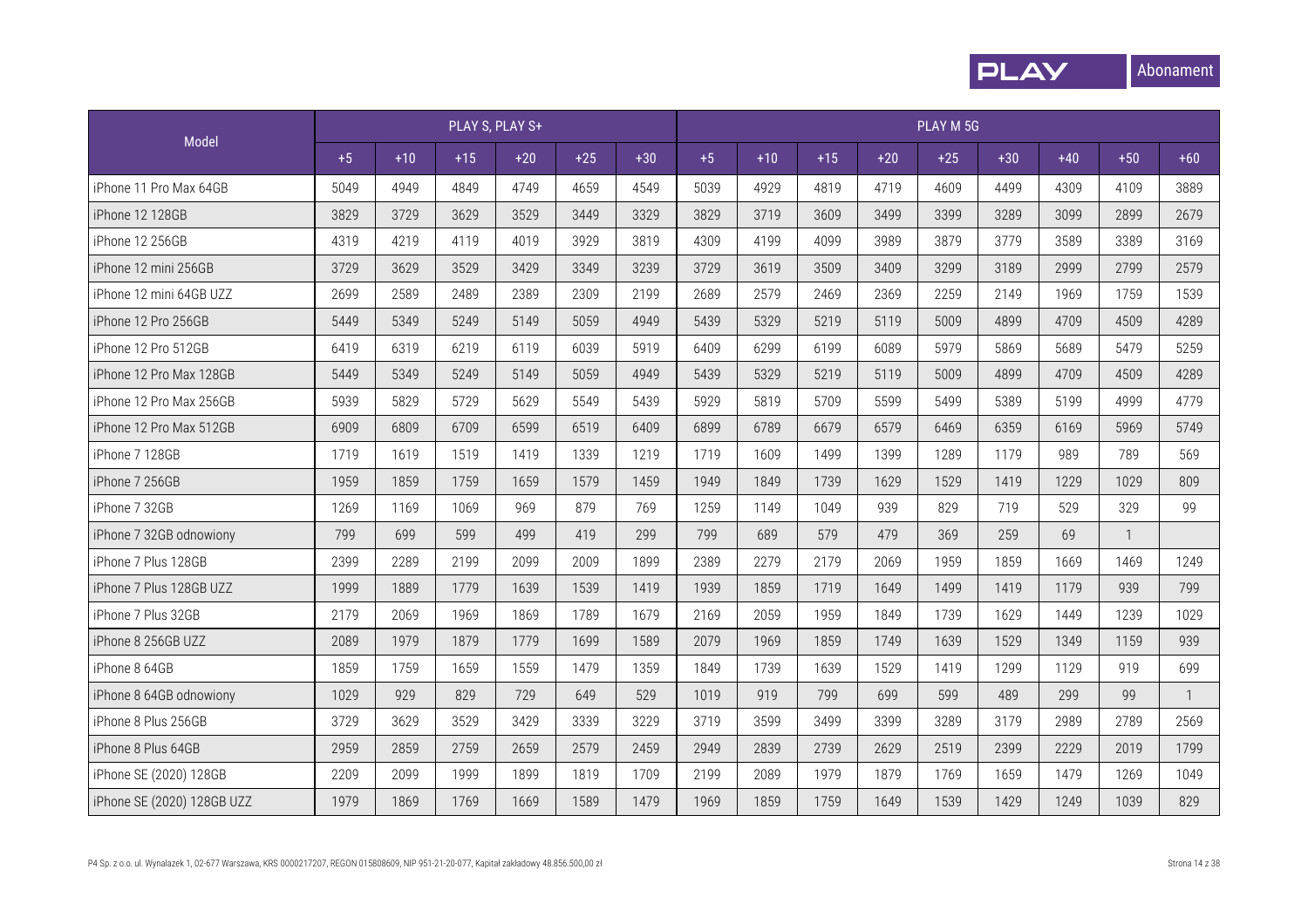

|                              |      |                |              | PLAY S, PLAY S+ |              |       |      |              |       |              | PLAY M 5G    |                |              |       |       |
|------------------------------|------|----------------|--------------|-----------------|--------------|-------|------|--------------|-------|--------------|--------------|----------------|--------------|-------|-------|
| Model                        | $+5$ | $+10$          | $+15$        | $+20$           | $+25$        | $+30$ | $+5$ | $+10$        | $+15$ | $+20$        | $+25$        | $+30$          | $+40$        | $+50$ | $+60$ |
| iPhone SE (2020) 256GB       | 2679 | 2569           | 2469         | 2369            | 2289         | 2179  | 2669 | 2559         | 2449  | 2349         | 2239         | 2129           | 1939         | 1739  | 1519  |
| iPhone SE (2020) 64GB UZZ    | 1769 | 1659           | 1559         | 1459            | 1379         | 1269  | 1759 | 1649         | 1539  | 1439         | 1329         | 1219           | 1029         | 829   | 599   |
| iPhone X 64GB odnowiony      | 1699 | 1589           | 1489         | 1389            | 1309         | 1199  | 1689 | 1579         | 1469  | 1369         | 1259         | 1149           | 959          | 759   | 539   |
| iPhone XR 128GB              | 2569 | 2469           | 2369         | 2269            | 2189         | 2069  | 2559 | 2449         | 2349  | 2239         | 2129         | 2029           | 1839         | 1639  | 1419  |
| iPhone XR 128GB UZZ          | 2029 | 1929           | 1829         | 1729            | 1649         | 1529  | 2019 | 1909         | 1799  | 1689         | 1579         | 1469           | 1299         | 1099  | 889   |
| iPhone XR 64GB               | 2219 | 2119           | 2019         | 1919            | 1829         | 1719  | 2209 | 2099         | 1999  | 1889         | 1779         | 1679           | 1489         | 1289  | 1069  |
| iPhone XR 64GB UZZ           | 1809 | 1699           | 1599         | 1499            | 1429         | 1309  | 1799 | 1679         | 1579  | 1469         | 1359         | 1249           | 1069         | 879   | 659   |
| iPhone XS 256GB              | 3859 | 3749           | 3649         | 3549            | 3469         | 3359  | 3849 | 3739         | 3629  | 3529         | 3419         | 3309           | 3119         | 2919  | 2699  |
| iPhone XS 512GB              | 4079 | 3969           | 3869         | 3769            | 3689         | 3579  | 4069 | 3959         | 3849  | 3749         | 3639         | 3529           | 3349         | 3139  | 2929  |
| iPhone XS 64GB               | 4019 | 3899           | 3799         | 3399            | 3329         | 3199  | 3699 | 3879         | 3479  | 3679         | 3259         | 3459           | 2979         | 2779  | 2299  |
| iPhone XS Max 256GB          | 4489 | 4379           | 4279         | 4179            | 4099         | 3989  | 4479 | 4369         | 4259  | 4159         | 4049         | 3939           | 3749         | 3549  | 3329  |
| iPhone XS Max 512GB          | 5429 | 5329           | 5229         | 5129            | 5049         | 4929  | 5419 | 5319         | 5209  | 5099         | 4999         | 4889           | 4699         | 4499  | 4279  |
| iPhone XS Max 64GB           | 4169 | 4059           | 3959         | 3859            | 3789         | 3669  | 4159 | 4039         | 3939  | 3829         | 3719         | 3599           | 3429         | 3239  | 3019  |
| JBL by HARMAN Bar 2.0        | 539  | 429            | 329          | 229             | 159          | 39    | 529  | 419          | 309   | 199          | 89           | $\mathbf{1}$   |              |       |       |
| JBL by HARMAN CHARGE 4       | 379  | 269            | 169          | 79              | $\mathbf{1}$ |       | 369  | 259          | 159   | 49           | $\mathbf{1}$ |                |              |       |       |
| JBL by HARMAN CHARGE 5       | 539  | 439            | 339          | 239             | 159          | 49    | 539  | 429          | 319   | 219          | 99           | $\overline{1}$ |              |       |       |
| JBL by HARMAN Reflect Mini 2 | 69   | $\mathbf{1}$   |              |                 |              |       | 59   | $\mathbf{1}$ |       |              |              |                |              |       |       |
| JBL by HARMAN T510BT         | 69   | $\overline{1}$ |              |                 |              |       | 69   | $\mathbf{1}$ |       |              |              |                |              |       |       |
| JBL by HARMAN T660BTNC       | 229  | 129            | 29           | $\mathbf{1}$    |              |       | 219  | 99           | 9     | $\mathbf{1}$ |              |                |              |       |       |
| JBL by HARMAN TUNE 115 TWS   | 179  | 79             | $\mathbf{1}$ |                 |              |       | 169  | 59           |       |              |              |                |              |       |       |
| JBL by HARMAN TUNE 225 TWS   | 349  | 239            | 139          | 39              | $\mathbf{1}$ |       | 339  | 229          | 119   | 19           | $\mathbf{1}$ |                |              |       |       |
| JBL by HARMAN TUNE600BTNC    | 179  | 79             |              |                 |              |       | 169  | 59           |       |              |              |                |              |       |       |
| JBL by HARMAN Xtreme 2       | 649  | 549            | 449          | 339             | 269          | 149   | 639  | 499          | 419   | 299          | 199          | 89             | $\mathbf{1}$ |       |       |
| JBL by HARMAN Xtreme 3       | 949  | 849            | 749          | 649             | 569          | 449   | 939  | 829          | 729   | 619          | 499          | 399            | 199          |       |       |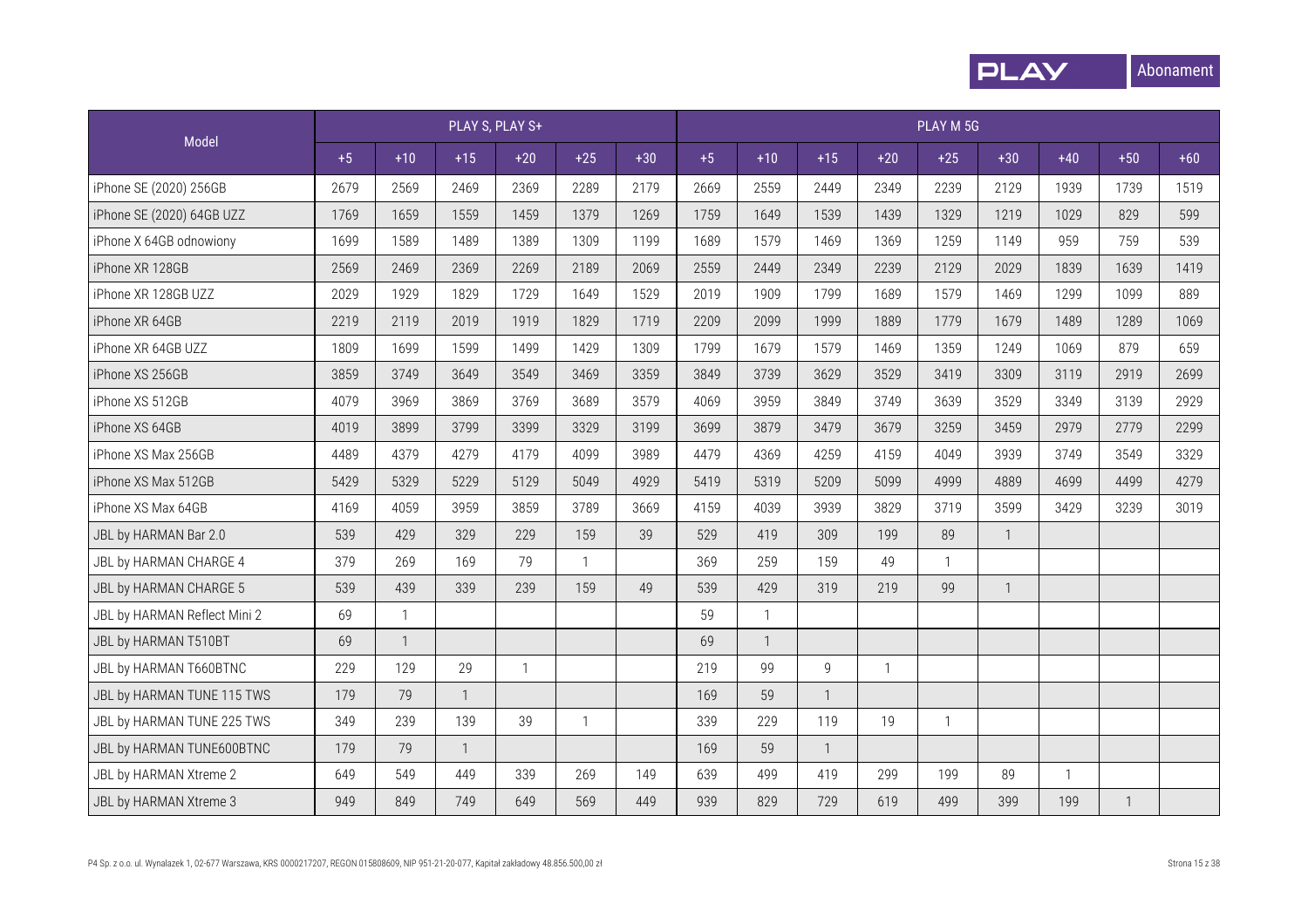

|                                           |                |                |              | PLAY S, PLAY S+ |                |              |              |                |              |              | PLAY M 5G    |                |                |              |       |
|-------------------------------------------|----------------|----------------|--------------|-----------------|----------------|--------------|--------------|----------------|--------------|--------------|--------------|----------------|----------------|--------------|-------|
| Model                                     | $+5$           | $+10$          | $+15$        | $+20$           | $+25$          | $+30$        | $+5$         | $+10$          | $+15$        | $+20$        | $+25$        | $+30$          | $+40$          | $+50$        | $+60$ |
| Krüger&Matz KM0255UHD-S 55"               | 1459           | 1349           | 1249         | 1089            | 999            | 889          | 1379         | 1319           | 1159         | 1099         | 939          | 889            | 659            | 449          | 249   |
| Lenovo Cleaner E1                         | 669            | 559            | 459          | 359             | 279            | 169          | 649          | 539            | 429          | 319          | 199          | 99             | $\mathbf{1}$   |              |       |
| LG 43UK6300MLB 43" 4K                     | 739            | 639            | 539          | 439             | 349            | 239          | 729          | 619            | 519          | 399          | 299          | 189            | $\mathbf{1}$   |              |       |
| LG G8s ThinQ                              | 829            | 729            | 629          | 529             | 449            | 329          | 829          | 719            | 599          | 499          | 399          | 289            | 99             | $\mathbf{1}$ |       |
| LG G8X ThinQ UZZ                          | 1209           | 1099           | 999          | 899             | 819            | 699          | 1199         | 1089           | 989          | 879          | 769          | 669            | 479            | 279          | 59    |
| LG HBS-910 TONE Infinim                   | $\overline{1}$ |                |              |                 |                |              | $\mathbf{1}$ |                |              |              |              |                |                |              |       |
| LG K40S                                   | 199            | 99             | $\mathbf{1}$ |                 |                |              | 199          | 89             | $\mathbf{1}$ |              |              |                |                |              |       |
| LG K41S                                   | 299            | 189            | 89           | $\mathbf{1}$    |                |              | 289          | 179            | 69           | $\mathbf{1}$ |              |                |                |              |       |
| LG K41S UZZ                               | 259            | 149            | 59           | $\mathbf{1}$    |                |              | 249          | 139            | 39           | $\mathbf{1}$ |              |                |                |              |       |
| <b>LG K42</b>                             | 379            | 279            | 179          | 79              | $\overline{1}$ |              | 379          | 269            | 159          | 59           | $\mathbf{1}$ |                |                |              |       |
| LG K50S                                   | 319            | 219            | 119          | 19              | $\mathbf{1}$   |              | 319          | 199            | 99           | $\mathbf{1}$ |              |                |                |              |       |
| LG K50S UZZ                               | 279            | 179            | 79           | $\mathbf{1}$    |                |              | 269          | 169            | 59           | $\mathbf{1}$ |              |                |                |              |       |
| LG K51S                                   | 379            | 279            | 179          | 79              | $\mathbf{1}$   |              | 379          | 269            | 159          | 59           | $\mathbf{1}$ |                |                |              |       |
| LG K51S UZZ                               | 269            | 159            | 59           | $\overline{1}$  |                |              | 249          | 139            | 29           | $\mathbf{1}$ |              |                |                |              |       |
| <b>LG K52</b>                             | 519            | 419            | 319          | 219             | 139            | $\mathbf{1}$ | 519          | 409            | 299          | 189          | 89           | $\overline{1}$ |                |              |       |
| <b>LG K61</b>                             | 569            | 469            | 369          | 269             | 189            | 69           | 559          | 459            | 349          | 239          | 139          | 29             | $\overline{1}$ |              |       |
| LG K61 UZZ                                | 489            | 379            | 279          | 179             | 99             | $\mathbf{1}$ | 479          | 369            | 259          | 159          | 49           | $\overline{1}$ |                |              |       |
| LG Q60 UZZ                                | 189            | 79             | $\mathbf{1}$ |                 |                |              | 179          | 69             | $\mathbf{1}$ |              |              |                |                |              |       |
| LG TONE Flex XL7                          | 259            | 159            | 59           | $\mathbf{1}$    |                |              | 249          | 149            | 39           | $\mathbf{1}$ |              |                |                |              |       |
| LG TONE Free FN4                          | 99             | $\overline{1}$ |              |                 |                |              | 99           | $\overline{1}$ |              |              |              |                |                |              |       |
| LG V60 ThinQ 5G                           | 2179           | 2069           | 1969         | 1869            | 1789           | 1679         | 2169         | 2059           | 1959         | 1849         | 1739         | 1629           | 1449           | 1239         | 1029  |
| LG V60 ThinQ 5G + Dual Screen do<br>LGV60 | 3849           | 3749           | 3649         | 3549            | 3469           | 3349         | 3839         | 3729           | 3629         | 3519         | 3399         | 3299           | 3099           | 2899         | 2689  |
| LG V60 ThinQ 5G UZZ                       | 1649           | 1549           | 1449         | 1349            | 1259           | 1149         | 1639         | 1529           | 1419         | 1319         | 1199         | 1099           | 899            | 699          | 489   |
| LG Velvet                                 | 1449           | 1349           | 1249         | 1149            | 1069           | 949          | 1439         | 1339           | 1229         | 1119         | 1019         | 909            | 719            | 519          | 299   |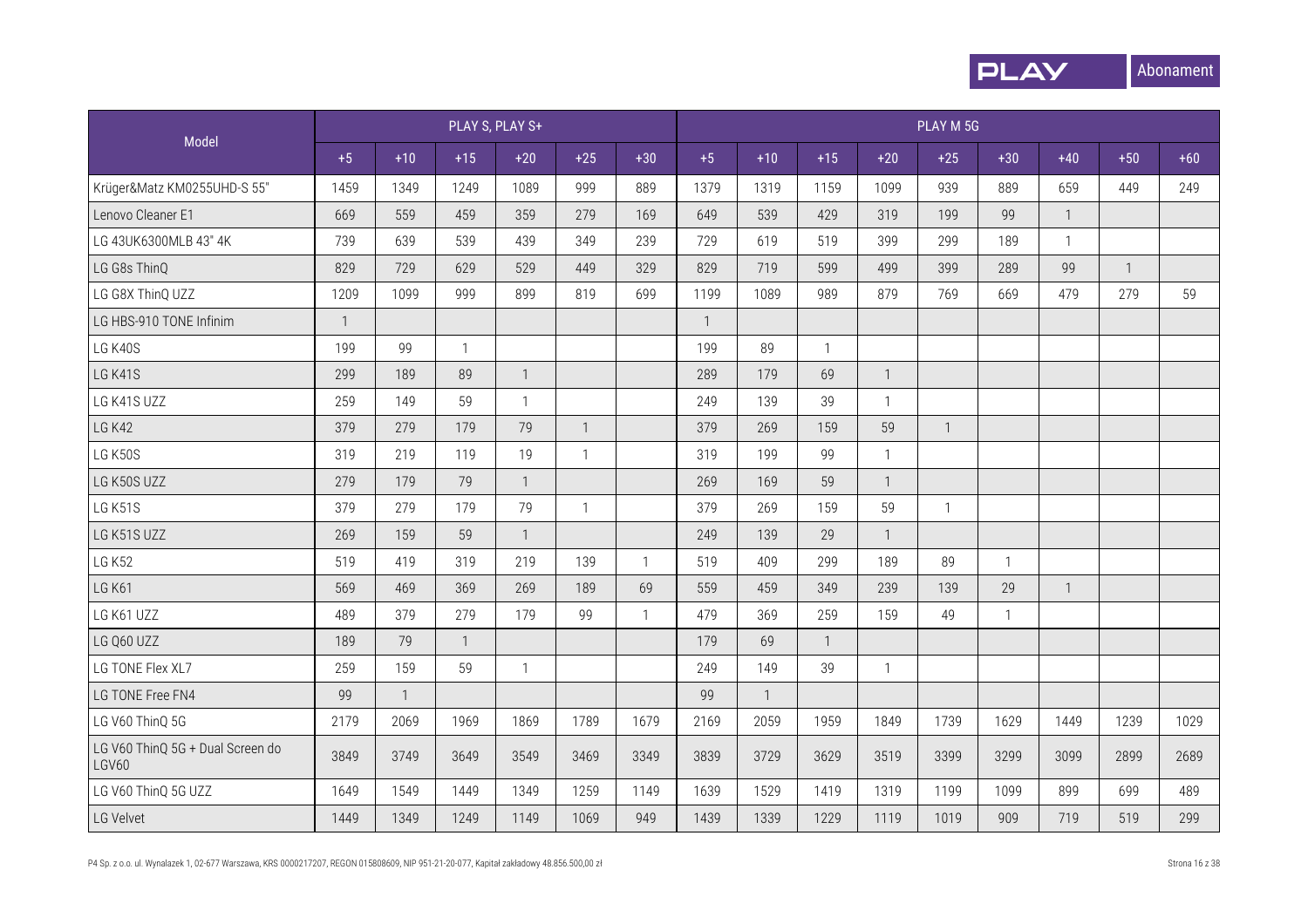

|                             |                |                         |              | PLAY S, PLAY S+ |                |              |              |                |              |              | PLAY M 5G    |                |       |              |              |
|-----------------------------|----------------|-------------------------|--------------|-----------------|----------------|--------------|--------------|----------------|--------------|--------------|--------------|----------------|-------|--------------|--------------|
| Model                       | $+5$           | $+10$                   | $+15$        | $+20$           | $+25$          | $+30$        | $+5$         | $+10$          | $+15$        | $+20$        | $+25$        | $+30$          | $+40$ | $+50$        | $+60$        |
| LG Velvet UZZ               | 1039           | 939                     | 839          | 739             | 659            | 539          | 1029         | 919            | 819          | 699          | 599          | 499            | 299   | 99           | $\mathbf{1}$ |
| LG Wing 5G                  | 3029           | 2929                    | 2829         | 2729            | 2639           | 2529         | 3019         | 2909           | 2809         | 2699         | 2589         | 2489           | 2299  | 2099         | 1879         |
| LG XBOOM Go PL7             | 389            | 279                     | 179          | 79              | $\mathbf{1}$   |              | 379          | 269            | 159          | 49           | $\mathbf{1}$ |                |       |              |              |
| LG XBOOM Go PN1             | 59             | $\overline{\mathbf{1}}$ |              |                 |                |              | 49           | $\overline{1}$ |              |              |              |                |       |              |              |
| Marshall Major III          | 19             | $\mathbf{1}$            |              |                 |                |              | 19           | $\mathbf{1}$   |              |              |              |                |       |              |              |
| Marshall Monitor            | 179            | 79                      | $\mathbf{1}$ |                 |                |              | 169          | 59             | 1            |              |              |                |       |              |              |
| Marshall Woburn             | 939            | 829                     | 729          | 629             | 549            | 439          | 929          | 819            | 719          | 609          | 499          | 389            | 209   | $\mathbf{1}$ |              |
| MaxCom MM236                | $\mathbf{1}$   |                         |              |                 |                |              | $\mathbf{1}$ |                |              |              |              |                |       |              |              |
| MaxCom MM238 3G             | $\mathbf{1}$   |                         |              |                 |                |              | $\mathbf{1}$ |                |              |              |              |                |       |              |              |
| MaxCom MM238 3G UZZ         | $\overline{1}$ |                         |              |                 |                |              | $\mathbf{1}$ |                |              |              |              |                |       |              |              |
| MaxCom MM29D                | $\mathbf{1}$   |                         |              |                 |                |              | $\mathbf{1}$ |                |              |              |              |                |       |              |              |
| MaxCom MM330 3G UZZ         | 39             | $\overline{1}$          |              |                 |                |              | 29           | $\mathbf{1}$   |              |              |              |                |       |              |              |
| MaxCom MM721BB UZZ          | 29             | $\overline{1}$          |              |                 |                |              | 19           | $\mathbf{1}$   |              |              |              |                |       |              |              |
| MaxCom MM760                | $\mathbf{1}$   |                         |              |                 |                |              |              |                |              |              |              |                |       |              |              |
| MaxCom MM831 3G UZZ         | $\mathbf{1}$   |                         |              |                 |                |              | $\mathbf{1}$ |                |              |              |              |                |       |              |              |
| MaxCom MM916 Strong         | $\overline{1}$ |                         |              |                 |                |              | $\mathbf{1}$ |                |              |              |              |                |       |              |              |
| MaxCom MS459 Harmony        | 199            | 99                      | $\mathbf{1}$ |                 |                |              | 189          | 69             | $\mathbf{1}$ |              |              |                |       |              |              |
| Meizu 16X                   | 559            | 459                     | 359          | 249             | 179            | 59           | 549          | 439            | 329          | 219          | 99           | $\overline{1}$ |       |              |              |
| Motorola Edge               | 1629           | 1529                    | 1429         | 1329            | 1239           | 1129         | 1619         | 1509           | 1409         | 1299         | 1189         | 1089           | 899   | 699          | 479          |
| Motorola Moto E7 Plus       | 349            | 239                     | 139          | 39              | $\overline{1}$ |              | 339          | 229            | 119          | $\mathbf{1}$ |              |                |       |              |              |
| Motorola Moto E7 Plus UZZ   | 339            | 229                     | 129          | 29              | $\mathbf{1}$   |              | 329          | 219            | 99           | 9            | $\mathbf{1}$ |                |       |              |              |
| Motorola Moto G 5G Plus     | 1149           | 1049                    | 949          | 849             | 769            | 649          | 1149         | 1039           | 929          | 819          | 719          | 609            | 419   | 219          | $\mathbf{1}$ |
| Motorola Moto G8 Power      | 459            | 349                     | 249          | 149             | 69             | $\mathbf{1}$ | 449          | 339            | 229          | 129          | $\mathbf{1}$ |                |       |              |              |
| Motorola Moto G8 Power Lite | 259            | 159                     | 59           | $\mathbf{1}$    |                |              | 249          | 149            | 39           | $\mathbf{1}$ |              |                |       |              |              |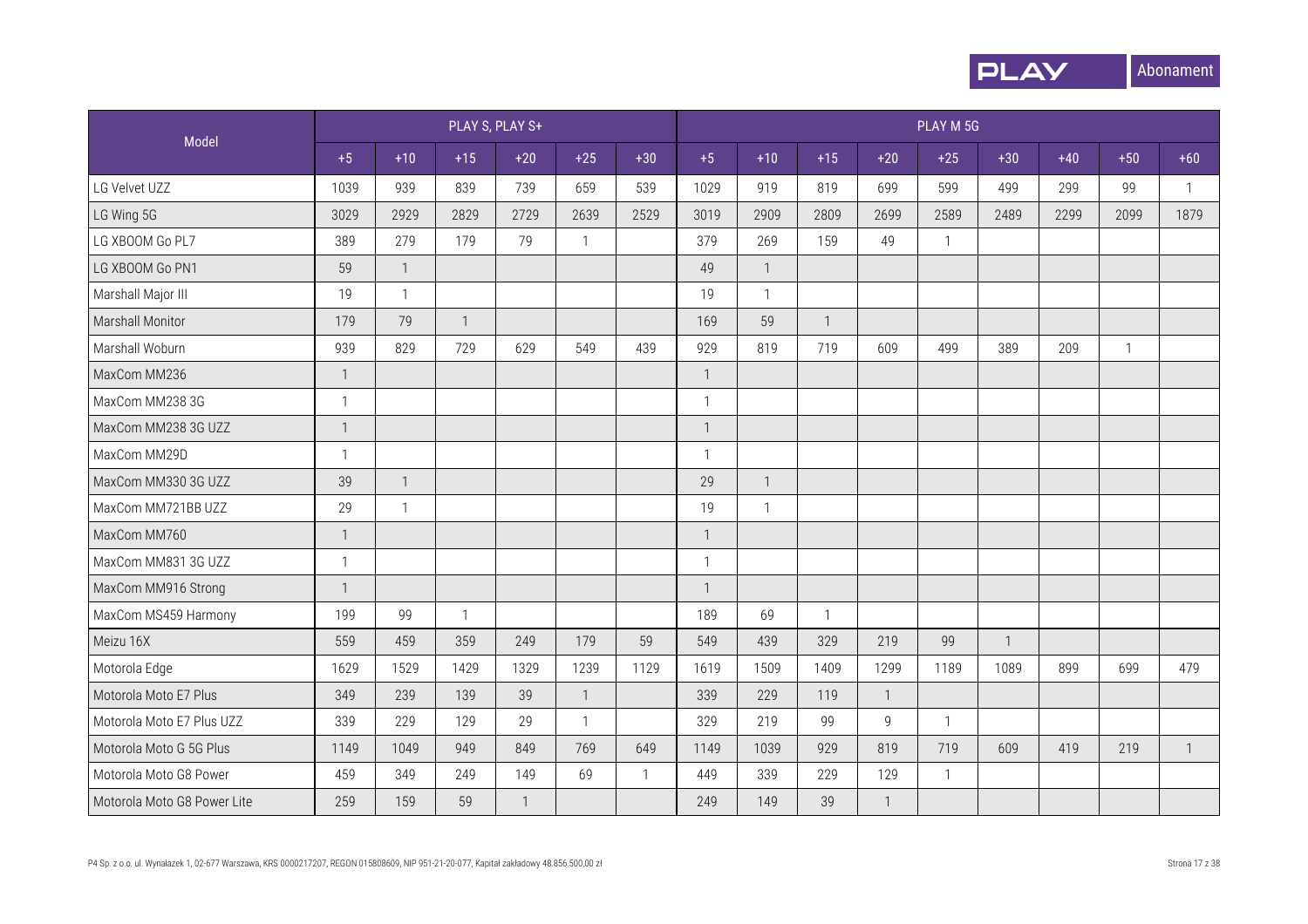

|                               |                |                | PLAY S, PLAY S+ |                |                |                |              |                |              |              | PLAY M 5G    |              |              |              |              |
|-------------------------------|----------------|----------------|-----------------|----------------|----------------|----------------|--------------|----------------|--------------|--------------|--------------|--------------|--------------|--------------|--------------|
| Model                         | $+5$           | $+10$          | $+15$           | $+20$          | $+25$          | $+30$          | $+5$         | $+10$          | $+15$        | $+20$        | $+25$        | $+30$        | $+40$        | $+50$        | $+60$        |
| Motorola One Macro            | 299            | 199            | 99              | $\mathbf{1}$   |                |                | 299          | 189            | 79           | $\mathbf{1}$ |              |              |              |              |              |
| Motorola One Zoom             | 759            | 659            | 559             | 459            | 369            | 259            | 749          | 639            | 529          | 429          | 319          | 209          | 19           | $\mathbf{1}$ |              |
| myPhone Cube LTE Dual SIM     | $\mathbf{1}$   |                |                 |                |                |                | $\mathbf{1}$ |                |              |              |              |              |              |              |              |
| myPhone Cube LTE Dual SIM UZZ | $\overline{1}$ |                |                 |                |                |                | $\mathbf{1}$ |                |              |              |              |              |              |              |              |
| Navitel MR250                 | 69             | $\mathbf{1}$   |                 |                |                |                | 69           | $\mathbf{1}$   |              |              |              |              |              |              |              |
| Nokia 2720 Flip UZZ           | 139            | 39             | $\mathbf{1}$    |                |                |                | 129          | 19             | 1            |              |              |              |              |              |              |
| Nokia 7.2 UZZ                 | 469            | 359            | 259             | 169            | 79             | $\overline{1}$ | 459          | 349            | 249          | 139          | $\mathbf{1}$ |              |              |              |              |
| Nokia 8 DS UZZ                | 269            | 159            | 59              | $\mathbf{1}$   |                |                | 249          | 139            | 29           | $\mathbf{1}$ |              |              |              |              |              |
| Nokia 8.3 5G                  | 2189           | 2089           | 1989            | 1889           | 1799           | 1689           | 2179         | 2069           | 1969         | 1859         | 1749         | 1639         | 1459         | 1249         | 1029         |
| Nokia 800 Tough               | 139            | $\overline{1}$ |                 |                |                |                | 129          | $\overline{1}$ |              |              |              |              |              |              |              |
| Nokia 800 Tough UZZ           | 119            | 19             | $\mathbf{1}$    |                |                |                | 119          | 9              | $\mathbf{1}$ |              |              |              |              |              |              |
| Nokia 9 PureView UZZ          | 769            | 669            | 559             | 459            | 389            | 269            | 759          | 649            | 539          | 429          | 319          | 199          | 29           | $\mathbf{1}$ |              |
| Oppo A31                      | 309            | 199            | 99              | $\mathbf{1}$   |                |                | 299          | 189            | 79           | $\mathbf{1}$ |              |              |              |              |              |
| Oppo A5 2020 UZZ              | 199            | 89             | $\mathbf{1}$    |                |                |                | 179          | 69             | $\mathbf{1}$ |              |              |              |              |              |              |
| Oppo A52                      | 329            | 219            | 129             | 29             | $\mathbf{1}$   |                | 319          | 209            | 109          | $\mathbf{1}$ |              |              |              |              |              |
| Oppo A53                      | 389            | 289            | 189             | 89             | $\overline{1}$ |                | 379          | 269            | 169          | 59           | $\mathbf{1}$ |              |              |              |              |
| Oppo A91                      | 639            | 539            | 439             | 339            | 259            | 149            | 639          | 529            | 419          | 319          | 199          | 99           | $\mathbf{1}$ |              |              |
| Oppo AX7 UZZ                  | 89             | $\mathbf{1}$   |                 |                |                |                | 69           | $\mathbf{1}$   |              |              |              |              |              |              |              |
| Oppo Enco W11                 | $\mathbf{1}$   |                |                 |                |                |                | $\mathbf{1}$ |                |              |              |              |              |              |              |              |
| Oppo Enco W31                 | 229            | 119            | 19              | $\overline{1}$ |                |                | 219          | 99             | $\mathbf{1}$ |              |              |              |              |              |              |
| Oppo Reno4 Pro 5G             | 2179           | 2069           | 1969            | 1869           | 1789           | 1679           | 2169         | 2059           | 1959         | 1849         | 1739         | 1629         | 1449         | 1239         | 1029         |
| Oppo Reno4 Z 5G               | 1119           | 1019           | 919             | 819            | 739            | 619            | 1109         | 999            | 899          | 789          | 679          | 579          | 389          | 189          | $\mathbf{1}$ |
| Oppo Wireless Speaker         | $\mathbf{1}$   |                |                 |                |                |                | $\mathbf{1}$ |                |              |              |              |              |              |              |              |
| Photon                        | 539            | 439            | 339             | 239            | 159            | 39             | 529          | 419            | 319          | 209          | 99           | $\mathbf{1}$ |              |              |              |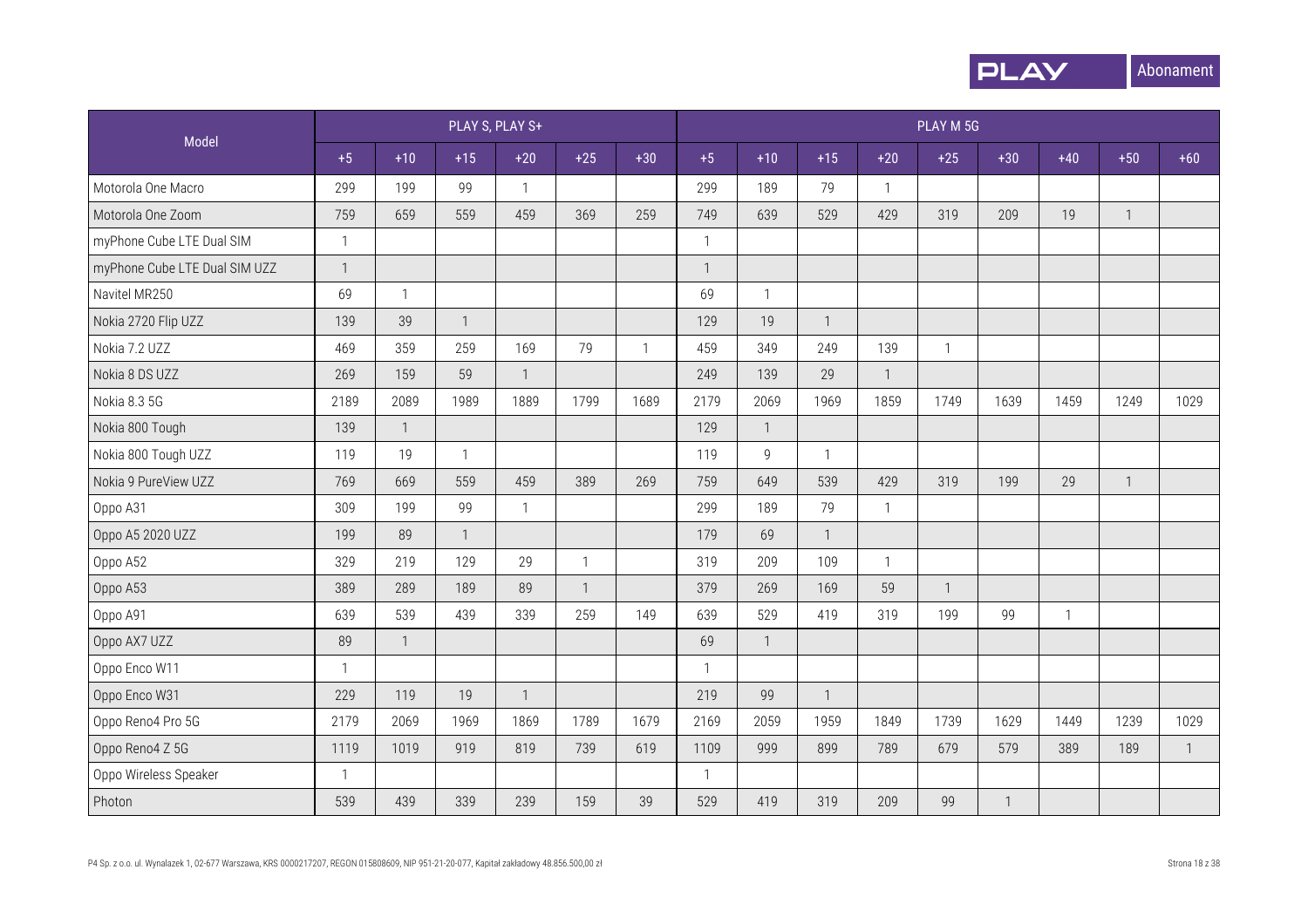

|                                     |      |       |       | PLAY S, PLAY S+ |              |                |      |       |       |              | PLAY M 5G    |              |              |              |              |
|-------------------------------------|------|-------|-------|-----------------|--------------|----------------|------|-------|-------|--------------|--------------|--------------|--------------|--------------|--------------|
| Model                               | $+5$ | $+10$ | $+15$ | $+20$           | $+25$        | $+30$          | $+5$ | $+10$ | $+15$ | $+20$        | $+25$        | $+30$        | $+40$        | $+50$        | $+60$        |
| Realme 6i                           | 389  | 289   | 189   | 89              | $\mathbf{1}$ |                | 379  | 269   | 169   | 59           | $\mathbf{1}$ |              |              |              |              |
| Realme 6i UZZ                       | 339  | 239   | 139   | 39              | $\mathbf{1}$ |                | 329  | 229   | 119   | 9            | $\mathbf{1}$ |              |              |              |              |
| Realme X50 5G                       | 939  | 829   | 729   | 629             | 549          | 439            | 929  | 819   | 719   | 609          | 499          | 389          | 209          | $\mathbf{1}$ |              |
| Realme X50 5G UZZ                   | 829  | 729   | 629   | 529             | 449          | 339            | 829  | 719   | 609   | 509          | 399          | 289          | 99           | $\mathbf{1}$ |              |
| Samsung Galaxy A12 UZZ              | 499  | 389   | 289   | 189             | 109          | $\mathbf{1}$   | 489  | 379   | 269   | 169          | 59           | $\mathbf{1}$ |              |              |              |
| Samsung Galaxy A20e                 | 249  | 139   | 39    | $\mathbf{1}$    |              |                | 239  | 129   | 19    | $\mathbf{1}$ |              |              |              |              |              |
| Samsung Galaxy A20s                 | 329  | 219   | 129   | 29              | $\mathbf{1}$ |                | 319  | 209   | 109   | $\mathbf{1}$ |              |              |              |              |              |
| Samsung Galaxy A20s UZZ             | 289  | 179   | 79    | $\mathbf{1}$    |              |                | 279  | 169   | 59    | $\mathbf{1}$ |              |              |              |              |              |
| Samsung Galaxy A21s UZZ             | 489  | 379   | 279   | 179             | 99           | $\mathbf{1}$   | 479  | 369   | 259   | 159          | 49           | $\mathbf{1}$ |              |              |              |
| Samsung Galaxy A40                  | 499  | 399   | 299   | 199             | 99           | $\overline{1}$ | 489  | 379   | 279   | 169          | 59           | $\mathbf{1}$ |              |              |              |
| Samsung Galaxy A40 UZZ              | 449  | 349   | 249   | 149             | 69           | $\mathbf{1}$   | 439  | 339   | 229   | 119          | 19           | $\mathbf{1}$ |              |              |              |
| Samsung Galaxy A41 UZZ              | 649  | 549   | 449   | 349             | 269          | 149            | 639  | 529   | 429   | 319          | 209          | 109          | $\mathbf{1}$ |              |              |
| Samsung Galaxy A51 UZZ              | 829  | 729   | 629   | 529             | 449          | 339            | 829  | 719   | 609   | 509          | 399          | 289          | 99           | $\mathbf{1}$ |              |
| Samsung Galaxy A71 UZZ              | 1029 | 929   | 829   | 729             | 639          | 529            | 1019 | 909   | 809   | 699          | 589          | 489          | 299          | 99           | $\mathbf{1}$ |
| Samsung Galaxy A80                  | 1499 | 1399  | 1299  | 1199            | 1129         | 999            | 1499 | 1389  | 1289  | 1179         | 1069         | 959          | 769          | 569          | 349          |
| Samsung Galaxy Note 10 UZZ          | 2179 | 2069  | 1969  | 1869            | 1799         | 1679           | 2169 | 2049  | 1949  | 1839         | 1729         | 1619         | 1439         | 1249         | 1029         |
| Samsung Galaxy Note 20 5G           | 3799 | 3699  | 3599  | 3499            | 3419         | 3309           | 3799 | 3689  | 3579  | 3479         | 3369         | 3259         | 3069         | 2869         | 2649         |
| Samsung Galaxy Note 20 Ultra 5G UZZ | 4149 | 4049  | 3949  | 3849            | 3769         | 3649           | 4149 | 4039  | 3929  | 3819         | 3719         | 3609         | 3419         | 3219         | 2999         |
| Samsung Galaxy S10 Lite UZZ         | 1259 | 1159  | 1059  | 949             | 879          | 759            | 1249 | 1139  | 1029  | 919          | 799          | 699          | 529          | 329          | 119          |
| Samsung Galaxy S20                  | 3269 | 3159  | 3059  | 2959            | 2889         | 2769           | 3259 | 3149  | 3039  | 2929         | 2819         | 2699         | 2529         | 2339         | 2119         |
| Samsung Galaxy S20 FE 5G UZZ        | 1989 | 1889  | 1789  | 1689            | 1599         | 1489           | 1979 | 1869  | 1769  | 1659         | 1559         | 1449         | 1259         | 1059         | 839          |
| Samsung Galaxy S20 Ultra 5G         | 3869 | 3759  | 3659  | 3559            | 3479         | 3369           | 3859 | 3749  | 3639  | 3539         | 3429         | 3319         | 3129         | 2929         | 2709         |
| Samsung Galaxy S20 Ultra 5G UZZ     | 3559 | 3449  | 3349  | 3249            | 3179         | 3059           | 3549 | 3439  | 3329  | 3219         | 3099         | 2999         | 2819         | 2629         | 2399         |
| Samsung Galaxy S20 UZZ              | 2719 | 2619  | 2519  | 2419            | 2339         | 2219           | 2719 | 2599  | 2499  | 2389         | 2289         | 2179         | 1989         | 1789         | 1569         |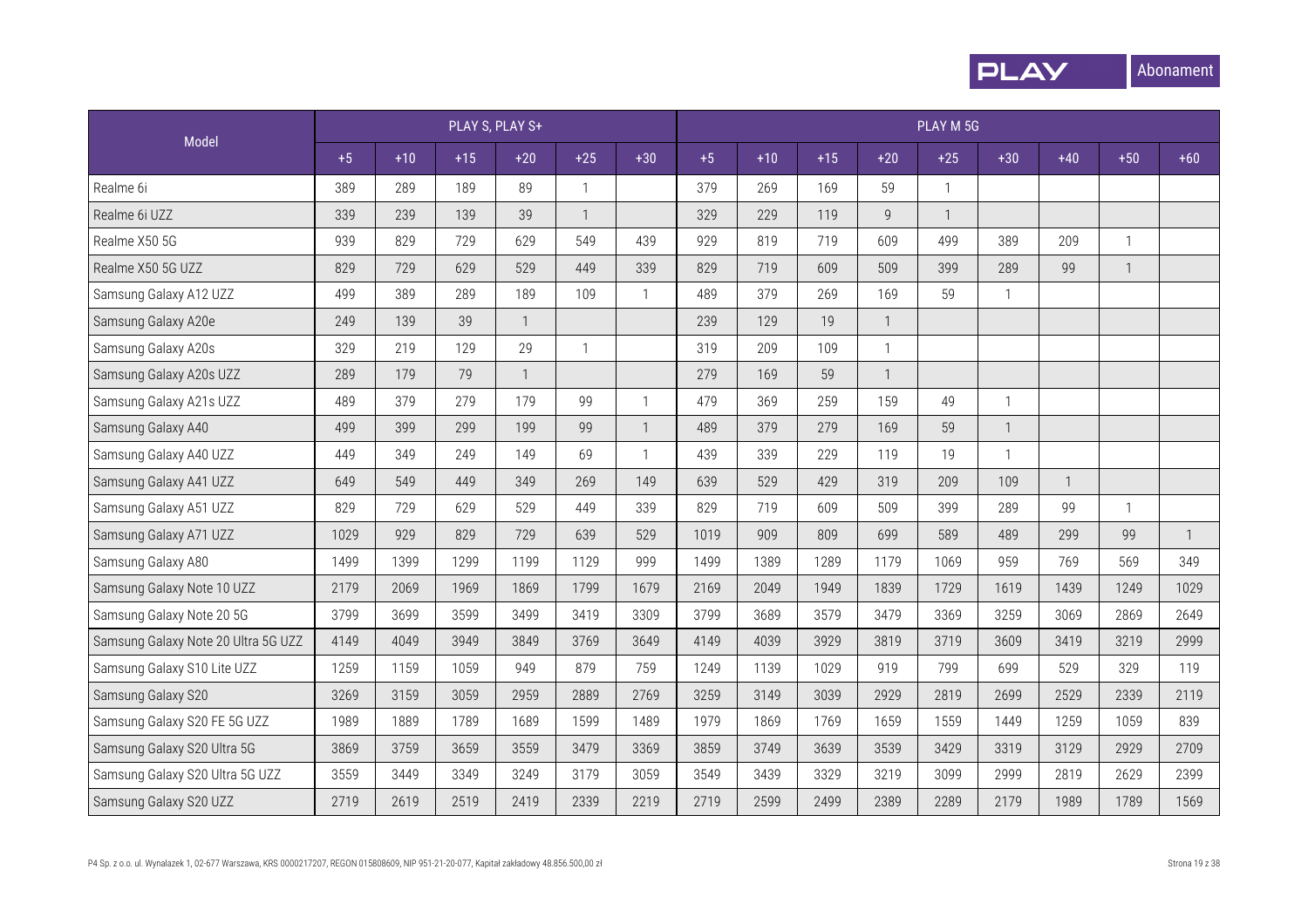

|                                                     |              |       |       | PLAY S, PLAY S+ |       |              |                |       |              |              | PLAY M 5G    |              |              |              |       |
|-----------------------------------------------------|--------------|-------|-------|-----------------|-------|--------------|----------------|-------|--------------|--------------|--------------|--------------|--------------|--------------|-------|
| Model                                               | $+5$         | $+10$ | $+15$ | $+20$           | $+25$ | $+30$        | $+5$           | $+10$ | $+15$        | $+20$        | $+25$        | $+30$        | $+40$        | $+50$        | $+60$ |
| Samsung Galaxy S20+ 5G                              | 3149         | 3049  | 2949  | 2849            | 2769  | 2649         | 3139           | 3039  | 2929         | 2819         | 2719         | 2609         | 2419         | 2219         | 1999  |
| Samsung Galaxy S20+ 5G UZZ                          | 2819         | 2699  | 2599  | 2499            | 2439  | 2319         | 2799           | 2689  | 2589         | 2479         | 2369         | 2259         | 2079         | 1889         | 1669  |
| Samsung Galaxy Watch Active UZZ                     | 229          | 119   | 19    | $\overline{1}$  |       |              | 219            | 99    | $\mathbf{1}$ |              |              |              |              |              |       |
| Samsung Galaxy Watch Active2 40 mm<br>Aluminium UZZ | 429          | 329   | 229   | 129             | 49    | $\mathbf{1}$ | 419            | 319   | 209          | 99           | $\mathbf{1}$ |              |              |              |       |
| Samsung Galaxy Watch Active2 44 mm                  | 929          | 829   | 729   | 629             | 549   | 429          | 919            | 819   | 709          | 599          | 499          | 389          | 199          | 1            |       |
| Samsung Galaxy Watch Active2 44 mm<br>Aluminium UZZ | 429          | 329   | 229   | 129             | 49    | $\mathbf{1}$ | 419            | 319   | 209          | 99           | $\mathbf{1}$ |              |              |              |       |
| Samsung Galaxy Watch Active2 44 mm<br>UZZ           | 829          | 729   | 629   | 529             | 449   | 329          | 819            | 709   | 609          | 499          | 389          | 289          | 99           | 1            |       |
| Samsung Galaxy Xcover 4s                            | 439          | 339   | 239   | 139             | 49    | $\mathbf{1}$ | 429            | 319   | 199          | 99           | $\mathbf{1}$ |              |              |              |       |
| Samsung Galaxy Xcover 4s EE                         | 739          | 629   | 529   | 429             | 349   | 239          | 729            | 619   | 499          | 399          | 299          | 189          | 1            |              |       |
| Samsung Galaxy Z Flip 5G                            | 4689         | 4589  | 4489  | 4389            | 4309  | 4189         | 4679           | 4569  | 4469         | 4359         | 4249         | 4149         | 3959         | 3759         | 3539  |
| Samsung Galaxy Z Fold2 5G                           | 7159         | 7049  | 6959  | 6859            | 6769  | 6659         | 7149           | 7039  | 6939         | 6829         | 6719         | 6619         | 6429         | 6229         | 5999  |
| Samsung R500N Galaxy Watch Active                   | 259          | 159   | 59    | $\overline{1}$  |       |              | 249            | 149   | 39           | $\mathbf{1}$ |              |              |              |              |       |
| Samsung R800N Galaxy Watch 46mm                     | 619          | 519   | 419   | 319             | 239   | 119          | 609            | 499   | 399          | 289          | 179          | 69           | $\mathbf{1}$ |              |       |
| Samsung R800N Galaxy Watch 46mm<br>UZZ              | 559          | 459   | 359   | 259             | 179   | 59           | 549            | 449   | 339          | 229          | 129          | $\mathbf{1}$ |              |              |       |
| Samsung R810N Galaxy Watch 42mm                     | 799          | 689   | 589   | 489             | 399   | 299          | 789            | 679   | 569          | 469          | 359          | 249          | 59           | $\mathbf{1}$ |       |
| Samsung R810N Galaxy Watch 42mm<br>UZZ              | 719          | 619   | 519   | 419             | 339   | 219          | 699            | 599   | 499          | 389          | 279          | 179          | $\mathbf{1}$ |              |       |
| Słuchawki mPTech TWS MIŚ                            | $\mathbf{1}$ |       |       |                 |       |              | $\overline{1}$ |       |              |              |              |              |              |              |       |
| Sony MDR-ZX110                                      | $\mathbf{1}$ |       |       |                 |       |              | $\mathbf{1}$   |       |              |              |              |              |              |              |       |
| Sony PlayStation 5 Digital Edition                  | 1949         | 1839  | 1739  | 1639            | 1559  | 1449         | 1939           | 1829  | 1719         | 1619         | 1499         | 1399         | 1199         | 999          | 789   |
| Sony Xperia 1 II                                    | 4199         | 4099  | 3999  | 3899            | 3819  | 3699         | 4189           | 4089  | 3979         | 3869         | 3769         | 3659         | 3469         | 3269         | 3049  |
| Sony Xperia 10 II                                   | 1329         | 1229  | 1129  | 1029            | 939   | 829          | 1319           | 1209  | 1099         | 999          | 889          | 779          | 589          | 389          | 169   |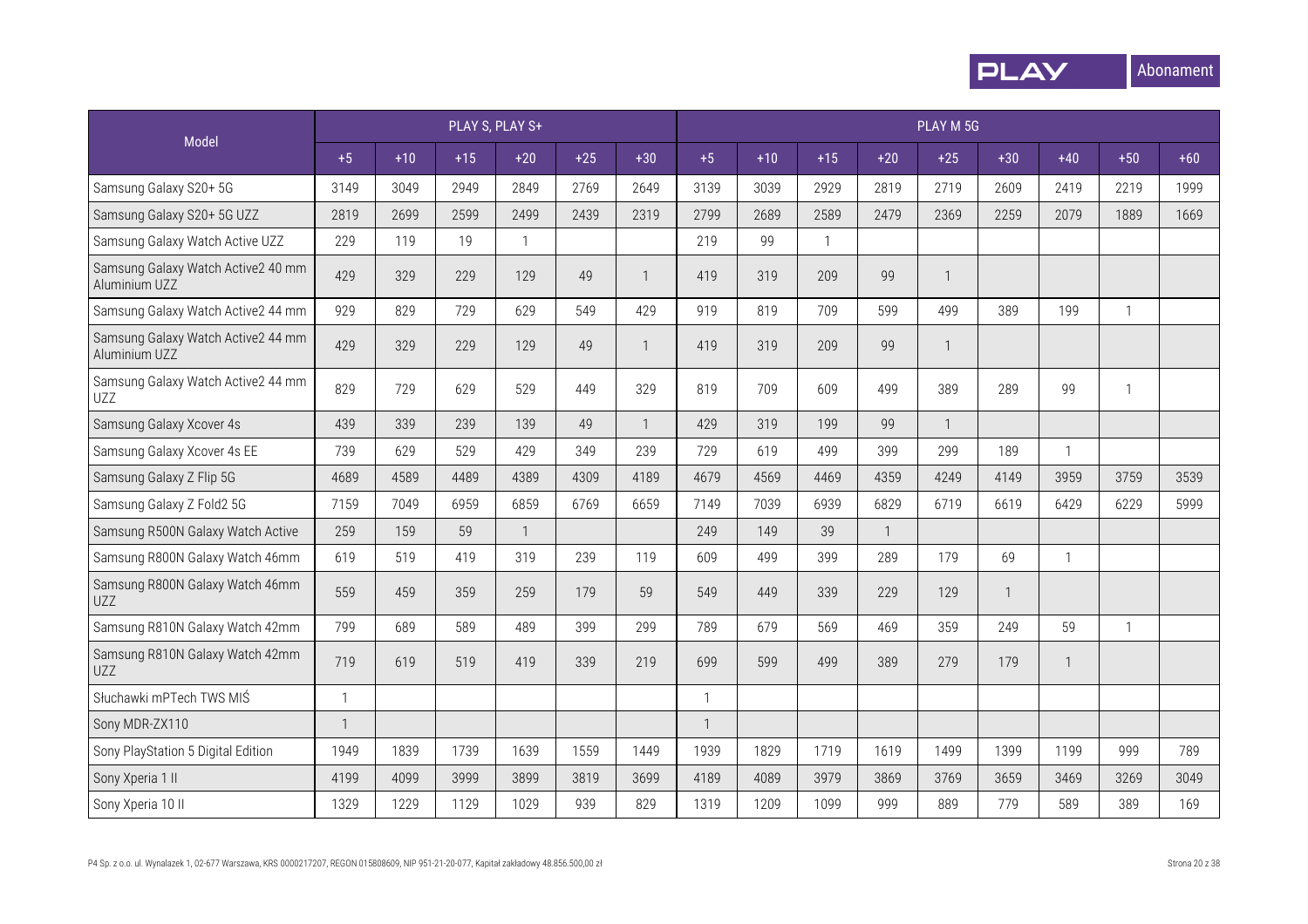

|                                        |              |                |       | PLAY S, PLAY S+ |       |                |              |              |       |       | PLAY M 5G      |       |                |              |              |
|----------------------------------------|--------------|----------------|-------|-----------------|-------|----------------|--------------|--------------|-------|-------|----------------|-------|----------------|--------------|--------------|
| Model                                  | $+5$         | $+10$          | $+15$ | $+20$           | $+25$ | $+30$          | $+5$         | $+10$        | $+15$ | $+20$ | $+25$          | $+30$ | $+40$          | $+50$        | $+60$        |
| Sony Xperia 5 II                       | 3509         | 3399           | 3299  | 3199            | 3119  | 3009           | 3499         | 3389         | 3279  | 3179  | 3069           | 2959  | 2779           | 2569         | 2349         |
| Sony Xperia L4                         | 699          | 589            | 489   | 389             | 309   | 199            | 689          | 579          | 469   | 359   | 259            | 149   | $\overline{1}$ |              |              |
| Sony Xperia XZ Premium UZZ             | 399          | 299            | 199   | 99              | 19    | $\overline{1}$ | 389          | 279          | 179   | 69    | $\overline{1}$ |       |                |              |              |
| TCL ACTV100BT                          | $\mathbf{1}$ |                |       |                 |       |                | $\mathbf{1}$ |              |       |       |                |       |                |              |              |
| TCL SOCL100BT                          | $\mathbf{1}$ |                |       |                 |       |                | $\mathbf{1}$ |              |       |       |                |       |                |              |              |
| Xiaomi Mi 10 5G 128GB                  | 1519         | 1419           | 1319  | 1219            | 1129  | 1019           | 1499         | 1399         | 1289  | 1189  | 1079           | 969   | 779            | 579          | 359          |
| Xiaomi Mi 10 Lite 5G                   | 929          | 819            | 719   | 619             | 539   | 429            | 919          | 809          | 699   | 599   | 489            | 379   | 189            |              |              |
| Xiaomi Mi 10T 5G                       | 1509         | 1409           | 1309  | 1209            | 1119  | 1009           | 1499         | 1389         | 1279  | 1179  | 1069           | 959   | 769            | 569          | 349          |
| Xiaomi Mi 10T 5G 8GB                   | 1509         | 1409           | 1309  | 1209            | 1119  | 1009           | 1499         | 1389         | 1279  | 1179  | 1069           | 959   | 769            | 569          | 349          |
| Xiaomi Mi 10T 5G 8GB UZZ               | 1359         | 1259           | 1159  | 1059            | 979   | 859            | 1359         | 1249         | 1139  | 1029  | 929            | 819   | 629            | 429          | 199          |
| Xiaomi Mi 10T 5G UZZ                   | 1359         | 1259           | 1159  | 1059            | 979   | 859            | 1359         | 1249         | 1139  | 1029  | 929            | 819   | 629            | 429          | 199          |
| Xiaomi Mi 10T lite 5G                  | 989          | 879            | 779   | 679             | 599   | 489            | 979          | 869          | 759   | 649   | 549            | 439   | 249            | 49           | $\mathbf{1}$ |
| Xiaomi Mi 10T lite 5G UZZ              | 889          | 789            | 689   | 589             | 499   | 389            | 879          | 769          | 669   | 559   | 449            | 349   | 159            | $\mathbf{1}$ |              |
| Xiaomi Mi 10T Pro 5G                   | 2179         | 2069           | 1969  | 1869            | 1789  | 1679           | 2169         | 2059         | 1959  | 1849  | 1739           | 1629  | 1449           | 1239         | 1029         |
| Xiaomi Mi 11                           | 3429         | 3329           | 3229  | 3129            | 3049  | 2929           | 3419         | 3299         | 3199  | 3099  | 2989           | 2879  | 2699           | 2489         | 2269         |
| Xiaomi Mi 9 UZZ                        | 919          | 799            | 699   | 599             | 539   | 419            | 899          | 789          | 679   | 579   | 469            | 359   | 179            | $\mathbf{1}$ |              |
| Xiaomi Mi 9T 128GB                     | 1149         | 1039           | 939   | 839             | 769   | 649            | 1139         | 1019         | 919   | 799   | 699            | 589   | 399            | 219          | $\mathbf{1}$ |
| Xiaomi Mi Air Purifier 2               | $\mathsf g$  | $\mathbf{1}$   |       |                 |       |                | $\mathbf{1}$ |              |       |       |                |       |                |              |              |
| Xiaomi Mi Band 4                       | $\mathbf{1}$ |                |       |                 |       |                | $\mathbf 1$  |              |       |       |                |       |                |              |              |
| Xiaomi Mi Mix 2 Special Edition DS UZZ | 619          | 499            | 399   | 299             | 239   | 119            | 599          | 489          | 389   | 279   | 169            | 59    | $\mathbf{1}$   |              |              |
| Xiaomi Mi Toy Train Set                | $\mathbf{1}$ |                |       |                 |       |                | $\mathbf{1}$ |              |       |       |                |       |                |              |              |
| Xiaomi Mi Vacuum Cleaner G10           | 839          | 739            | 639   | 539             | 459   | 349            | 839          | 729          | 619   | 519   | 399            | 299   | 99             | $\mathbf{1}$ |              |
| Xiaomi Redmi 6 3+64GB DS               | 99           | $\overline{1}$ |       |                 |       |                | 99           | $\mathbf{1}$ |       |       |                |       |                |              |              |
| Xiaomi Redmi 7A UZZ                    | 1            |                |       |                 |       |                |              |              |       |       |                |       |                |              |              |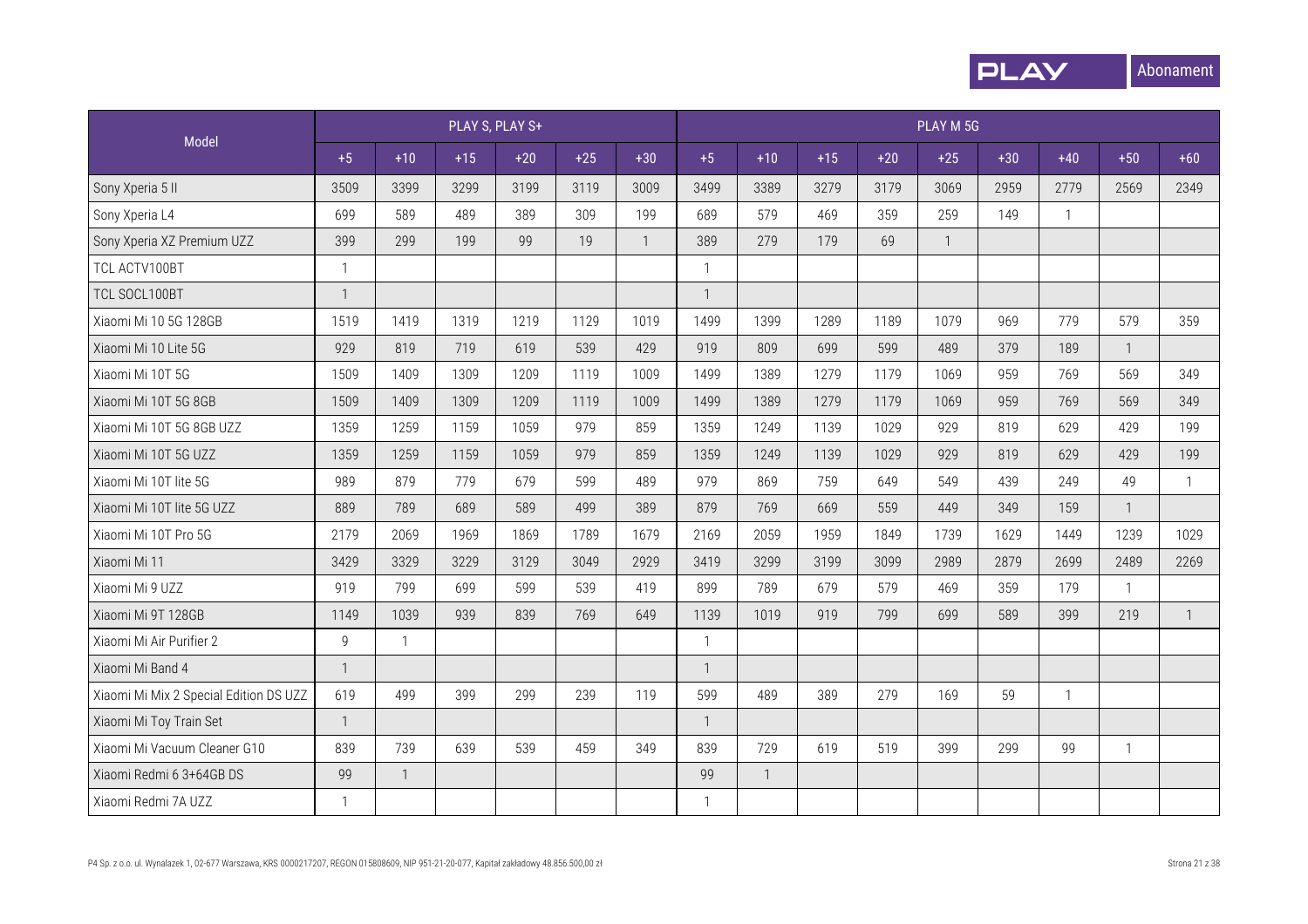

| Model                       |      |       |       | PLAY S, PLAY S+ |       |       |      |       |       |       | PLAY M 5G |       |       |       |       |
|-----------------------------|------|-------|-------|-----------------|-------|-------|------|-------|-------|-------|-----------|-------|-------|-------|-------|
|                             | $+5$ | $+10$ | $+15$ | $+20$           | $+25$ | $+30$ | $+5$ | $+10$ | $+15$ | $+20$ | $+25$     | $+30$ | $+40$ | $+50$ | $+60$ |
| Xiaomi Redmi 8              | 229  | 129   | 29    |                 |       |       | 219  | 99    |       |       |           |       |       |       |       |
| Xiaomi Redmi 8 UZZ          | 139  | 29    |       |                 |       |       | 139  |       |       |       |           |       |       |       |       |
| Xiaomi Redmi 9 UZZ          | 389  | 279   | 179   | 79              |       |       | 379  | 269   | 159   | 59    |           |       |       |       |       |
| Xiaomi Redmi 9A UZZ         | 239  | 129   | 29    |                 |       |       | 229  | 119   | 19    |       |           |       |       |       |       |
| Xiaomi Redmi 9C NFC UZZ     | 259  | 159   | 59    |                 |       |       | 249  | 149   | 39    |       |           |       |       |       |       |
| Xiaomi Redmi Note 8T UZZ    | 399  | 299   | 199   | 99              | 19    |       | 389  | 279   | 179   | 69    |           |       |       |       |       |
| Xiaomi Redmi Note 9 Pro UZZ | 759  | 649   | 549   | 449             | 369   | 259   | 749  | 639   | 529   | 429   | 319       | 199   |       |       |       |
| Xiaomi Redmi Note 9 UZZ     | 559  | 459   | 359   | 259             | 179   | 59    | 549  | 449   | 339   | 229   | 129       | 19    |       |       |       |

|                                                |         |         | PLAY S, PLAY S+ |         |         |         |         |         |         |         | PLAY M 5G |         |         |         |         |
|------------------------------------------------|---------|---------|-----------------|---------|---------|---------|---------|---------|---------|---------|-----------|---------|---------|---------|---------|
| Zestaw                                         | $+5$    | $+10$   | $+15$           | $+20$   | $+25$   | $+30$   | $+5$    | $+10$   | $+15$   | $+20$   | $+25$     | $+30$   | $+40$   | $+50$   | $+60$   |
| HTC Desire 20 Pro + HTC Wireless<br>Earbuds    | 779     | 669     | 569             | 469     | 389     | 279     | 769     | 659     | 549     | 449     | 339       | 229     | 39      |         |         |
| HTC Desire 20 Pro                              | 643,96  | 553,03  | 470,37          | 387,70  | 321,57  | 230,64  | 635,70  | 544,77  | 453,83  | 371,17  | 280,24    | 189,30  | 32,24   |         |         |
| <b>HTC Wireless Earbuds</b>                    | 135,04  | 115,97  | 98,63           | 81,30   | 67,43   | 48,36   | 133,30  | 114,23  | 95,17   | 77,83   | 58,76     | 39,70   | 6,76    |         |         |
| Huawei P smart 2021 NFC + Huawei<br>Watch GT 2 | 799     | 699     | 599             | 499     | 419     | 309     | 799     | 689     | 579     | 479     | 369       | 259     | 69      |         |         |
| Huawei P smart 2021 NFC                        | 399,50  | 349,50  | 299,50          | 249,50  | 209,50  | 154,50  | 399,50  | 344,50  | 289,50  | 239,50  | 184,50    | 129,50  | 34,50   | 0,50    |         |
| Huawei Watch GT 2                              | 399,50  | 349,50  | 299,50          | 249,50  | 209,50  | 154,50  | 399,50  | 344,50  | 289,50  | 239,50  | 184,50    | 129,50  | 34,50   | 0,50    |         |
| Huawei P40 lite + Huawei Band 4 Pro            | 739     | 639     | 539             | 439     | 359     | 249     | 739     | 629     | 519     | 419     | 309       | 199     | 9       |         |         |
| Huawei P40 lite                                | 575,23  | 497,40  | 419,56          | 341,72  | 279,44  | 193,82  | 575,23  | 489,61  | 403,99  | 326,15  | 240,52    | 154,90  | 7,01    | 0,78    |         |
| Huawei Band 4 Pro                              | 163,77  | 141,60  | 119,44          | 97,28   | 79,56   | 55,18   | 163,77  | 139,39  | 115,01  | 92,85   | 68,48     | 44,10   | 1,99    | 0,22    |         |
| Huawei P40 Pro + Huawei Watch GT 2             | 3929    | 3819    | 3719            | 3619    | 3539    | 3429    | 3919    | 3809    | 3699    | 3599    | 3489      | 3379    | 3189    | 2989    | 2769    |
| Huawei P40 Pro                                 | 3354,70 | 3260,78 | 3175,40         | 3090,01 | 3021,71 | 2927,79 | 3346,16 | 3252,24 | 3158,32 | 3072,94 | 2979,02   | 2885,10 | 2722,87 | 2552,10 | 2364,26 |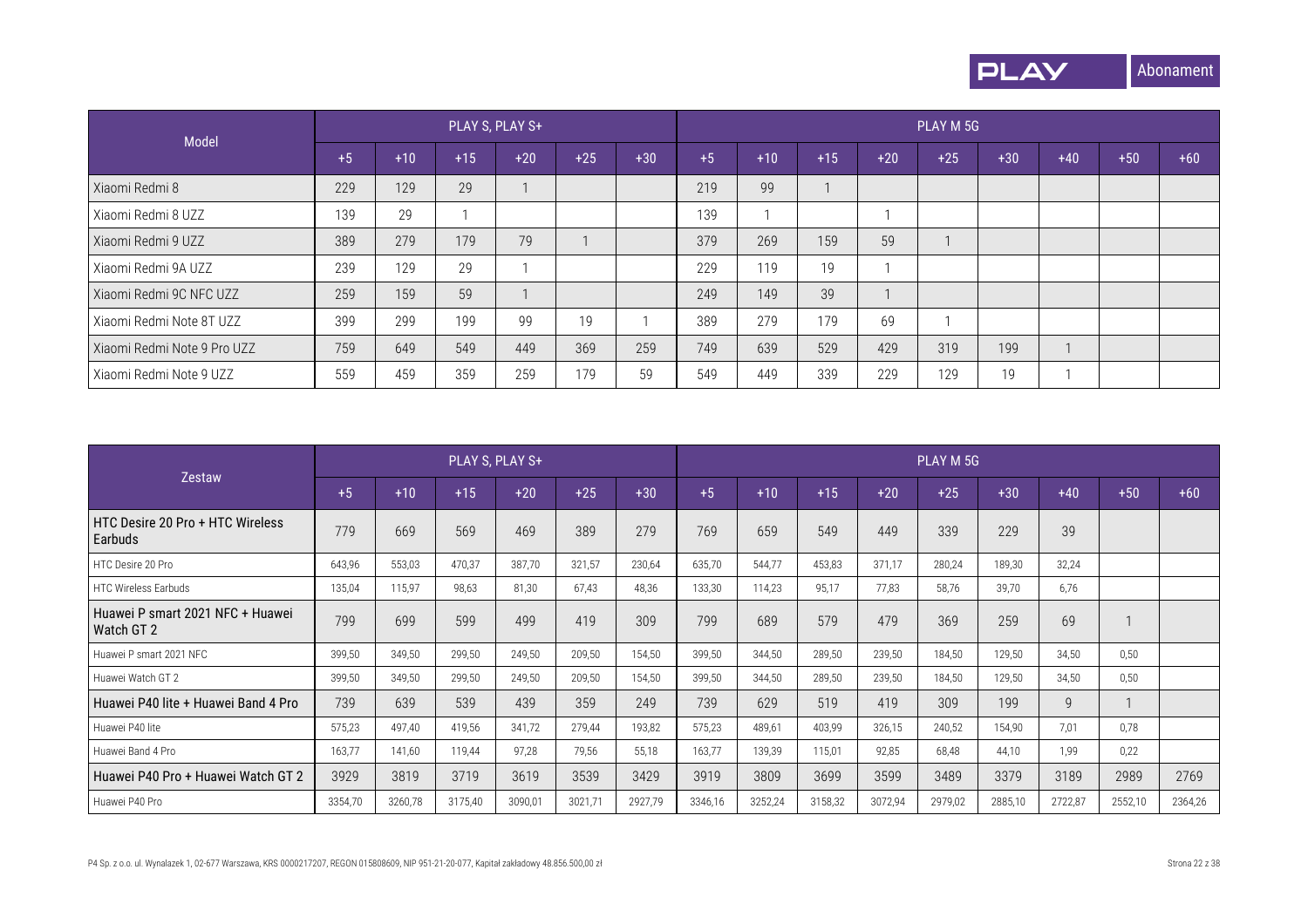

|                           |        |        |        | PLAY S, PLAY S+ |                |              |        |        |        |        | PLAY M 5G      |              |              |              |              |
|---------------------------|--------|--------|--------|-----------------|----------------|--------------|--------|--------|--------|--------|----------------|--------------|--------------|--------------|--------------|
| Zestaw                    | $+5$   | $+10$  | $+15$  | $+20$           | $+25$          | $+30$        | $+5$   | $+10$  | $+15$  | $+20$  | $+25$          | $+30$        | $+40$        | $+50$        | $+60$        |
| Huawei Watch GT 2         | 574,30 | 558,22 | 543,60 | 528.99          | 517.29         | 501,21       | 572,84 | 556.76 | 540,68 | 526,06 | 509.98         | 493.90       | 466,13       | 436,90       | 404,74       |
| LG K42 + LG TONE Free FN4 | 709    | 609    | 509    | 409             | 319            | 199          | 699    | 589    | 489    | 379    | 269            | 169          | $\mathbf{1}$ |              |              |
| LG K42                    | 433,45 | 372,32 | 311,18 | 250,05          | 195,02         | 121,66       | 427,34 | 360,09 | 298,95 | 231,70 | 164,46         | 103,32       | 0,61         |              |              |
| LG TONE Free FN4          | 275,55 | 236,68 | 197,82 | 158,95          | 123,98         | 77,34        | 271,66 | 228,91 | 190,05 | 147,30 | 104,54         | 65,68        | 0,39         |              |              |
| LG K42 + LG XBOOM Go PL7  | 979    | 879    | 779    | 679             | 589            | 479          | 969    | 859    | 759    | 649    | 539            | 439          | 249          | 49           | $\mathbf{1}$ |
| LG K42                    | 468,18 | 420,36 | 372.54 | 324.71          | 281,67         | 229.07       | 463,40 | 410.79 | 362.97 | 310.37 | 257.76         | 209.94       | 119,08       | 23,43        | 0,48         |
| LG XBOOM Go PL7           | 510,82 | 458,64 | 406.46 | 354.29          | 307.33         | 249.93       | 505.60 | 448.21 | 396.03 | 338.63 | 281.24         | 229.06       | 129.92       | 25.57        | 0.52         |
| LG K42 + LG XBOOM Go PN1  | 379    | 279    | 179    | 79              | $\overline{1}$ |              | 379    | 269    | 159    | 59     | $\overline{1}$ |              |              |              |              |
| <b>LG K42</b>             | 306,89 | 225,92 | 144.94 | 63,97           | 0,81           |              | 306,89 | 217,82 | 128,75 | 47,77  | 0,81           |              |              |              |              |
| LG XBOOM Go PN1           | 72,11  | 53,08  | 34,06  | 15,03           | 0,19           |              | 72,11  | 51,18  | 30,25  | 11,23  | 0,19           |              |              |              |              |
| LG K52 + LG TONE Flex XL7 | 989    | 889    | 789    | 689             | 609            | 499          | 989    | 879    | 769    | 669    | 559            | 449          | 259          | 59           | $\mathbf{1}$ |
| <b>LG K52</b>             | 559,11 | 502,58 | 446,05 | 389,51          | 344,29         | 282,10       | 559,11 | 496,93 | 434,74 | 378,21 | 316,02         | 253,83       | 146,42       | 33,35        | 0,57         |
| LG TONE Flex XL7          | 429,89 | 386,42 | 342,95 | 299,49          | 264,71         | 216,90       | 429,89 | 382,07 | 334,26 | 290,79 | 242,98         | 195,17       | 112,58       | 25,65        | 0,43         |
| LG K52 + LG TONE Free FN4 | 839    | 729    | 629    | 529             | 449            | 339          | 829    | 719    | 619    | 509    | 399            | 289          | 109          | $\mathbf{1}$ |              |
| <b>LG K52</b>             | 545,60 | 474,07 | 409,04 | 344.01          | 291.98         | 220,45       | 539,10 | 467,57 | 402,54 | 331    | 259,47         | 187,94       | 70,88        | 0,65         |              |
| LG TONE Free FN4          | 293,40 | 254,93 | 219,96 | 184.99          | 157,02         | 118,55       | 289,90 | 251,43 | 216.46 | 178    | 139.53         | 101,06       | 38,12        | 0,35         |              |
| LG K52 + LG XBOOM Go PL7  | 1109   | 999    | 899    | 799             | 719            | 609          | 1099   | 989    | 879    | 779    | 669            | 559          | 379          | 169          | $\mathbf{1}$ |
| <b>LG K52</b>             | 576,72 | 519,51 | 467,51 | 415,51          | 373,90         | 316,70       | 571,52 | 514,31 | 457,11 | 405,10 | 347,90         | 290,70       | 197,09       | 87,89        | 0,52         |
| LG XBOOM Go PL7           | 532,28 | 479,49 | 431,49 | 383,49          | 345,10         | 292,30       | 527,48 | 474,69 | 421,89 | 373,90 | 321,10         | 268,30       | 181,91       | 81,11        | 0,48         |
| LG K52 + LG XBOOM Go PN1  | 519    | 419    | 319    | 219             | 139            | $\mathbf{1}$ | 519    | 409    | 299    | 189    | 89             | $\mathbf{1}$ |              |              |              |
| <b>LG K52</b>             | 432,94 | 349,53 | 266.11 | 182.69          | 115.95         | 0,83         | 432,94 | 341,18 | 249.42 | 157.66 | 74,24          | 0,83         |              |              |              |
| LG XBOOM Go PN1           | 86,06  | 69,47  | 52,89  | 36,31           | 23,05          | 0,17         | 86,06  | 67,82  | 49,58  | 31,34  | 14,76          | 0,17         |              |              |              |
| LG K61 + LG TONE Flex XL7 | 1039   | 939    | 839    | 739             | 659            | 549          | 1039   | 929    | 819    | 719    | 609            | 499          | 309          | 99           | $\mathbf{1}$ |
| <b>LG K61</b>             | 668,14 | 603,83 | 539,53 | 475,22          | 423,78         | 353,04       | 668,14 | 597,40 | 526,67 | 462,36 | 391,62         | 320,89       | 198,71       | 63,66        | 0,64         |
| LG TONE Flex XL7          | 370,86 | 335,17 | 299,47 | 263,78          | 235,22         | 195,96       | 370,86 | 331,60 | 292,33 | 256,64 | 217.38         | 178.11       | 110,29       | 35,34        | 0,36         |
| LG K61 + LG TONE Free FN4 | 889    | 779    | 679    | 579             | 499            | 389          | 879    | 769    | 659    | 559    | 449            | 339          | 159          | $\mathbf{1}$ |              |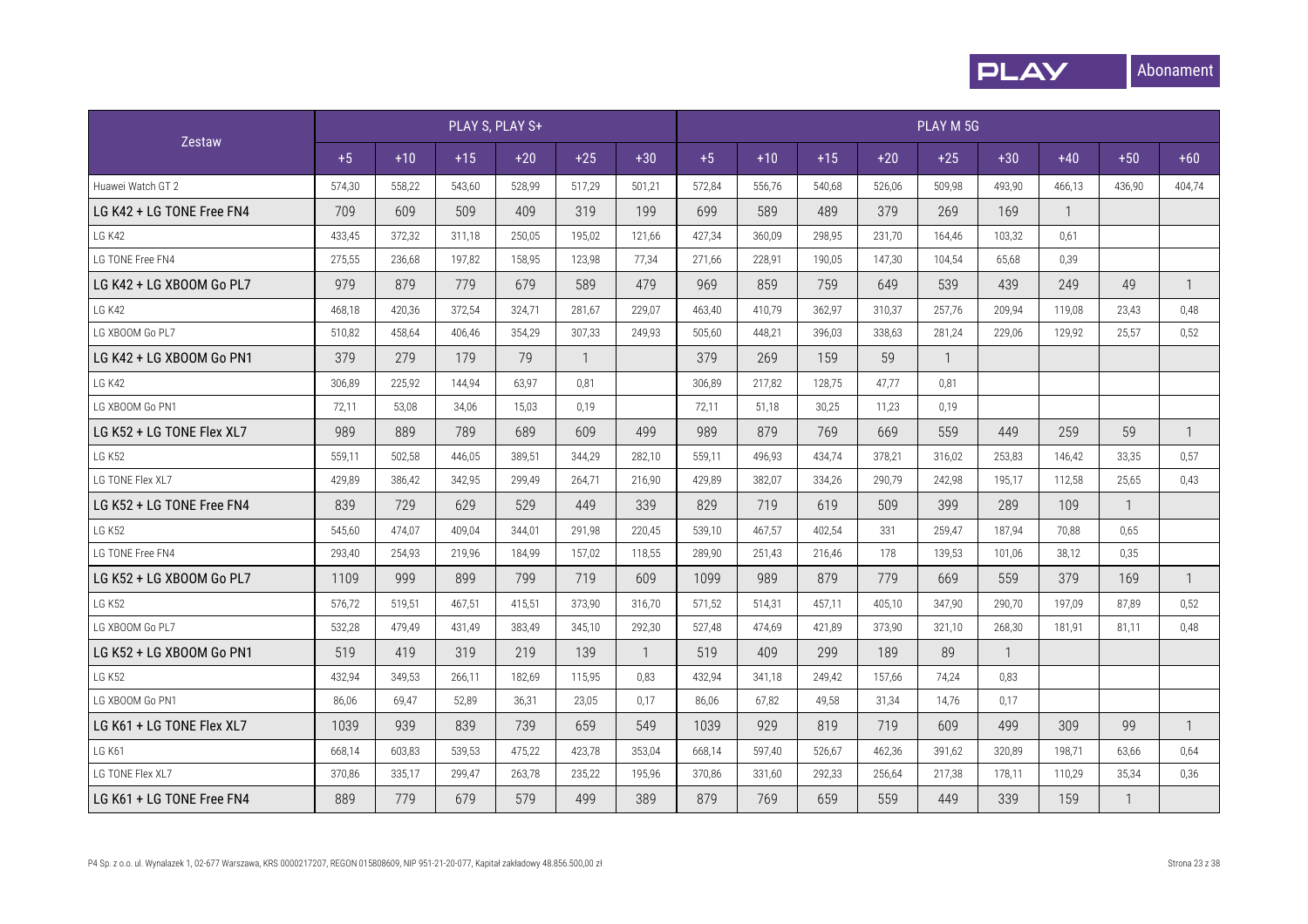

|                                    |         |         |         | PLAY S, PLAY S+ |         |         |         |         |         |         | PLAY M 5G |         |              |         |         |
|------------------------------------|---------|---------|---------|-----------------|---------|---------|---------|---------|---------|---------|-----------|---------|--------------|---------|---------|
| <b>Zestaw</b>                      | $+5$    | $+10$   | $+15$   | $+20$           | $+25$   | $+30$   | $+5$    | $+10$   | $+15$   | $+20$   | $+25$     | $+30$   | $+40$        | $+50$   | $+60$   |
| <b>LG K61</b>                      | 640,39  | 561,15  | 489,12  | 417,08          | 359,46  | 280,22  | 633,19  | 553,95  | 474,71  | 402.68  | 323,44    | 244,20  | 114,54       | 0,72    |         |
| LG TONE Free FN4                   | 248,61  | 217,85  | 189,88  | 161,92          | 139,54  | 108,78  | 245,81  | 215,05  | 184,29  | 156,32  | 125,56    | 94,80   | 44,46        | 0,28    |         |
| LG K61 + LG XBOOM Go PL7           | 1159    | 1049    | 949     | 849             | 769     | 659     | 1149    | 1039    | 929     | 829     | 719       | 609     | 419          | 219     | 1       |
| <b>LG K61</b>                      | 695,55  | 629,54  | 569,53  | 509.51          | 461,50  | 395,49  | 689,55  | 623,54  | 557,52  | 497,51  | 431,50    | 365,48  | 251,46       | 131,43  | 0,60    |
| LG XBOOM Go PL7                    | 463,45  | 419,46  | 379.47  | 339.49          | 307,50  | 263,51  | 459,45  | 415,46  | 371.48  | 331.49  | 287.50    | 243,52  | 167,54       | 87,57   | 0,40    |
| LG K62+ + LG XBOOM Go PL7          | 1229    | 1119    | 1019    | 929             | 839     | 729     | 1219    | 1109    | 1009    | 899     | 789       | 689     | 499          | 289     | 79      |
| LG K62+                            | 702,41  | 639,54  | 582.39  | 530.95          | 479,51  | 416.65  | 696,70  | 633,83  | 576.67  | 513.81  | 450.94    | 393,78  | 285,19       | 165,17  | 45,15   |
| LG XBOOM Go PL7                    | 526,59  | 479,46  | 436,61  | 398,05          | 359,49  | 312,35  | 522,30  | 475,17  | 432,33  | 385,19  | 338,06    | 295,22  | 213,81       | 123,83  | 33,85   |
| LG K62+ + LG XBOOM Go PN1          | 639     | 529     | 439     | 339             | 249     | 139     | 629     | 519     | 419     | 309     | 199       | 99      | $\mathbf{1}$ |         |         |
| LG K62+                            | 550,17  | 455,46  | 377.98  | 291.88          | 214.39  | 119.68  | 541.56  | 446.85  | 360.76  | 266.05  | 171.34    | 85,24   | 0.86         |         |         |
| LG XBOOM Go PN1                    | 88.83   | 73,54   | 61.02   | 47,12           | 34.61   | 19,32   | 87.44   | 72.15   | 58.24   | 42.95   | 27.66     | 13,76   | 0,14         |         |         |
| LG V60 ThinQ 5G + LG TONE Flex XL7 | 3829    | 3719    | 3619    | 3519            | 3449    | 3329    | 3819    | 3699    | 3599    | 3489    | 3379      | 3269    | 3089         | 2899    | 2679    |
| LG V60 ThinQ 5G                    | 3362,76 | 3266,15 | 3178,33 | 3090,50         | 3029,03 | 2923,64 | 3353,97 | 3248,58 | 3160,76 | 3064,16 | 2967,55   | 2870,94 | 2712,86      | 2546    | 2352,79 |
| LG TONE Flex XL7                   | 466,24  | 452,85  | 440,67  | 428,50          | 419,97  | 405,36  | 465,03  | 450,42  | 438,24  | 424,84  | 411,45    | 398,06  | 376,14       | 353     | 326,21  |
| LG V60 ThinQ 5G + LG TONE Free FN4 | 3669    | 3569    | 3469    | 3369            | 3289    | 3169    | 3659    | 3549    | 3439    | 3329    | 3219      | 3109    | 2939         | 2739    | 2529    |
| LG V60 ThinQ 5G                    | 3344,66 | 3253,50 | 3162,34 | 3071,18         | 2998,26 | 2888,86 | 3335,55 | 3235,27 | 3135    | 3034,72 | 2934.44   | 2834,17 | 2679,19      | 2496,87 | 2305,44 |
| LG TONE Free FN4                   | 324,34  | 315,50  | 306,66  | 297.82          | 290,74  | 280,14  | 323,45  | 313,73  | 304     | 294,28  | 284,56    | 274,83  | 259,81       | 242,13  | 223,56  |
| LG Velvet + LG TONE Flex XL7       | 1999    | 1899    | 1799    | 1699            | 1619    | 1499    | 1989    | 1879    | 1779    | 1669    | 1559      | 1459    | 1269         | 1059    | 839     |
| LG Velvet                          | 1545,18 | 1467,88 | 1390,58 | 1313,29         | 1251,45 | 1158,69 | 1537,45 | 1452,42 | 1375,12 | 1290,10 | 1205,07   | 1127,77 | 980,91       | 818,58  | 648,53  |
| LG TONE Flex XL7                   | 453,82  | 431,12  | 408,42  | 385,71          | 367,55  | 340,31  | 451,55  | 426,58  | 403,88  | 378,90  | 353,93    | 331,23  | 288,09       | 240,42  | 190,47  |
| LG Velvet + LG TONE Free FN4       | 1849    | 1739    | 1639    | 1539            | 1459    | 1349    | 1839    | 1729    | 1619    | 1509    | 1409      | 1299    | 1109         | 909     | 689     |
| LG Velvet                          | 1533,91 | 1442,66 | 1359,70 | 1276.74         | 1210.37 | 1119,12 | 1525,62 | 1434,36 | 1343.11 | 1251.85 | 1168.89   | 1077.64 | 920,02       | 754,10  | 571.59  |
| LG TONE Free FN4                   | 315,09  | 296,34  | 279,30  | 262,26          | 248.63  | 229,88  | 313,38  | 294,64  | 275.89  | 257.15  | 240,11    | 221,36  | 188,98       | 154,90  | 117.41  |
| LG Velvet + LG XBOOM Go PL7        | 2119    | 2009    | 1909    | 1809            | 1729    | 1619    | 2109    | 1999    | 1889    | 1779    | 1679      | 1569    | 1379         | 1179    | 959     |
| LG Velvet                          | 1566,66 | 1485,33 | 1411.40 | 1337,46         | 1278.32 | 1196.99 | 1559,27 | 1477.94 | 1396.61 | 1315.28 | 1241.35   | 1160,02 | 1019,55      | 871.68  | 709,03  |
| LG XBOOM Go PL7                    | 552,34  | 523,67  | 497,60  | 471,54          | 450,68  | 422,01  | 549,73  | 521,06  | 492.39  | 463.72  | 437.65    | 408.98  | 359,45       | 307,32  | 249,97  |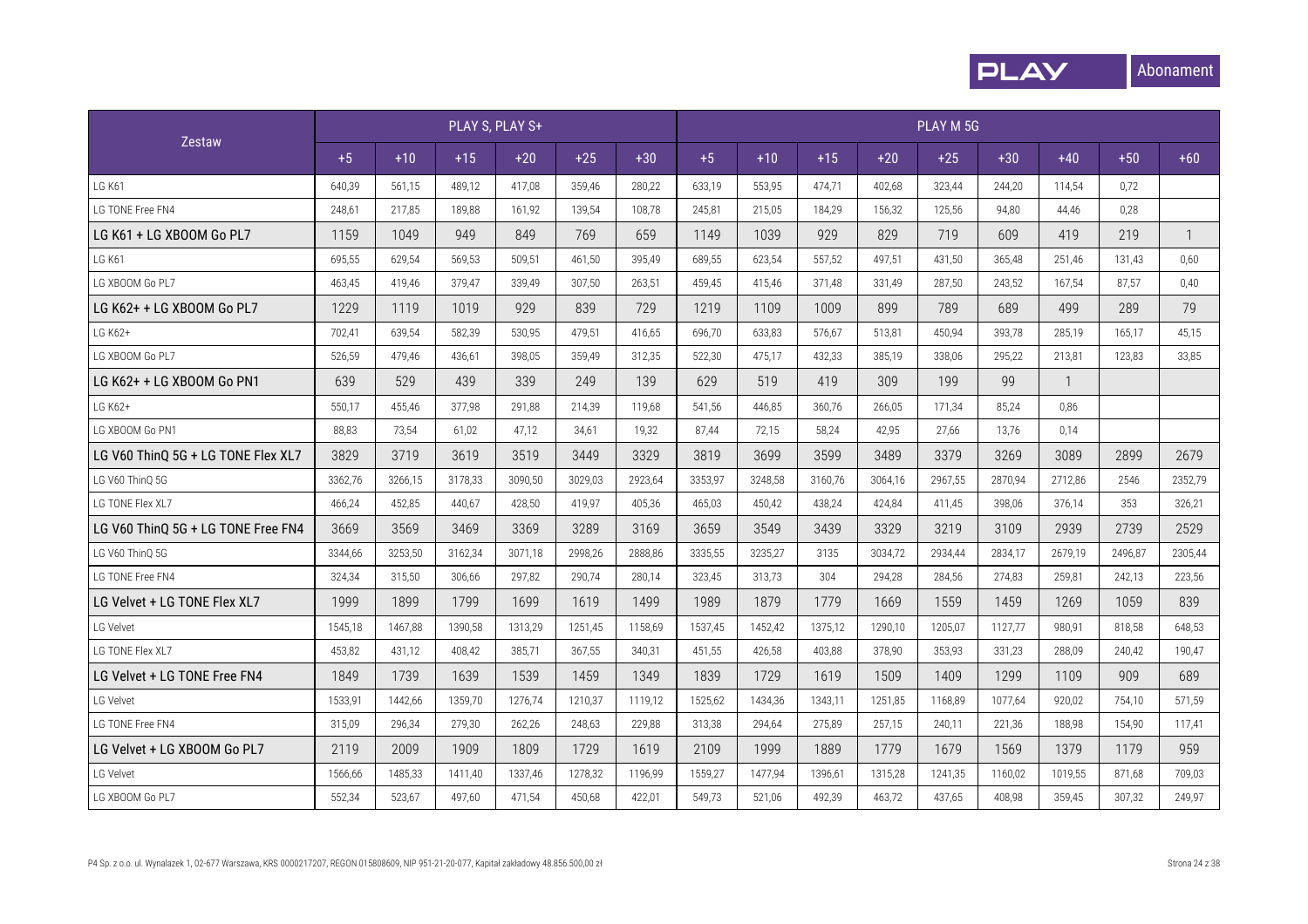

|                                                            |         |         |         | PLAY S, PLAY S+ |              |              |         |         |         |              | PLAY M 5G |         |              |         |         |
|------------------------------------------------------------|---------|---------|---------|-----------------|--------------|--------------|---------|---------|---------|--------------|-----------|---------|--------------|---------|---------|
| Zestaw                                                     | $+5$    | $+10$   | $+15$   | $+20$           | $+25$        | $+30$        | $+5$    | $+10$   | $+15$   | $+20$        | $+25$     | $+30$   | $+40$        | $+50$   | $+60$   |
| LG Wing 5G + LG XBOOM Go PL7                               | 3339    | 3229    | 3129    | 3029            | 2949         | 2839         | 3329    | 3219    | 3109    | 3009         | 2899      | 2789    | 2609         | 2399    | 2179    |
| LG Wing 5G                                                 | 2825,90 | 2732,80 | 2648,17 | 2563,54         | 2495,83      | 2402,73      | 2817,44 | 2724,34 | 2631,24 | 2546,61      | 2453,51   | 2360,42 | 2208,08      | 2030,35 | 1844,16 |
| LG XBOOM Go PL7                                            | 513,10  | 496,20  | 480,83  | 465,46          | 453,17       | 436,27       | 511,56  | 494,66  | 477,76  | 462,39       | 445,49    | 428,58  | 400,92       | 368,65  | 334,84  |
| Oppo A15s + Oppo Wireless Speaker                          | 359     | 259     | 159     | 59              | $\mathbf{1}$ |              | 349     | 249     | 139     | $\mathbf{1}$ |           |         |              |         |         |
| Oppo A15s                                                  | 299,47  | 216,06  | 132,64  | 49,22           | 0,83         |              | 291,13  | 207,71  | 115,95  | 0,83         |           |         |              |         |         |
| Oppo Wireless Speaker                                      | 59,53   | 42,94   | 26,36   | 9,78            | 0,17         |              | 57,87   | 41,29   | 23,05   | 0,17         |           |         |              |         |         |
| Oppo A53 128GB + Oppo Wireless<br>Speaker                  | 499     | 399     | 299     | 199             | 119          | $\mathbf{1}$ | 489     | 379     | 279     | 169          | 59        | 1       |              |         |         |
| Oppo A53 128GB                                             | 429,63  | 343,54  | 257,44  | 171.34          | 102,46       | 0,86         | 421,02  | 326,32  | 240,22  | 145,51       | 50,80     | 0,86    |              |         |         |
| Oppo Wireless Speaker                                      | 69,37   | 55,46   | 41,56   | 27,66           | 16,54        | 0,14         | 67,98   | 52,68   | 38,78   | 23,49        | 8,20      | 0,14    |              |         |         |
| Oppo A53 128GB + Oppo Wireless<br>Speaker + OPPO Enco W11  | 689     | 589     | 489     | 389             | 299          | 189          | 679     | 569     | 469     | 359          | 249       | 149     | $\mathbf{1}$ |         |         |
| Oppo A53 128GB                                             | 536,04  | 458,24  | 380,44  | 302,64          | 232,62       | 147,04       | 528,26  | 442,68  | 364,88  | 279,30       | 193,72    | 115,92  | 0,78         |         |         |
| Oppo Wireless Speaker                                      | 86,54   | 73,98   | 61,42   | 48,86           | 37,56        | 23,74        | 85,29   | 71,47   | 58,91   | 45,09        | 31,28     | 18,72   | 0,13         |         |         |
| Oppo Enco W11                                              | 66,42   | 56,78   | 47,14   | 37,50           | 28,82        | 18,22        | 65,45   | 54,85   | 45,21   | 34,61        | 24        | 14,36   | 0,09         |         |         |
| Oppo Reno4 Lite + Oppo Wireless<br>Speaker                 | 729     | 629     | 529     | 429             | 349          | 229          | 729     | 619     | 509     | 399          | 299       | 189     | $\mathbf{1}$ |         |         |
| Oppo Reno4 Lite                                            | 658,19  | 567,90  | 477,61  | 387,33          | 315,10       | 206,76       | 658,19  | 558,87  | 459,56  | 360,24       | 269,96    | 170,64  | 0,90         |         |         |
| Oppo Wireless Speaker                                      | 70,81   | 61,10   | 51,39   | 41,67           | 33,90        | 22,24        | 70,81   | 60,13   | 49,44   | 38,76        | 29,04     | 18,36   | 0,10         |         |         |
| Oppo Reno4 Lite + Oppo Wireless<br>Speaker + OPPO Enco W11 | 729     | 629     | 529     | 429             | 349          | 229          | 729     | 619     | 509     | 399          | 299       | 189     | $\mathbf{1}$ |         |         |
| Oppo Reno4 Lite                                            | 612,52  | 528,50  | 444,48  | 360,46          | 293,24       | 192,41       | 612,52  | 520,10  | 427,67  | 335,25       | 251,23    | 158,80  | 0,84         |         |         |
| Oppo Wireless Speaker                                      | 65,90   | 56,86   | 47,82   | 38,78           | 31,55        | 20,70        | 65,90   | 55,96   | 46,01   | 36,07        | 27,03     | 17,09   | 0,09         |         |         |
| Oppo Enco W11                                              | 50,58   | 43,64   | 36,70   | 29,76           | 24,21        | 15,89        | 50,58   | 42,94   | 35,32   | 27,68        | 20,74     | 13,11   | 0,07         |         |         |
| Oppo Reno5 + Oppo Enco W31                                 | 1799    | 1699    | 1599    | 1499            | 1419         | 1299         | 1799    | 1689    | 1579    | 1479         | 1369      | 1259    | 1069         | 869     | 649     |
| Oppo Reno5                                                 | 1571,77 | 1484,40 | 1397,03 | 1309,66         | 1239,76      | 1134,92      | 1571,77 | 1475,66 | 1379,55 | 1292,19      | 1196,08   | 1099,97 | 933,97       | 759,24  | 567,02  |
| Oppo Enco W31                                              | 227,23  | 214,60  | 201,97  | 189,34          | 179,24       | 164,08       | 227,23  | 213,34  | 199,45  | 186,81       | 172,92    | 159,03  | 135,03       | 109,76  | 81,98   |
| Oppo Reno5 + Oppo Wireless Speaker                         | 1549    | 1449    | 1349    | 1249            | 1169         | 1049         | 1539    | 1439    | 1329    | 1219         | 1119      | 1009    | 819          | 619     | 399     |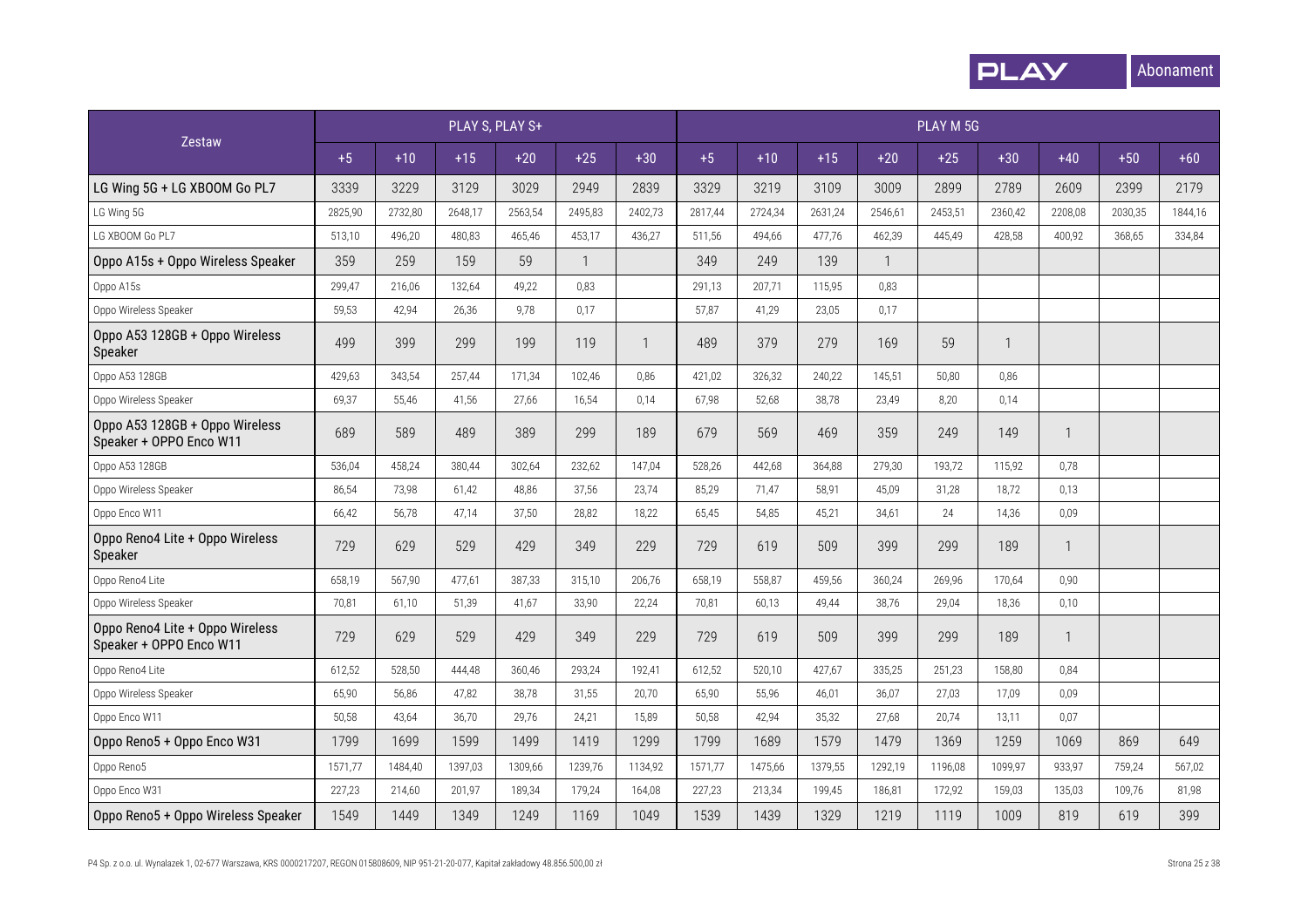

|                                                            |         |         | PLAY S, PLAY S+ |         |         |        |         |         |         |              | PLAY M 5G |        |        |        |              |
|------------------------------------------------------------|---------|---------|-----------------|---------|---------|--------|---------|---------|---------|--------------|-----------|--------|--------|--------|--------------|
| Zestaw                                                     | $+5$    | $+10$   | $+15$           | $+20$   | $+25$   | $+30$  | $+5$    | $+10$   | $+15$   | $+20$        | $+25$     | $+30$  | $+40$  | $+50$  | $+60$        |
| Oppo Reno5                                                 | 1455,10 | 1361,16 | 1267,22         | 1173,29 | 1098,13 | 985,41 | 1445,71 | 1351,77 | 1248,44 | 1145,10      | 1051,17   | 947,83 | 769,35 | 581,48 | 374,81       |
| Oppo Wireless Speaker                                      | 93,90   | 87,84   | 81,78           | 75,71   | 70,87   | 63,59  | 93,29   | 87,23   | 80,56   | 73,90        | 67,83     | 61,17  | 49,65  | 37,52  | 24,19        |
| Oppo Reno5 Lite + Oppo Band                                | 1029    | 919     | 819             | 719     | 639     | 529    | 1019    | 909     | 799     | 699          | 589       | 479    | 289    | 89     | $\mathbf{1}$ |
| Oppo Reno5 Lite                                            | 915,11  | 817,29  | 728,35          | 639,42  | 568,28  | 470,45 | 906,22  | 808,39  | 710,57  | 621,64       | 523,81    | 425,98 | 257,01 | 79,15  | 0,89         |
| Oppo Band                                                  | 113,89  | 101,71  | 90,65           | 79,58   | 70,72   | 58,55  | 112,78  | 100,61  | 88,43   | 77,36        | 65,19     | 53,02  | 31,99  | 9,85   | 0,11         |
| Oppo Reno5 Lite + Oppo Wireless<br>Speaker                 | 1029    | 919     | 819             | 719     | 639     | 529    | 1019    | 909     | 799     | 699          | 589       | 479    | 289    | 89     | $\mathbf{1}$ |
| Oppo Reno5 Lite                                            | 952,18  | 850,39  | 757,86          | 665,32  | 591,30  | 489,51 | 942,93  | 841,14  | 739,35  | 646,82       | 545,03    | 443,24 | 267,43 | 82,36  | 0,93         |
| Oppo Wireless Speaker                                      | 76,82   | 68,61   | 61,14           | 53,68   | 47,70   | 39,49  | 76,07   | 67,86   | 59,65   | 52,18        | 43,97     | 35,76  | 21,57  | 6,64   | 0,07         |
| Oppo Reno5 Z + Oppo Wireless<br>Speaker                    | 1259    | 1149    | 1049            | 949     | 869     | 759    | 1249    | 1139    | 1029    | 929          | 819       | 709    | 529    | 319    | 99           |
| Oppo Reno5 Z                                               | 1165,01 | 1063,22 | 970,69          | 878,15  | 804,13  | 702,34 | 1155,76 | 1053,97 | 952,18  | 859,65       | 757,86    | 656,07 | 489,51 | 295,19 | 91,61        |
| Oppo Wireless Speaker                                      | 93,99   | 85,78   | 78,31           | 70,85   | 64,87   | 56,66  | 93,24   | 85,03   | 76,82   | 69,35        | 61,14     | 52,93  | 39,49  | 23,81  | 7,39         |
| Realme 7 Pro + Realme Band                                 | 1089    | 979     | 889             | 789     | 699     | 589    | 1079    | 969     | 869     | 759          | 649       | 549    | 359    | 159    | $\mathbf{1}$ |
| Realme 7 Pro                                               | 1009,02 | 907,10  | 823,71          | 731,05  | 647,66  | 545,74 | 999,76  | 897,83  | 805,18  | 703,26       | 601,34    | 508,68 | 332,63 | 147,32 | 0,93         |
| Realme Band                                                | 79,98   | 71,90   | 65,29           | 57,95   | 51,34   | 43,26  | 79,24   | 71,17   | 63,82   | 55,74        | 47,66     | 40,32  | 26,37  | 11,68  | 0,07         |
| Samsung Galaxy A71 + Samsung<br><b>Galaxy Watch Active</b> | 1789    | 1689    | 1589            | 1489    | 1399    | 1289   | 1779    | 1669    | 1559    | 1459         | 1349      | 1239   | 1049   | 849    | 629          |
| Samsung Galaxy A71                                         | 1368,62 | 1292,11 | 1215,61         | 1139,11 | 1070,26 | 986,11 | 1360,97 | 1276,81 | 1192,66 | 1116,16      | 1032,01   | 947,86 | 802,50 | 649,50 | 481,20       |
| Samsung R500N Galaxy Watch Active                          | 420,38  | 396,89  | 373,39          | 349,89  | 328,74  | 302,89 | 418,03  | 392,19  | 366,34  | 342,84       | 316,99    | 291,14 | 246,50 | 199,50 | 147,80       |
| Vivo Y11s + Vivo piłka UEFA EURO<br>2020                   | 289     | 189     | 89              |         |         |        | 279     | 169     | 69      | $\mathbf{1}$ |           |        |        |        |              |
| Vivo Y11s                                                  | 241,16  | 157,71  | 74,27           | 0,83    |         |        | 232,81  | 141.02  | 57.58   | 0.83         |           |        |        |        |              |
| Vivo piłka UEFA EURO 2020                                  | 47,84   | 31,29   | 14,73           | 0,17    |         |        | 46,19   | 27,98   | 11,42   | 0,17         |           |        |        |        |              |
| Vivo Y20s + Vivo piłka UEFA EURO<br>2020                   | 339     | 239     | 139             | 39      | -1      |        | 329     | 219     | 99      | -1           |           |        |        |        |              |
| Vivo Y20s                                                  | 296,94  | 209,35  | 121,76          | 34,16   | 0,88    |        | 288,18  | 191,83  | 86,72   | 0,88         |           |        |        |        |              |
| Vivo piłka UEFA EURO 2020                                  | 42,06   | 29,65   | 17,24           | 4,84    | 0,12    |        | 40,82   | 27,17   | 12,28   | 0,12         |           |        |        |        |              |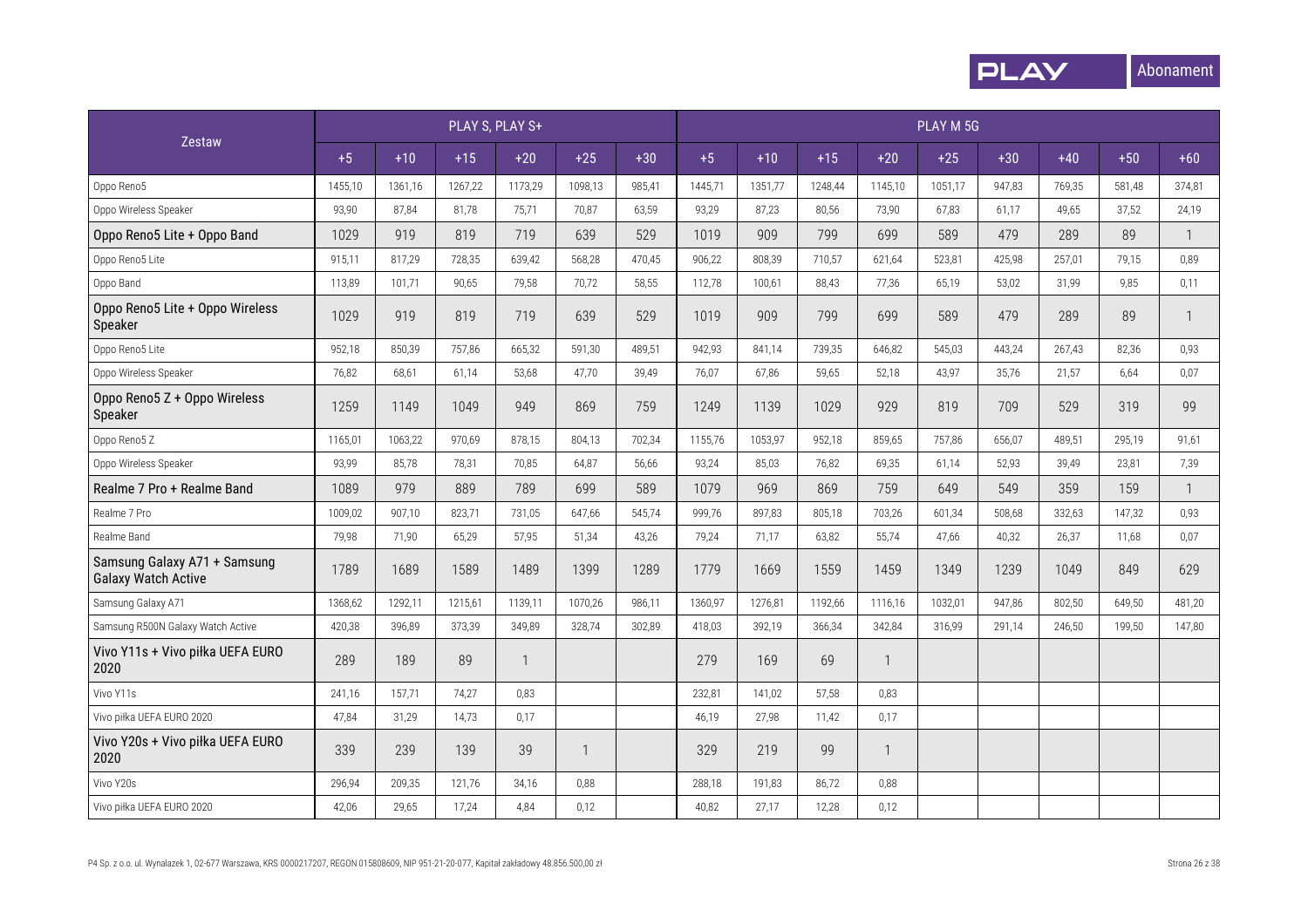

|                                               |        |        |        | PLAY S, PLAY S+ |        |        |        |        |        |        | PLAY M 5G |        |       |       |       |
|-----------------------------------------------|--------|--------|--------|-----------------|--------|--------|--------|--------|--------|--------|-----------|--------|-------|-------|-------|
| Zestaw                                        | $+5$   | $+10$  | $+15$  | $+20$           | $+25$  | $+30$  | $+5$   | $+10$  | $+15$  | $+20$  | $+25$     | $+30$  | $+40$ | $+50$ | $+60$ |
| Vivo Y70 + Vivo piłka UEFA EURO 2020          | 719    | 599    | 499    | 399             | 329    | 219    | 719    | 599    | 489    | 389    | 279       | 169    |       |       |       |
| Vivo Y70                                      | 654,17 | 544,99 | 454,01 | 363,02          | 299,34 | 199,25 | 654,17 | 544,99 | 444.91 | 353,93 | 253,84    | 153,76 | 0,91  |       |       |
| Vivo piłka UEFA EURO 2020                     | 64,83  | 54,01  | 44,99  | 35,98           | 29,66  | 19,75  | 64,83  | 54,01  | 44,09  | 35,07  | 25,16     | 15,24  | 0,09  |       |       |
| Xiaomi Redmi 9 + Xiaomi Mi Band 4             | 419    | 299    | 199    | 99              | 29     |        | 399    | 299    | 189    | 89     |           |        |       |       |       |
| Xiaomi Redmi 9                                | 364,80 | 260,32 | 173,26 | 86,19           | 25,25  | 0.87   | 347,39 | 260,32 | 164,55 | 77,49  | 0,87      |        |       |       |       |
| Xiaomi Mi Band 4                              | 54,20  | 38,68  | 25,74  | 12,81           | 3.75   | 0.13   | 51,61  | 38,68  | 24,45  | 11,51  | 0,13      |        |       |       |       |
| Xiaomi Redmi Note 9 + Xiaomi Mi<br>Band 4     | 779    | 669    | 569    | 469             | 389    | 279    | 769    | 659    | 549    | 439    | 339       | 229    | 39    |       |       |
| Xiaomi Redmi Note 9                           | 700,92 | 601,95 | 511,97 | 421,99          | 350,01 | 251,04 | 691,93 | 592,95 | 493,98 | 395    | 305,02    | 206,05 | 35,09 | 0,90  |       |
| Xiaomi Mi Band 4                              | 78,08  | 67,05  | 57,03  | 47,01           | 38,99  | 27,96  | 77,07  | 66,05  | 55,02  | 44     | 33,98     | 22,95  | 3,91  | 0,10  |       |
| Xiaomi Redmi Note 9 Pro + Xiaomi Mi<br>Band 4 | 999    | 899    | 799    | 699             | 619    | 499    | 999    | 889    | 779    | 679    | 569       | 459    | 269   | 69    |       |
| Xiaomi Redmi Note 9 Pro                       | 917,28 | 825,46 | 733,64 | 641,82          | 568,36 | 458,18 | 917,28 | 816,28 | 715,28 | 623,46 | 522,45    | 421,45 | 247   | 63,36 | 0,92  |
| Xiaomi Mi Band 4                              | 81,72  | 73,54  | 65,36  | 57,18           | 50,64  | 40,82  | 81,72  | 72,72  | 63.72  | 55,54  | 46,55     | 37,55  | 22    | 5,64  | 0,08  |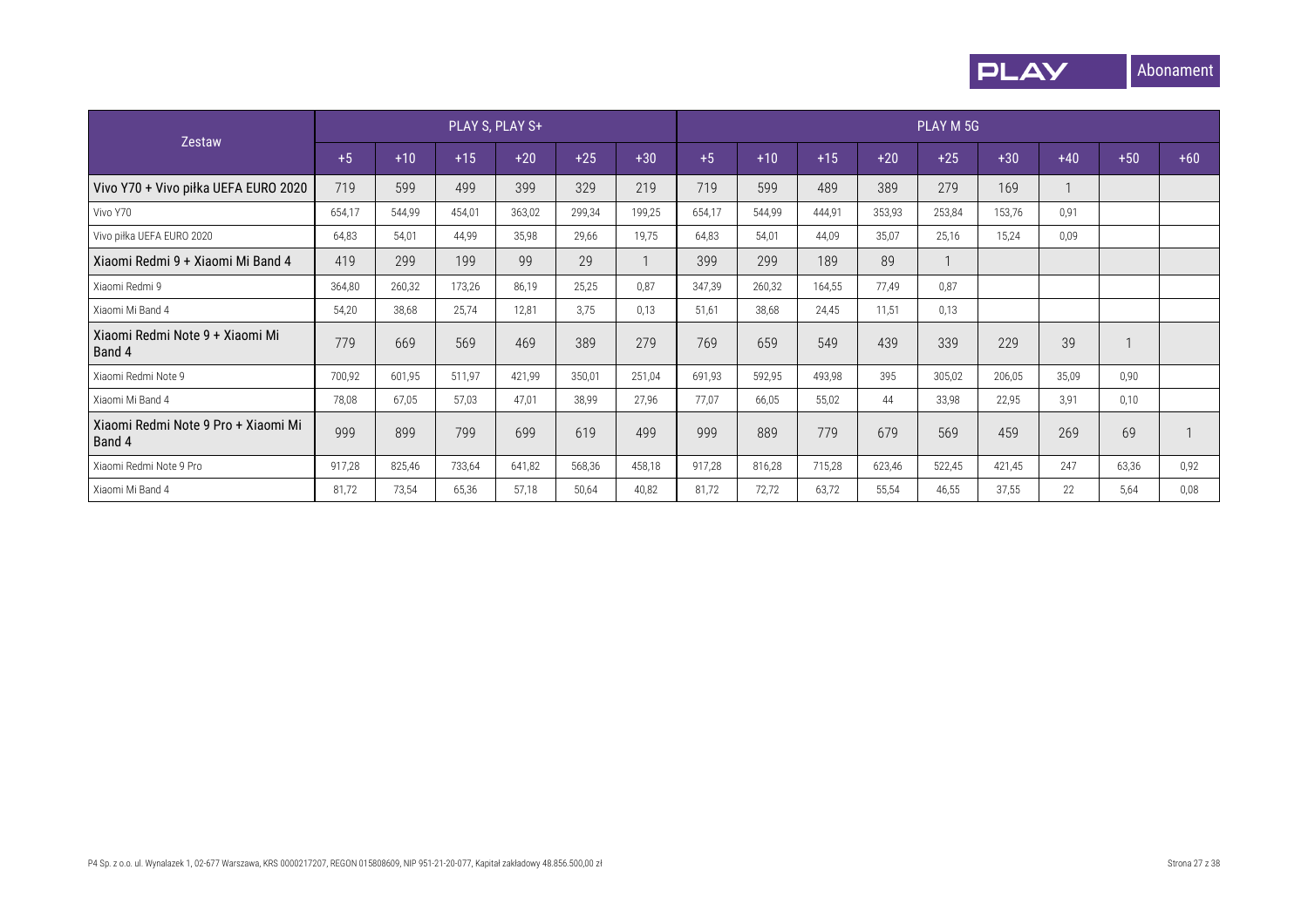## Cennik urządzeń dostępnych na życzenie w Ofercie PLAY S, PLAY S+, PLAY M 5G

|                                |      |       |       | PLAY S, PLAY S+ |       |       |      |       |       |       | PLAY M 5G |                |       |       |              |
|--------------------------------|------|-------|-------|-----------------|-------|-------|------|-------|-------|-------|-----------|----------------|-------|-------|--------------|
| Model                          | $+5$ | $+10$ | $+15$ | $+20$           | $+25$ | $+30$ | $+5$ | $+10$ | $+15$ | $+20$ | $+25$     | $+30$          | $+40$ | $+50$ | $+60$        |
| Apple AirPods Pro              | 899  | 799   | 699   | 599             | 519   | 399   | 889  | 789   | 679   | 569   | 469       | 359            | 169   |       |              |
| Apple Watch SE GPS 40 mm       | 1219 | 1119  | 1019  | 919             | 829   | 719   | 1199 | 1099  | 999   | 889   | 779       | 679            | 489   | 289   | 69           |
| Apple Watch SE GPS 44 mm       | 1379 | 1269  | 1169  | 1069            | 989   | 879   | 1369 | 1259  | 1149  | 1049  | 939       | 829            | 639   | 439   | 219          |
| Apple Watch Series 6 GPS 40 mm | 1769 | 1669  | 1569  | 1469            | 1389  | 1269  | 1759 | 1659  | 1549  | 1439  | 1339      | 1229           | 1039  | 839   | 619          |
| Apple Watch Series 6 GPS 44 mm | 1929 | 1819  | 1719  | 1619            | 1539  | 1429  | 1919 | 1809  | 1699  | 1599  | 1489      | 1379           | 1189  | 989   | 769          |
| Epson EB-FH52                  | 2899 | 2799  | 2699  | 2599            | 2519  | 2399  | 2899 | 2789  | 2679  | 2569  | 2469      | 2359           | 2169  | 1969  | 1749         |
| Epson EH-TW750                 | 2399 | 2289  | 2189  | 2089            | 2009  | 1899  | 2389 | 2279  | 2169  | 2069  | 1959      | 1849           | 1659  | 1459  | 1239         |
| Garmin fenix 6                 | 1759 | 1659  | 1559  | 1459            | 1379  | 1259  | 1749 | 1649  | 1539  | 1429  | 1329      | 1219           | 1029  | 829   | 609          |
| Garmin fenix 6 Pro             | 2289 | 2189  | 2089  | 1989            | 1909  | 1789  | 2289 | 2179  | 2069  | 1969  | 1859      | 1749           | 1559  | 1359  | 1139         |
| Garmin fenix 6 Solar           | 2659 | 2559  | 2459  | 2359            | 2269  | 2159  | 2649 | 2539  | 2439  | 2329  | 2219      | 2119           | 1929  | 1729  | 1509         |
| Garmin fenix 6S                | 1799 | 1689  | 1589  | 1489            | 1399  | 1299  | 1789 | 1679  | 1569  | 1469  | 1359      | 1249           | 1059  | 859   | 639          |
| Garmin fenix 6S Pro            | 2289 | 2189  | 2089  | 1989            | 1909  | 1789  | 2279 | 2169  | 2069  | 1959  | 1849      | 1749           | 1559  | 1349  | 1129         |
| Garmin fenix 6S Solar          | 2699 | 2599  | 2499  | 2399            | 2329  | 2199  | 2699 | 2599  | 2489  | 2379  | 2279      | 2169           | 1979  | 1779  | 1559         |
| Garmin fenix 6X Pro            | 2459 | 2349  | 2249  | 2149            | 2069  | 1959  | 2449 | 2339  | 2229  | 2129  | 2019      | 1909           | 1719  | 1519  | 1299         |
| Garmin Forerunner 245          | 799  | 699   | 599   | 499             | 429   | 299   | 799  | 689   | 589   | 479   | 369       | 269            | 79    |       |              |
| Garmin Forerunner 735XT        | 539  | 439   | 339   | 239             | 159   | 49    | 539  | 429   | 319   | 219   | 99        | $\overline{1}$ |       |       |              |
| Garmin Instinct Solar          | 1249 | 1149  | 1049  | 949             | 869   | 749   | 1249 | 1139  | 1029  | 919   | 819       | 699            | 519   | 319   | 99           |
| Garmin vivoactive 4            | 1029 | 929   | 829   | 729             | 649   | 529   | 1019 | 919   | 799   | 699   | 599       | 489            | 299   | 99    | $\mathbf{1}$ |
| Garmin vivoactive 4S           | 939  | 829   | 729   | 629             | 549   | 439   | 929  | 819   | 719   | 599   | 499       | 389            | 199   |       |              |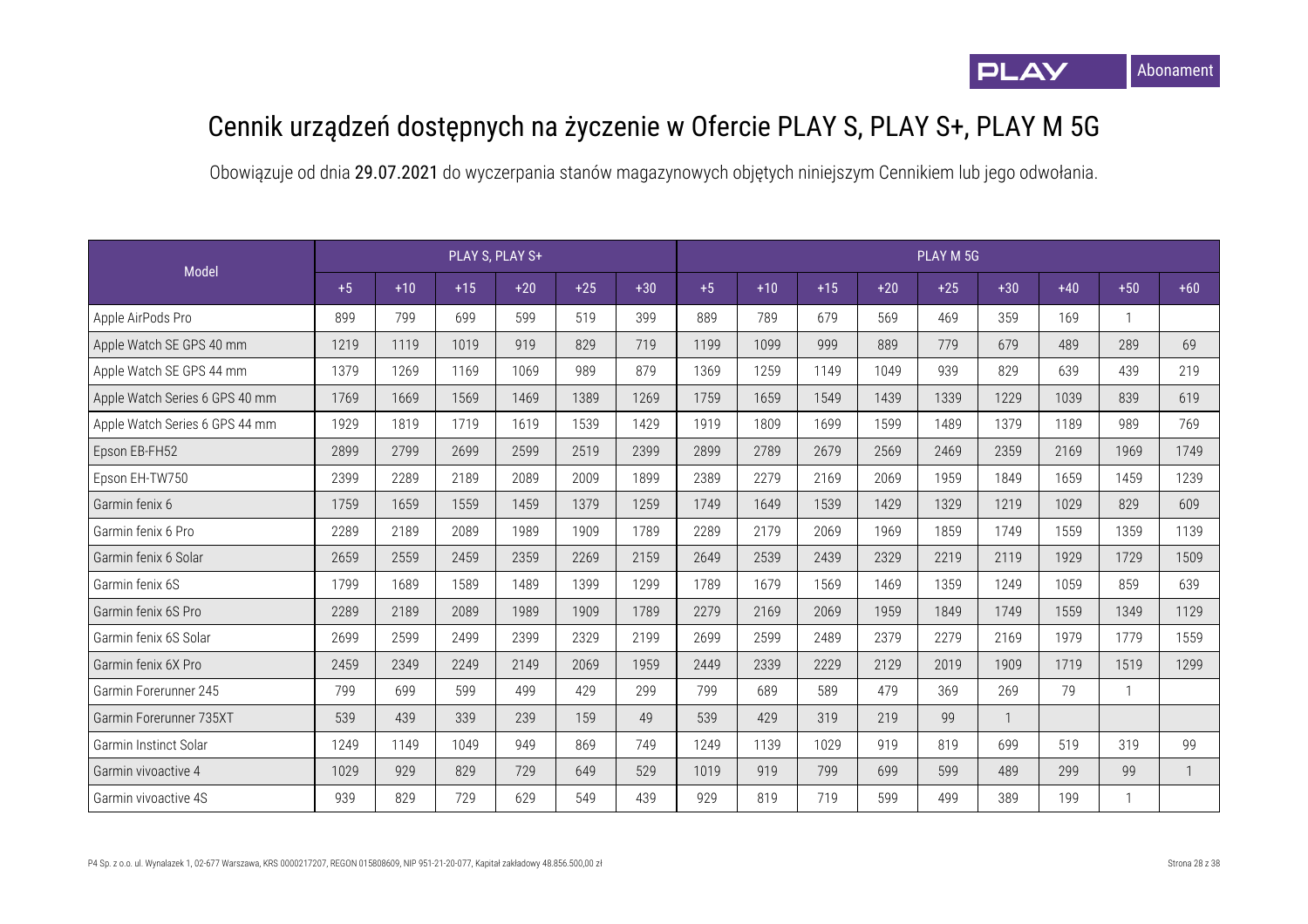

|                                                |      |              |       | PLAY S, PLAY S+ |              |                |      |              |       |       | PLAY M 5G    |       |              |              |              |
|------------------------------------------------|------|--------------|-------|-----------------|--------------|----------------|------|--------------|-------|-------|--------------|-------|--------------|--------------|--------------|
| Model                                          | $+5$ | $+10$        | $+15$ | $+20$           | $+25$        | $+30$          | $+5$ | $+10$        | $+15$ | $+20$ | $+25$        | $+30$ | $+40$        | $+50$        | $+60$        |
| Garmin vívofit 4                               | 119  | $\mathbf{1}$ |       |                 |              |                | 99   | $\mathbf{1}$ |       |       |              |       |              |              |              |
| Hammer Explorer Pro                            | 1179 | 1079         | 979   | 879             | 799          | 679            | 1169 | 1069         | 959   | 849   | 749          | 639   | 449          | 249          | $\mathbf{1}$ |
| Honor FlyPods Lite                             | 89   | $\mathbf{1}$ |       |                 |              |                | 89   | $\mathbf{1}$ |       |       |              |       |              |              |              |
| <b>HTC Vive Cosmos</b>                         | 3329 | 3229         | 3129  | 3029            | 2949         | 2829           | 3319 | 3209         | 3109  | 2999  | 2889         | 2789  | 2599         | 2389         | 2169         |
| Huawei Band 6                                  | 129  | 29           |       |                 |              |                | 119  | $\mathbf{1}$ |       |       |              |       |              |              |              |
| Huawei FreeBuds 4i                             | 189  | 89           |       |                 |              |                | 179  | 69           |       |       |              |       |              |              |              |
| Huawei FreeBuds Pro                            | 569  | 459          | 359   | 259             | 179          | 69             | 559  | 449          | 339   | 239   | 129          | 19    | $\mathbf{1}$ |              |              |
| Huawei Watch 3 Active                          | 1359 | 1259         | 1159  | 1059            | 979          | 869            | 1359 | 1249         | 1139  | 1039  | 929          | 819   | 629          | 429          | 199          |
| Huawei Watch 3 Pro Classic                     | 1619 | 1509         | 1409  | 1319            | 1229         | 1119           | 1609 | 1499         | 1399  | 1289  | 1179         | 1079  | 889          | 679          | 469          |
| Huawei Watch GT + Mate 20 Lite                 | 709  | 609          | 509   | 409             | 329          | 209            | 699  | 589          | 489   | 379   | 269          | 169   | $\mathbf{1}$ |              |              |
| Huawei Watch GT 2 42 mm Classic                | 409  | 309          | 209   | 99              | 29           | $\overline{1}$ | 399  | 299          | 189   | 79    | $\mathbf{1}$ |       |              |              |              |
| Huawei Watch GT 2 42 mm Elegant                | 699  | 599          | 499   | 399             | 319          | 209            | 699  | 589          | 479   | 379   | 269          | 159   | $\mathbf{1}$ |              |              |
| Huawei Watch GT 2 Pro                          | 939  | 839          | 739   | 639             | 559          | 439            | 939  | 829          | 719   | 599   | 499          | 399   | 199          | $\mathbf{1}$ |              |
| JBL by HARMAN CHARGE 4 wyc                     | 439  | 339          | 239   | 139             | 59           | $\mathbf{1}$   | 429  | 299          | 209   | 99    | $\mathbf{1}$ |       |              |              |              |
| JBL by HARMAN Live 300 TWS                     | 249  | 139          | 39    | $\mathbf{1}$    |              |                | 229  | 119          | 1     |       | $\mathbf{1}$ |       |              |              |              |
| JBL by HARMAN T115BT                           | 49   | $\mathbf{1}$ |       |                 |              |                | 49   | $\mathbf{1}$ |       |       |              |       |              |              |              |
| <b>JBL LINK PORTABLE</b>                       | 379  | 269          | 169   | 69              | $\mathbf{1}$ |                | 369  | 259          | 149   | 39    | $\mathbf{1}$ |       |              |              |              |
| Laptop Asus X509JA-BQ084T                      | 2579 | 2469         | 2369  | 2269            | 2189         | 2069           | 2499 | 2439         | 2279  | 2229  | 2069         | 1999  | 1829         | 1589         | 1399         |
| Laptop Huawei Matebook 14                      | 3319 | 3219         | 3119  | 3019            | 2939         | 2819           | 3309 | 3199         | 3099  | 2989  | 2879         | 2769  | 2589         | 2379         | 2159         |
| Laptop Huawei Matebook D 14" +<br>E5573Cs      | 2479 | 2369         | 2329  | 2169            | 2149         | 2029           | 2479 | 2339         | 2299  | 2129  | 2079         | 1899  | 1729         | 1489         | 1419         |
| Laptop Lenovo Legion Y540-15 + router<br>E5576 | 3209 | 3109         | 3009  | 2909            | 2829         | 2709           | 3199 | 3089         | 2989  | 2879  | 2769         | 2659  | 2479         | 2269         | 2049         |
| LG 49UN711C                                    | 1729 | 1619         | 1519  | 1429            | 1339         | 1229           | 1719 | 1609         | 1509  | 1399  | 1289         | 1189  | 999          | 789          | 579          |
| Marshall Kilburn                               | 379  | 279          | 179   | 79              | $\mathbf{1}$ |                | 359  | 249          | 139   | 39    | $\mathbf{1}$ |       |              |              |              |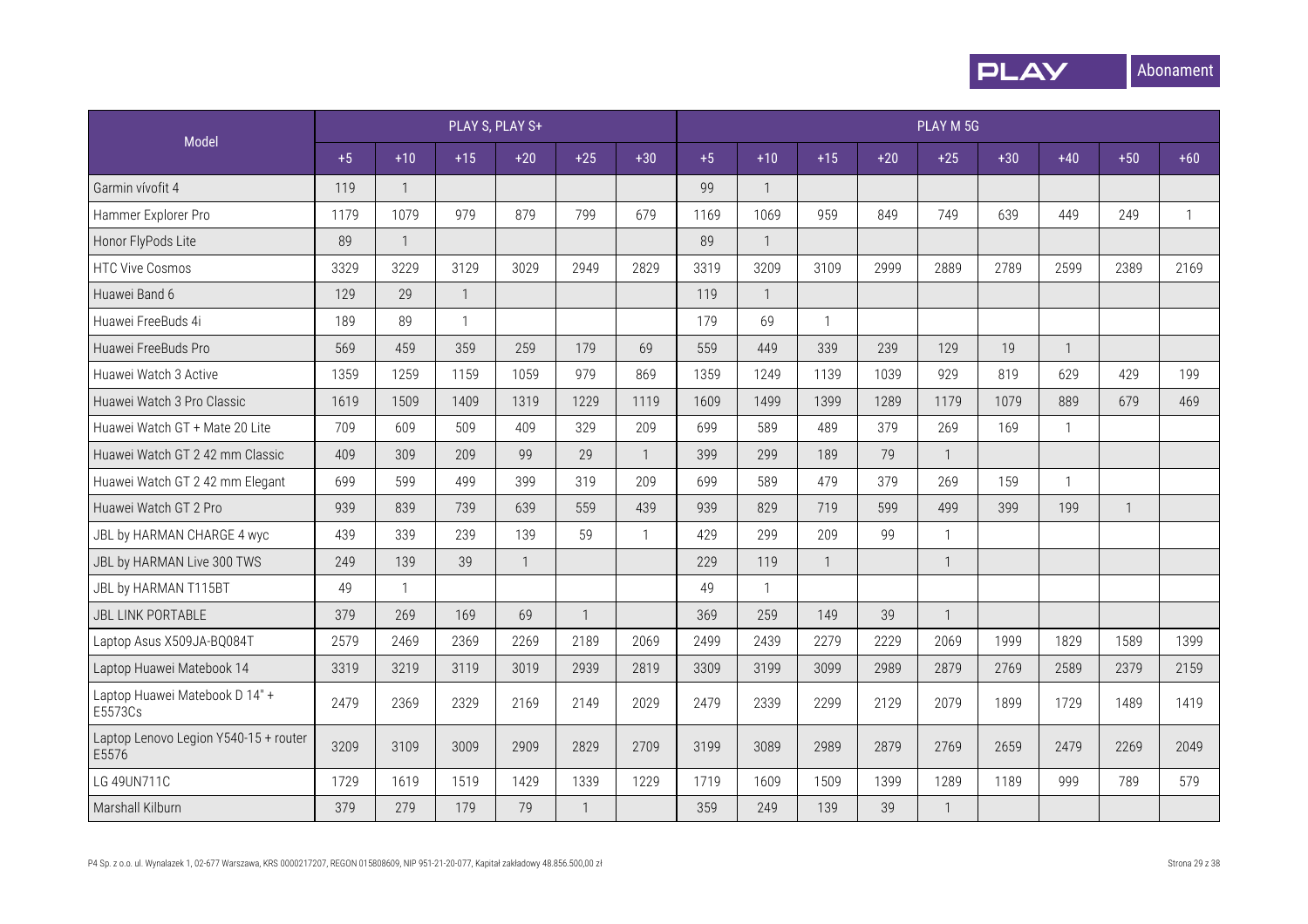

|                                                              |      |                |       | PLAY S, PLAY S+ |       |                |      |              |       |              | PLAY M 5G |                |              |              |              |
|--------------------------------------------------------------|------|----------------|-------|-----------------|-------|----------------|------|--------------|-------|--------------|-----------|----------------|--------------|--------------|--------------|
| Model                                                        | $+5$ | $+10$          | $+15$ | $+20$           | $+25$ | $+30$          | $+5$ | $+10$        | $+15$ | $+20$        | $+25$     | $+30$          | $+40$        | $+50$        | $+60$        |
| MaxCom MK281                                                 | 99   | $\mathbf{1}$   |       |                 |       |                | 99   | $\mathbf{1}$ |       |              |           |                |              |              |              |
| MaxCom MM29D HS                                              | 59   | $\overline{1}$ |       |                 |       |                | 49   | $\mathbf{1}$ |       |              |           |                |              |              |              |
| MaxCom MM917 Strong                                          | 79   | $\mathbf{1}$   |       |                 |       |                | 69   | $\mathbf{1}$ |       |              |           |                |              |              |              |
| Motorola Razr 5G                                             | 4689 | 4589           | 4489  | 4389            | 4309  | 4189           | 4679 | 4569         | 4469  | 4359         | 4249      | 4149           | 3959         | 3759         | 3539         |
| Navitel R600                                                 | 49   | $\mathbf{1}$   |       |                 |       |                | 29   | $\mathbf{1}$ |       |              |           |                |              |              |              |
| OnePlus 8T                                                   | 2649 | 2539           | 2439  | 2339            | 2259  | 2149           | 2639 | 2529         | 2429  | 2319         | 2209      | 2099           | 1919         | 1699         | 1499         |
| OnePlus 9                                                    | 3099 | 2999           | 2899  | 2799            | 2719  | 2599           | 3099 | 2989         | 2889  | 2779         | 2669      | 2559           | 2379         | 2169         | 1959         |
| OnePlus 9 Pro 256GB                                          | 4289 | 4189           | 4089  | 3989            | 3899  | 3789           | 4279 | 4179         | 4069  | 3959         | 3859      | 3749           | 3559         | 3359         | 3139         |
| OnePlus Nord N10 5G                                          | 1069 | 969            | 869   | 769             | 689   | 569            | 1059 | 949          | 849   | 739          | 629       | 529            | 339          | 139          | $\mathbf{1}$ |
| OnePlus Nord N100                                            | 509  | 399            | 299   | 199             | 119   | $\overline{1}$ | 499  | 389          | 279   | 179          | 69        | $\overline{1}$ |              |              |              |
| Oppo Watch 41 mm                                             | 579  | 469            | 369   | 269             | 199   | 79             | 569  | 459          | 349   | 239          | 129       | 19             | $\mathbf{1}$ |              |              |
| Oppo Watch 46 mm                                             | 779  | 669            | 569   | 469             | 399   | 279            | 769  | 659          | 549   | 439          | 329       | 219            | 39           |              |              |
| Samsung Galaxy A52 5G                                        | 1499 | 1389           | 1289  | 1189            | 1099  | 999            | 1489 | 1379         | 1269  | 1169         | 1059      | 949            | 769          | 559          | 339          |
| Samsung Galaxy S21 Ultra                                     | 4829 | 4719           | 4629  | 4529            | 4439  | 4329           | 4819 | 4709         | 4609  | 4499         | 4389      | 4289           | 4099         | 3889         | 3679         |
| Samsung Galaxy S21+256GB                                     | 4299 | 4199           | 4099  | 3999            | 3919  | 3799           | 4299 | 4189         | 4079  | 3969         | 3869      | 3759           | 3569         | 3369         | 3149         |
| Samsung Galaxy Watch 3 41mm                                  | 1129 | 1029           | 929   | 829             | 749   | 629            | 1119 | 1019         | 909   | 799          | 699       | 589            | 399          | 199          | 1            |
| Samsung Galaxy Watch 3 45mm                                  | 1129 | 1029           | 929   | 829             | 749   | 629            | 1119 | 1019         | 909   | 799          | 699       | 589            | 399          | 199          | $\mathbf{1}$ |
| Samsung Galaxy Watch Active2 40 mm                           | 929  | 829            | 729   | 629             | 549   | 429            | 919  | 819          | 709   | 599          | 499       | 389            | 199          | $\mathbf{1}$ |              |
| Samsung R210N Gear 360 (2017) +<br>J530F Galaxy J5 (2017) DS | 259  | 149            | 49    | $\mathbf{1}$    |       |                | 259  | 119          | 59    | $\mathbf{1}$ |           |                |              |              |              |
| Samsung R800N Galaxy Watch 46mm<br>+ G950F Galaxy S8         | 2449 | 2339           | 2239  | 2139            | 2069  | 1949           | 1889 | 2299         | 1669  | 2099         | 1449      | 1889           | 1699         | 1459         | 779          |
| Samsung UE43TU7102                                           | 1399 | 1289           | 1189  | 1089            | 999   | 889            | 1379 | 1269         | 1159  | 1049         | 939       | 829            | 659          | 469          | 249          |
| Samsung UE50TU7102                                           | 1679 | 1569           | 1469  | 1369            | 1289  | 1169           | 1659 | 1549         | 1439  | 1329         | 1219      | 1099           | 939          | 749          | 529          |
| Samsung UE55TU7102                                           | 1959 | 1849           | 1749  | 1649            | 1569  | 1459           | 1939 | 1829         | 1719  | 1599         | 1499      | 1389           | 1219         | 1029         | 799          |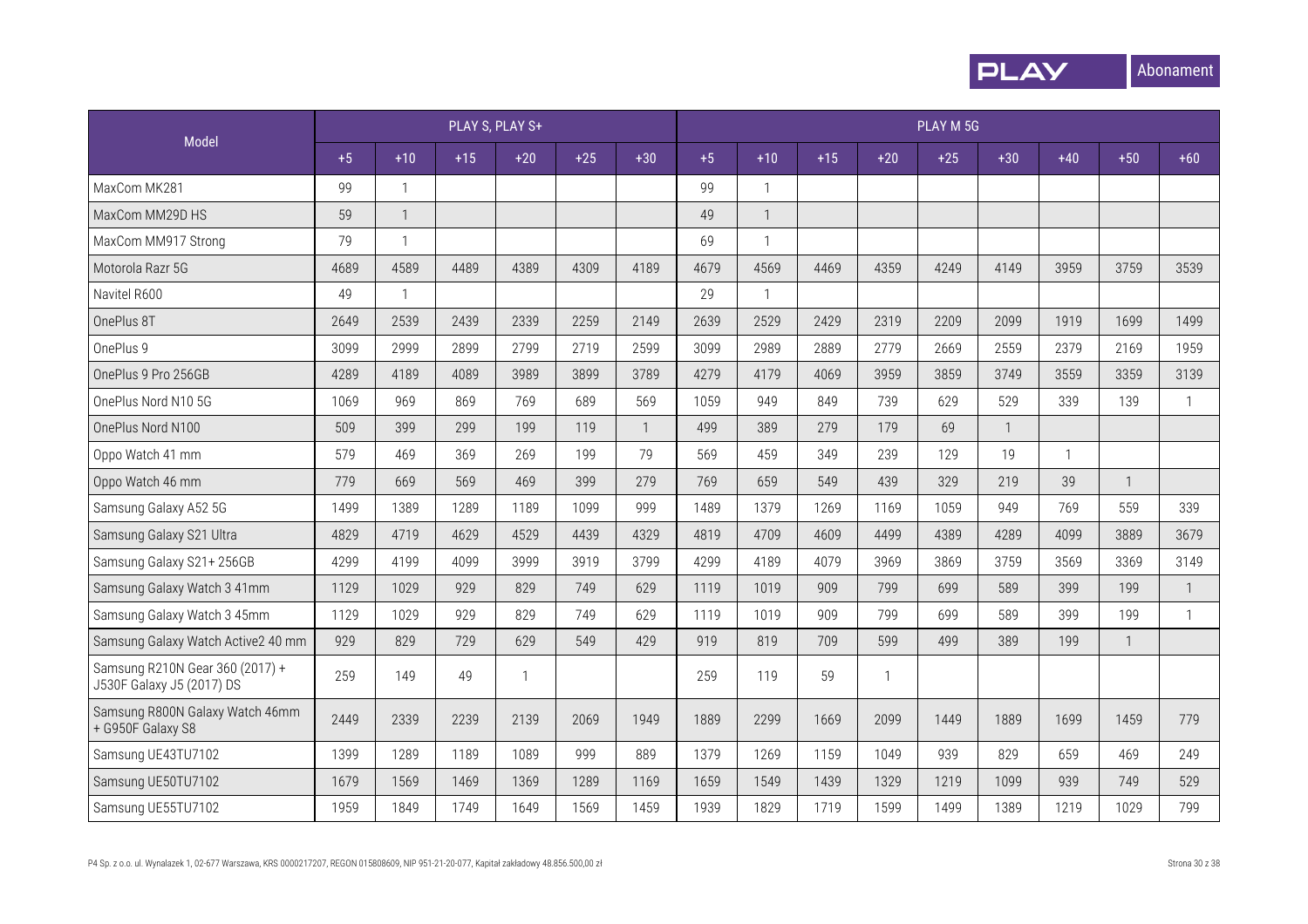

|                                                                      |                |              |              | PLAY S, PLAY S+ |              |              |                |              |              |                | PLAY M 5G    |              |              |              |       |
|----------------------------------------------------------------------|----------------|--------------|--------------|-----------------|--------------|--------------|----------------|--------------|--------------|----------------|--------------|--------------|--------------|--------------|-------|
| Model                                                                | $+5$           | $+10$        | $+15$        | $+20$           | $+25$        | $+30$        | $+5$           | $+10$        | $+15$        | $+20$          | $+25$        | $+30$        | $+40$        | $+50$        | $+60$ |
| Sony PlayStation 4 Pro 1TB                                           | 1679           | 1579         | 1479         | 1379            | 1299         | 1179         | 1669           | 1569         | 1459         | 1349           | 1239         | 1139         | 949          | 739          | 529   |
| Tablet Huawei MatePad T10S 2/32GB                                    | 619            | 509          | 409          | 309             | 229          | 109          | 599            | 489          | 379          | 269            | 159          | 49           | $\mathbf{1}$ |              |       |
| Tablet Huawei MatePad T10S 2/32GB +<br>Waga Huawei Smart Scale AH100 | 649            | 539          | 439          | 339             | 259          | 149          | 639            | 529          | 419          | 309            | 209          | 99           | $\mathbf{1}$ |              |       |
| Tablet Huawei MediaPad T5 10 LTE<br>3/32GB                           |                |              |              |                 |              |              | 619            | 499          | 399          | 289            | 199          | 69           | 1            |              |       |
| Tablet Samsung Galaxy TAB S6 LITE<br>LTE.                            | 1449           | 1339         | 1239         | 1139            | 1069         | 949          | 1439           | 1319         | 1219         | 1109           | 999          | 889          | 699          | 519          | 299   |
| <b>TCL 43P615</b>                                                    | 1299           | 1199         | 1099         | 999             | 929          | 799          | 1299           | 1199         | 1089         | 979            | 879          | 769          | 579          | 379          | 159   |
| <b>TCL 50P615</b>                                                    | 1689           | 1579         | 1479         | 1379            | 1299         | 1189         | 1679           | 1569         | 1459         | 1359           | 1249         | 1139         | 949          | 749          | 529   |
| <b>TCL 55P615</b>                                                    | 1919           | 1819         | 1719         | 1619            | 1539         | 1419         | 1919           | 1799         | 1699         | 1589           | 1489         | 1379         | 1189         | 989          | 769   |
| TCL TKJ400F                                                          | 699            | 599          | 499          | 399             | 329          | 199          | 699            | 579          | 479          | 369            | 259          | 149          | $\mathbf{1}$ |              |       |
| <b>TCL TS6110</b>                                                    | 409            | 309          | 199          | 99              | 19           | $\mathbf{1}$ | 399            | 289          | 189          | 79             | $\mathbf{1}$ |              |              |              |       |
| <b>TCL TS8111</b>                                                    | 589            | 489          | 389          | 289             | 209          | 89           | 579            | 479          | 369          | 259            | 159          | 49           | $\mathbf{1}$ |              |       |
| Vivo TWS Neo                                                         | 329            | 229          | 129          | 29              | $\mathbf{1}$ |              | 319            | 209          | 109          | $\overline{1}$ |              |              |              |              |       |
| Vivo X51 5G                                                          | 2659           | 2549         | 2449         | 2349            | 2269         | 2159         | 2649           | 2539         | 2429         | 2319           | 2219         | 2109         | 1919         | 1719         | 1499  |
| Vivo X60 Pro 5G                                                      | 3309           | 3199         | 3099         | 2999            | 2919         | 2809         | 3299           | 3189         | 3079         | 2979           | 2869         | 2759         | 2579         | 2369         | 2149  |
| Xbox Series X 1TB                                                    | 2139           | 2029         | 1939         | 1839            | 1749         | 1639         | 2129           | 2019         | 1919         | 1809           | 1699         | 1599         | 1409         | 1199         | 989   |
| Xiaomi Amazfit Bip                                                   | 69             | $\mathbf{1}$ |              |                 |              |              | 59             | $\mathbf{1}$ |              |                |              |              |              |              |       |
| Xiaomi Mi 11 Ultra 5G                                                | 5589           | 5479         | 5379         | 5279            | 5199         | 5089         | 5579           | 5469         | 5359         | 5259           | 5149         | 5039         | 4859         | 4649         | 4429  |
| Xiaomi Mi Air Purifier 2s                                            | 449            | 339          | 229          | 99              | 59           | $\mathbf{1}$ | 429            | 289          | 199          | 99             | 19           | $\mathbf{1}$ |              |              |       |
| Xiaomi Mi Air Purifier 3H                                            | 429            | 319          | 219          | 119             | 49           | $\mathbf{1}$ |                | 309          | 199          | 89             | $\mathbf{1}$ |              |              |              |       |
| Xiaomi Mi Air Purifier Pro H                                         | 929            | 819          | 719          | 619             | 539          | 429          | 919            | 799          | 699          | 599            | 489          | 379          | 199          | $\mathbf{1}$ |       |
| Xiaomi Mi Body Composition Scale 2                                   | $\overline{9}$ | $\mathbf{1}$ |              |                 |              |              | $\overline{9}$ | $\mathbf{1}$ |              |                |              |              |              |              |       |
| Xiaomi Mi Box S 4K                                                   | 199            | 99           | $\mathbf{1}$ |                 |              |              | 189            | 69           | $\mathbf{1}$ |                |              |              |              |              |       |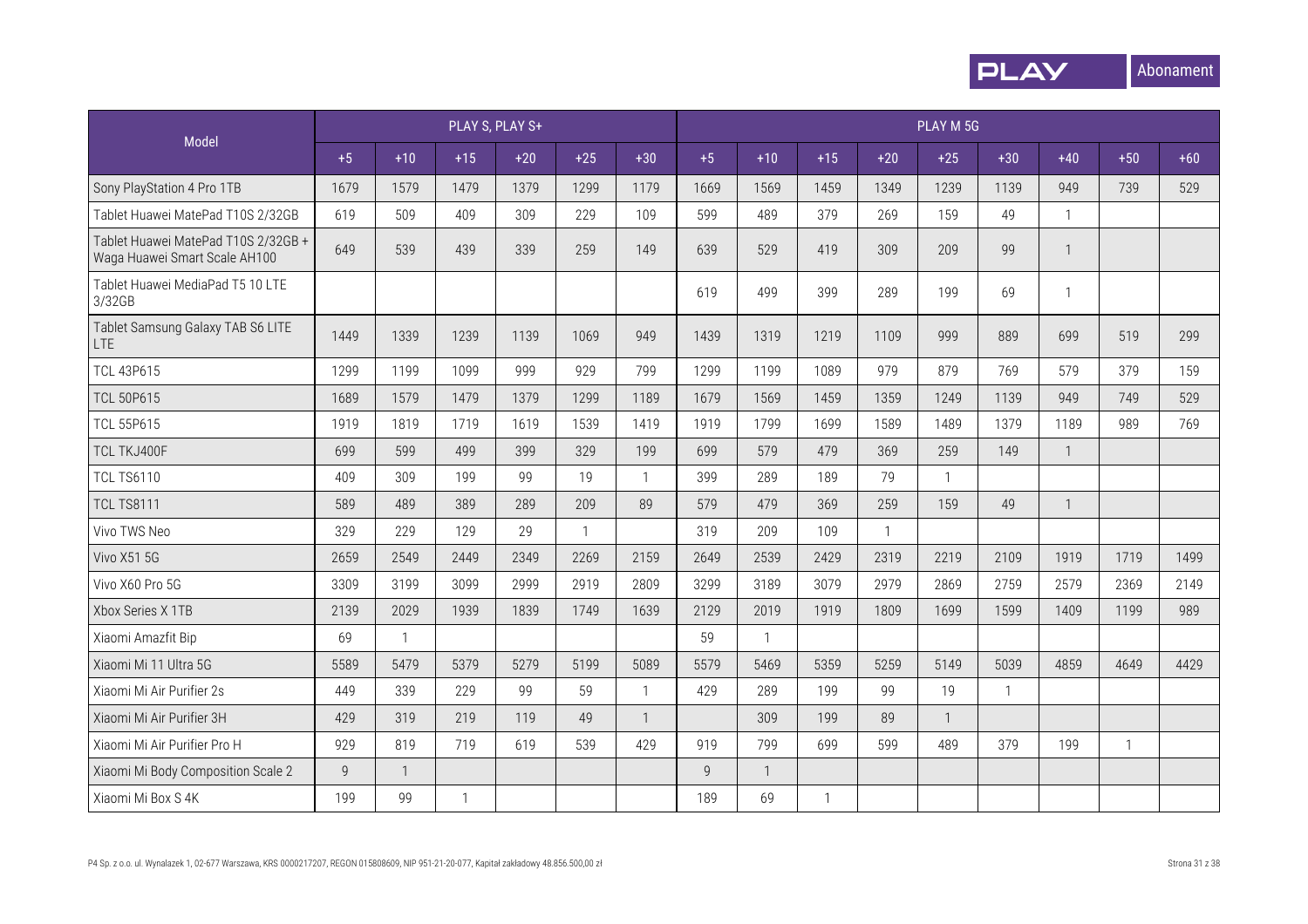

| Model                                   |      |       |       | PLAY S, PLAY S+ |       |       |      |       |       |       | PLAY M 5G |       |       |       |       |
|-----------------------------------------|------|-------|-------|-----------------|-------|-------|------|-------|-------|-------|-----------|-------|-------|-------|-------|
|                                         | $+5$ | $+10$ | $+15$ | $+20$           | $+25$ | $+30$ | $+5$ | $+10$ | $+15$ | $+20$ | $+25$     | $+30$ | $+40$ | $+50$ | $+60$ |
| Xiaomi Mi Electric Scooter              | 1289 | 1179  | 1079  | 979             | 859   | 739   | 1289 | 1149  | 1079  | 949   | 859       | 739   | 499   | 259   | 199   |
| Xiaomi Mi Electric Scooter 1S           | 1599 | 1499  | 1399  | 1299            | 1219  | 1099  | 1599 | 1489  | 1389  | 1279  | 1169      | 1069  | 879   | 669   | 459   |
| Xiaomi Mi Electric Scooter Pro 2        | 2049 | 1949  | 1849  | 1749            | 1669  | 1559  | 2049 | 1939  | 1829  | 1729  | 1619      | 1499  | 1319  | 1119  | 899   |
| Xiaomi Mi Robot Vacuum Mop 1C           | 849  | 749   | 639   | 539             | 469   | 349   | 839  | 729   | 619   | 499   | 399       | 289   | 99    |       |       |
| Xiaomi Mi Robot Vacuum Mop<br>Essential | 589  | 489   | 389   | 289             | 199   | 99    | 589  | 479   | 369   | 269   | 159       | 49    |       |       |       |
| Xiaomi Mi Robot Vacuum Mop Pro          | 1229 | 1129  | 1029  | 929             | 849   | 729   | 1219 | 1099  | 999   | 899   | 799       | 689   | 499   | 299   | 79    |
| Xiaomi Mi Sports Bluetooth Earphones    |      |       |       |                 |       |       |      |       |       |       |           |       |       |       |       |
| Xiaomi Mi True Wireless Earphones 2     | 119  |       |       |                 |       |       | 99   |       |       |       |           |       |       |       |       |
| Xiaomi Mi True Wireless Earphones 2S    | 189  | 79    |       |                 |       |       | 179  | 69    |       |       |           |       |       |       |       |
| Xiaomi Mi Watch                         | 339  | 239   | 139   | 39              |       |       | 339  | 229   | 119   |       |           |       |       |       |       |

|                                                       |         |         | PLAY S. PLAY S+ |         |         |         |         |         |         |         | PLAY M 5G |         |         |         |         |
|-------------------------------------------------------|---------|---------|-----------------|---------|---------|---------|---------|---------|---------|---------|-----------|---------|---------|---------|---------|
| Zestaw                                                | $+5$    | $+10$   | $+15$           | $+20$   | $+25$   | $+30$   | $+5$    | $+10$   | $+15$   | $+20$   | $+25$     | $+30$   | $+40$   | $+50$   | $+60$   |
| Hammer Explorer Pro + Hammer<br><b>Smart Watch</b>    | 1369    | 1269    | 1169            | 1069    | 989     | 879     | 1369    | 1259    | 1149    | 1049    | 939       | 829     | 639     | 439     | 219     |
| Hammer Explorer Pro                                   | 1146,57 | 1062,82 | 979,06          | 895,31  | 828,31  | 736,18  | 1146,57 | 1054,44 | 962,31  | 878,56  | 786,43    | 694,31  | 535,18  | 367,67  | 183,42  |
| Hammer Smart Watch                                    | 222,43  | 206,18  | 189,94          | 173,69  | 160,69  | 142,82  | 222,43  | 204,56  | 186,69  | 170.44  | 152,57    | 134,69  | 103,82  | 71,33   | 35,58   |
| Huawei Mate 40 Pro 5G + Huawei<br><b>Freebuds Pro</b> | 4589    | 4489    | 4389            | 4289    | 4199    | 4089    | 4579    | 4469    | 4359    | 4259    | 4149      | 4039    | 3849    | 3649    | 3429    |
| Huawei Mate 40 Pro 5G                                 | 3933,95 | 3848,22 | 3762,50         | 3676,77 | 3599,62 | 3505,32 | 3925,38 | 3831,08 | 3736,78 | 3651,05 | 3556,76   | 3462,46 | 3299,58 | 3128,13 | 2939,53 |
| Huawei FreeBuds Pro                                   | 655,05  | 640,78  | 626,50          | 612,23  | 599,38  | 583,68  | 653,62  | 637,92  | 622,22  | 607,95  | 592,24    | 576,54  | 549,42  | 520,87  | 489,47  |
| Huawei P40 Pro + Huawei Watch GT 2<br>42 mm Elegant   | 2919    | 2819    | 2719            | 2619    | 2529    | 2419    | 2909    | 2799    | 2689    | 2589    | 2479      | 2369    | 2179    | 1979    | 1649    |
| Huawei P40 Pro                                        | 2376,36 | 2294,95 | 2213,54         | 2132,13 | 2058,86 | 1969,31 | 2368,22 | 2278,66 | 2189,11 | 2107,70 | 2018,15   | 1928,60 | 1773,92 | 1611,10 | 1342,45 |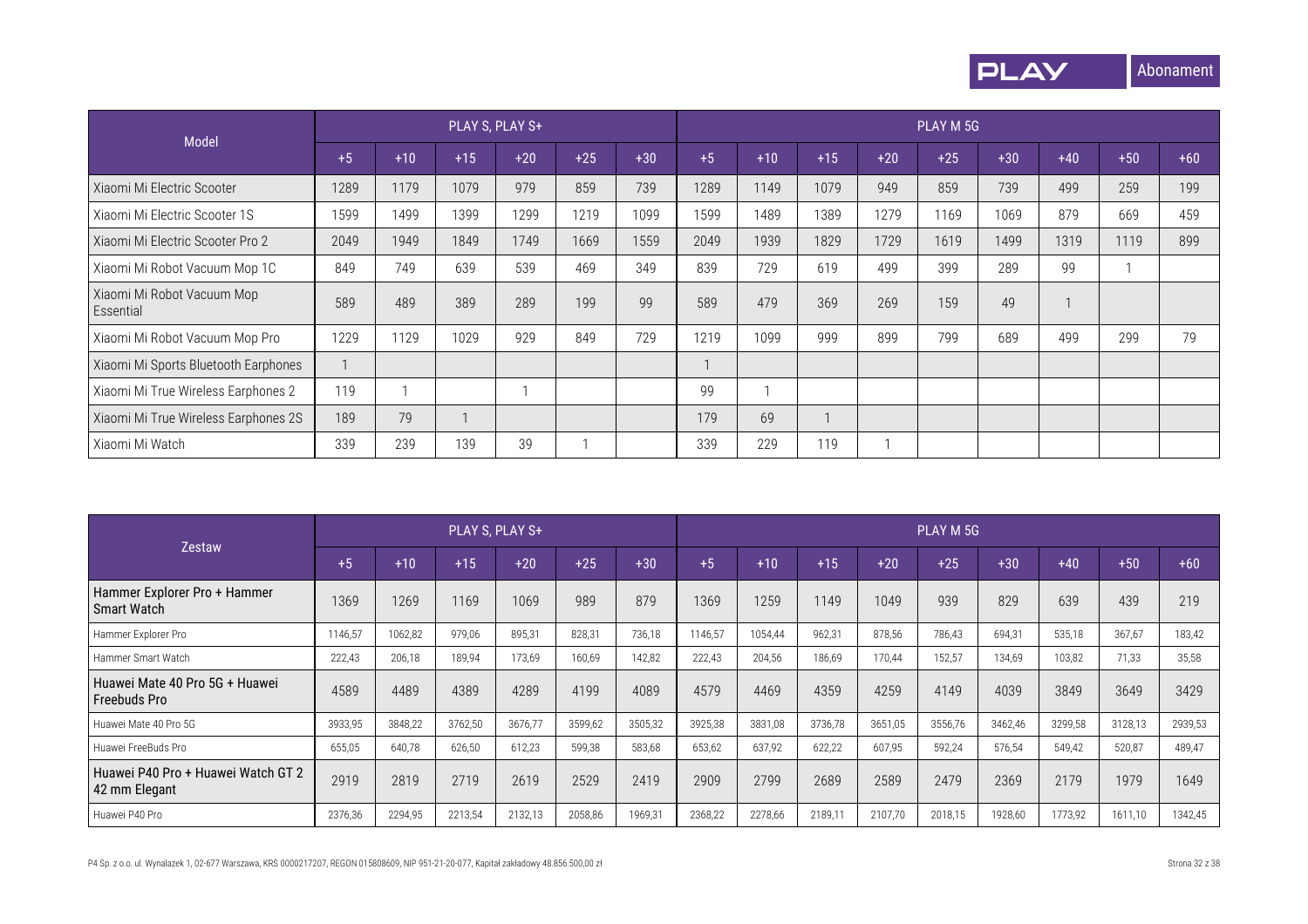

|                                                            |         |         |         | PLAY S, PLAY S+ |         |         |         |         |         |         | PLAY M 5G |         |         |         |         |
|------------------------------------------------------------|---------|---------|---------|-----------------|---------|---------|---------|---------|---------|---------|-----------|---------|---------|---------|---------|
| <b>Zestaw</b>                                              | $+5$    | $+10$   | $+15$   | $+20$           | $+25$   | $+30$   | $+5$    | $+10$   | $+15$   | $+20$   | $+25$     | $+30$   | $+40$   | $+50$   | $+60$   |
| Huawei Watch GT 2 42 mm Elegant                            | 542,64  | 524,05  | 505,46  | 486,87          | 470,14  | 449,69  | 540,78  | 520,34  | 499.89  | 481,30  | 460,85    | 440,40  | 405,08  | 367,90  | 306,55  |
| Huawei Watch 3 Active + Huawei<br>FreeBuds 4i              | 1359    | 1259    | 1159    | 1059            | 979     | 869     | 1359    | 1249    | 1139    | 1039    | 929       | 819     | 629     | 429     | 199     |
| Huawei Watch 3 Active                                      | 1155,63 | 1070,59 | 985,56  | 900,52          | 832,49  | 738,95  | 1155,63 | 1062,09 | 968,55  | 883,51  | 789,98    | 696,44  | 534,87  | 364,80  | 169,22  |
| Huawei FreeBuds 4i                                         | 203,37  | 188,41  | 173,44  | 158,48          | 146,51  | 130,05  | 203,37  | 186,91  | 170,45  | 155,49  | 139,02    | 122,56  | 94,13   | 64,20   | 29,78   |
| Huawei Watch 3 Pro Classic + Huawei<br><b>FreeBuds Pro</b> | 1619    | 1509    | 1409    | 1319            | 1229    | 1119    | 1609    | 1499    | 1399    | 1289    | 1179      | 1079    | 889     | 679     | 469     |
| Huawei Watch 3 Pro Classic                                 | 1116,76 | 1040,89 | 971,91  | 909,83          | 847,75  | 771,87  | 1109,87 | 1033,99 | 965,01  | 889,13  | 813,26    | 744,28  | 613,22  | 468,36  | 323,51  |
| Huawei FreeBuds Pro                                        | 502,24  | 468,11  | 437,09  | 409,17          | 381,25  | 347,13  | 499,13  | 465,01  | 433,99  | 399,87  | 365,74    | 334,72  | 275,78  | 210,64  | 145,49  |
| iPhone 11 128GB + Apple AirPods Pro                        | 3979    | 3879    | 3779    | 3679            | 3589    | 3479    | 3969    | 3859    | 3759    | 3649    | 3539      | 3439    | 3249    | 3049    | 2829    |
| iPhone 11 128GB                                            | 3006,81 | 2931,24 | 2855,67 | 2780,11         | 2712,10 | 2628,97 | 2999,25 | 2916,13 | 2840,56 | 2757,44 | 2674,31   | 2598,75 | 2455,17 | 2304,04 | 2137,79 |
| Apple AirPods Pro                                          | 972,19  | 947,76  | 923,33  | 898,89          | 876,90  | 850,03  | 969,75  | 942,87  | 918,44  | 891,56  | 864,69    | 840,25  | 793,83  | 744,96  | 691,21  |
| iPhone 11 64GB + Apple AirPods Pro                         | 3799    | 3699    | 3599    | 3499            | 3419    | 3299    | 3789    | 3689    | 3579    | 3469    | 3369      | 3259    | 3069    | 2869    | 2649    |
| iPhone 11 64GB                                             | 2804,45 | 2730,63 | 2656,81 | 2582,99         | 2523,94 | 2435,35 | 2797,07 | 2723,25 | 2642,05 | 2560,85 | 2487,03   | 2405,82 | 2265,56 | 2117,92 | 1955,51 |
| Apple AirPods Pro                                          | 994,55  | 968,37  | 942,19  | 916,01          | 895,06  | 863,65  | 991,93  | 965,75  | 936,95  | 908,15  | 881,97    | 853,18  | 803,44  | 751,08  | 693,49  |
| iPhone 12 128GB + Apple AirPods Pro                        | 4989    | 4879    | 4779    | 4679            | 4599    | 4489    | 4979    | 4869    | 4759    | 4659    | 4549      | 4439    | 4249    | 4049    | 3829    |
| iPhone 12 128GB                                            | 3982,59 | 3894,78 | 3814,95 | 3735,13         | 3671,26 | 3583,45 | 3974,61 | 3886,80 | 3798,99 | 3719,16 | 3631,35   | 3543,54 | 3391,87 | 3232,21 | 3056,59 |
| Apple AirPods Pro                                          | 1006,41 | 984,22  | 964,05  | 943,87          | 927,74  | 905,55  | 1004,39 | 982,20  | 960,01  | 939,84  | 917,65    | 895,46  | 857,13  | 816,79  | 772,41  |
| iPhone 12 64GB + Apple AirPods Pro                         | 4739    | 4639    | 4539    | 4439            | 4359    | 4239    | 4729    | 4629    | 4519    | 4409    | 4309      | 4199    | 4009    | 3809    | 3589    |
| iPhone 12 64GB                                             | 3717,39 | 3638,95 | 3560,51 | 3482,06         | 3419,31 | 3325,18 | 3709,55 | 3631,10 | 3544,82 | 3458,53 | 3380,09   | 3293,80 | 3144,76 | 2987,88 | 2815,30 |
| Apple AirPods Pro                                          | 1021,61 | 1000,05 | 978,49  | 956,94          | 939,69  | 913,82  | 1019,45 | 997,90  | 974,18  | 950,47  | 928,91    | 905,20  | 864,24  | 821,12  | 773,70  |
| iPhone 12 mini 128GB + Apple AirPods<br>Pro                | 4259    | 4159    | 4059    | 3959            | 3869    | 3759    | 4249    | 4139    | 4039    | 3929    | 3819      | 3719    | 3529    | 3329    | 3109    |
| iPhone 12 mini 128GB                                       | 3283,46 | 3206,37 | 3129,27 | 3052,18         | 2982,79 | 2897,99 | 3275,75 | 3190,95 | 3113,85 | 3029,05 | 2944,24   | 2867,15 | 2720,67 | 2566,48 | 2396,87 |
| Apple AirPods Pro                                          | 975,54  | 952,63  | 929,73  | 906,82          | 886,21  | 861,01  | 973,25  | 948,05  | 925,15  | 899,95  | 874,76    | 851,85  | 808,33  | 762,52  | 712,13  |
| iPhone 12 mini 128GB + Apple Watch<br>SE GPS 40 mm         | 4569    | 4469    | 4369    | 4269            | 4179    | 4069    | 4559    | 4449    | 4349    | 4239    | 4129      | 4029    | 3839    | 3639    | 3419    |
| iPhone 12 mini 128GB                                       | 3381,50 | 3307.49 | 3233,48 | 3159,47         | 3092,86 | 3011,45 | 3374,10 | 3292,69 | 3218,68 | 3137,27 | 3055,86   | 2981,85 | 2841,23 | 2693,21 | 2530,39 |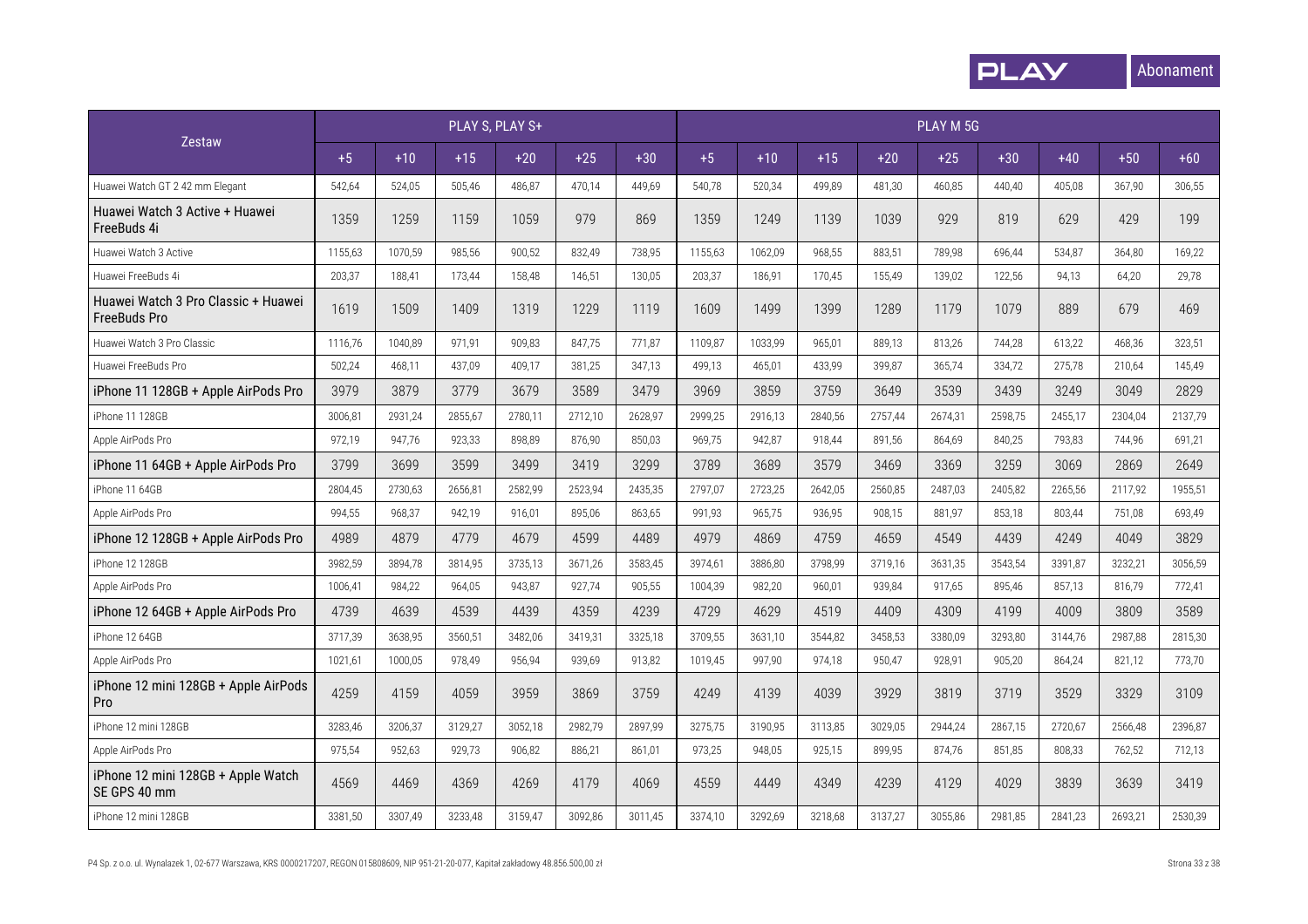

|                                                      |         |         |         | PLAY S, PLAY S+ |         |         |         |         |         |         | PLAY M 5G |         |         |         |         |
|------------------------------------------------------|---------|---------|---------|-----------------|---------|---------|---------|---------|---------|---------|-----------|---------|---------|---------|---------|
| Zestaw                                               | $+5$    | $+10$   | $+15$   | $+20$           | $+25$   | $+30$   | $+5$    | $+10$   | $+15$   | $+20$   | $+25$     | $+30$   | $+40$   | $+50$   | $+60$   |
| Apple Watch SE GPS 40 mm                             | 1187,50 | 1161,51 | 1135,52 | 1109,53         | 1086,14 | 1057,55 | 1184,90 | 1156,31 | 1130,32 | 1101,73 | 1073,14   | 1047,15 | 997,77  | 945,79  | 888,61  |
| iPhone 12 mini 128GB + Apple Watch<br>SE GPS 44 mm   | 4719    | 4619    | 4519    | 4419            | 4339    | 4219    | 4709    | 4609    | 4499    | 4389    | 4289      | 4179    | 3989    | 3789    | 3569    |
| iPhone 12 mini 128GB                                 | 3390,75 | 3318,90 | 3247,04 | 3175,19         | 3117,71 | 3031,48 | 3383,56 | 3311,71 | 3232,67 | 3153,63 | 3081,78   | 3002,74 | 2866,22 | 2722,52 | 2564,44 |
| Apple Watch SE GPS 44 mm                             | 1328,25 | 1300,10 | 1271,96 | 1243,81         | 1221,29 | 1187,52 | 1325,44 | 1297,29 | 1266,33 | 1235,37 | 1207,22   | 1176,26 | 1122,78 | 1066,48 | 1004,56 |
| iPhone 12 mini 64 GB + Apple Watch<br>SE GPS 40 mm   | 4329    | 4219    | 4119    | 4019            | 3939    | 3829    | 4319    | 4209    | 4099    | 3999    | 3889      | 3779    | 3589    | 3389    | 3169    |
| iPhone 12 mini 64GB                                  | 3156,98 | 3076,76 | 3003,83 | 2930.90         | 2872.56 | 2792,34 | 3149,68 | 3069,46 | 2989.25 | 2916.32 | 2836.10   | 2755,88 | 2617,32 | 2471,47 | 2311,03 |
| Apple Watch SE GPS 40 mm                             | 1172,02 | 1142,24 | 1115,17 | 1088,10         | 1066.44 | 1036,66 | 1169,32 | 1139,54 | 1109,75 | 1082,68 | 1052,90   | 1023,12 | 971,68  | 917,53  | 857,97  |
| iPhone 12 mini 64GB + Apple AirPods<br>Pro           | 4019    | 3909    | 3809    | 3709            | 3629    | 3519    | 4009    | 3899    | 3789    | 3689    | 3579      | 3469    | 3279    | 3079    | 2859    |
| iPhone 12 mini 64GB                                  | 3058,39 | 2974,68 | 2898.58 | 2822.49         | 2761,61 | 2677,90 | 3050,78 | 2967,07 | 2883,36 | 2807,27 | 2723,56   | 2639,85 | 2495,26 | 2343,07 | 2175,65 |
| Apple AirPods Pro                                    | 960,61  | 934,32  | 910,42  | 886,51          | 867,39  | 841,10  | 958,22  | 931,93  | 905,64  | 881,73  | 855,44    | 829,15  | 783,74  | 735,93  | 683,35  |
| iPhone 12 mini 64GB + Apple Watch<br>SE GPS 44 mm    | 4479    | 4369    | 4269    | 4179            | 4089    | 3979    | 4469    | 4359    | 4259    | 4149    | 4039      | 3929    | 3749    | 3539    | 3329    |
| iPhone 12 mini 64GB                                  | 3167,34 | 3089,56 | 3018,84 | 2955,20         | 2891,55 | 2813,77 | 3160,27 | 3082,49 | 3011,77 | 2933,98 | 2856,20   | 2778,41 | 2651,12 | 2502,62 | 2354,12 |
| Apple Watch SE GPS 44 mm                             | 1311,66 | 1279,44 | 1250,16 | 1223,80         | 1197,45 | 1165,23 | 1308,73 | 1276,51 | 1247,23 | 1215,02 | 1182,80   | 1150,59 | 1097,88 | 1036,38 | 974,88  |
| iPhone SE (2020) 128GB + Apple<br>AirPods Pro        | 3179    | 3079    | 2979    | 2879            | 2789    | 2679    | 3169    | 3059    | 2959    | 2849    | 2739      | 2639    | 2449    | 2249    | 2029    |
| iPhone SE (2020) 128GB                               | 2165,74 | 2097,61 | 2029,49 | 1961,36         | 1900,05 | 1825,11 | 2158,93 | 2083,99 | 2015,86 | 1940,92 | 1865,98   | 1797,86 | 1668,42 | 1532,16 | 1382,29 |
| Apple AirPods Pro                                    | 1013,26 | 981,39  | 949,51  | 917,64          | 888,95  | 853,89  | 1010,07 | 975,01  | 943,14  | 908,08  | 873,02    | 841,14  | 780,58  | 716,84  | 646,71  |
| iPhone SE (2020) 128GB + Apple<br>Watch SE GPS 40 mm | 3479    | 3369    | 3269    | 3169            | 3089    | 2979    | 3469    | 3359    | 3249    | 3149    | 3039      | 2929    | 2749    | 2539    | 2319    |
| iPhone SE (2020) 128GB                               | 2240,18 | 2169,35 | 2104,96 | 2040,56         | 1989,05 | 1918,22 | 2233,74 | 2162,91 | 2092,08 | 2027,69 | 1956,86   | 1886,03 | 1770,12 | 1634,90 | 1493,24 |
| Apple Watch SE GPS 40 mm                             | 1238,82 | 1199,65 | 1164,04 | 1128,44         | 1099,95 | 1060,78 | 1235,26 | 1196,09 | 1156,92 | 1121.31 | 1082,14   | 1042,97 | 978,88  | 904,10  | 825,76  |
| iPhone SE (2020) 128GB + Apple<br>Watch SE GPS 44 mm | 3619    | 3519    | 3419    | 3319            | 3239    | 3119    | 3619    | 3509    | 3399    | 3299    | 3189      | 3079    | 2889    | 2689    | 2469    |
| iPhone SE (2020) 128GB                               | 2238,29 | 2176,44 | 2114,59 | 2052,75         | 2003,27 | 1929,05 | 2238,29 | 2170,26 | 2102,23 | 2040.38 | 1972.34   | 1904,31 | 1786,80 | 1663,10 | 1527,04 |
| Apple Watch SE GPS 44 mm                             | 1380,71 | 1342,56 | 1304,41 | 1266,25         | 1235,73 | 1189,95 | 1380,71 | 1338,74 | 1296,77 | 1258,62 | 1216,66   | 1174,69 | 1102,20 | 1025,90 | 941,96  |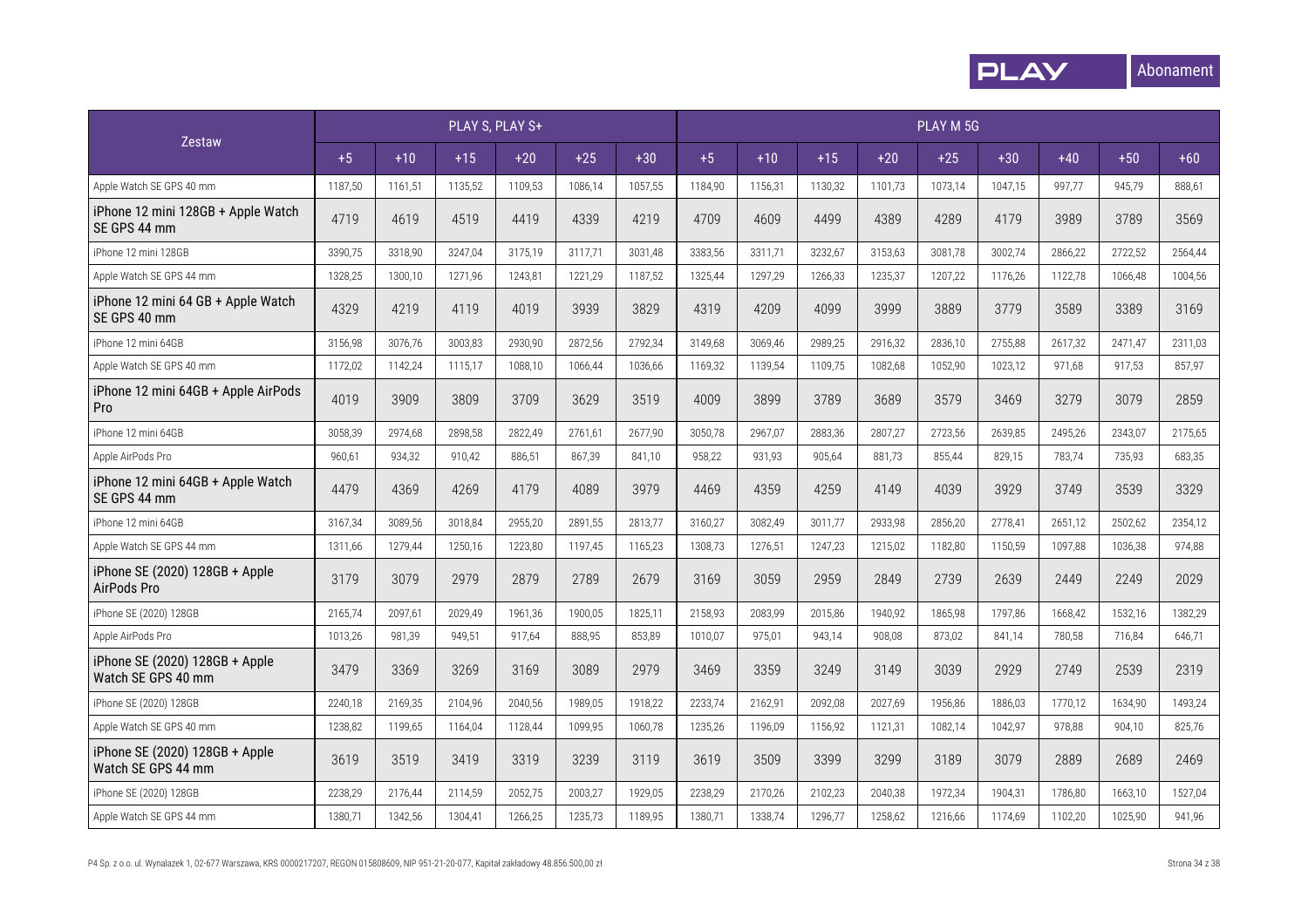

|                                                     | PLAY S, PLAY S+ |         |         |         |         |         |         | PLAY M 5G |         |         |         |         |              |         |         |
|-----------------------------------------------------|-----------------|---------|---------|---------|---------|---------|---------|-----------|---------|---------|---------|---------|--------------|---------|---------|
| <b>Zestaw</b>                                       | $+5$            | $+10$   | $+15$   | $+20$   | $+25$   | $+30$   | $+5$    | $+10$     | $+15$   | $+20$   | $+25$   | $+30$   | $+40$        | $+50$   | $+60$   |
| iPhone SE (2020) 64GB + Apple<br>AirPods Pro        | 2939            | 2839    | 2739    | 2639    | 2559    | 2449    | 2939    | 2829      | 2719    | 2619    | 2509    | 2399    | 2209         | 2009    | 1789    |
| iPhone SE (2020) 64GB                               | 1929,01         | 1863,37 | 1797,74 | 1732,10 | 1679,59 | 1607,40 | 1929,01 | 1856,81   | 1784,61 | 1718,97 | 1646,78 | 1574,58 | 1449,87      | 1318,60 | 1174,21 |
| Apple AirPods Pro                                   | 1009,99         | 975,63  | 941,26  | 906,90  | 879,41  | 841,60  | 1009,99 | 972,19    | 934,39  | 900,03  | 862,22  | 824,42  | 759,13       | 690,40  | 614,79  |
| iPhone SE (2020) 64GB + Apple Watch<br>SE GPS 40 mm | 3239            | 3139    | 3039    | 2939    | 2859    | 2739    | 3239    | 3129      | 3019    | 2909    | 2809    | 2699    | 2509         | 2309    | 2089    |
| iPhone SE (2020) 64GB                               | 2000,78         | 1939.01 | 1877,24 | 1815,47 | 1766,05 | 1691,92 | 2000,78 | 1932,83   | 1864.89 | 1796.94 | 1735,17 | 1667,22 | 1549,85      | 1426,31 | 1290.41 |
| Apple Watch SE GPS 40 mm                            | 1238,22         | 1199,99 | 1161,76 | 1123,53 | 1092,95 | 1047,08 | 1238,22 | 1196,17   | 1154,11 | 1112,06 | 1073,83 | 1031,78 | 959,15       | 882,69  | 798,59  |
| iPhone SE (2020) 64GB + Apple Watch<br>SE GPS 44 mm | 3389            | 3289    | 3189    | 3089    | 2999    | 2889    | 3379    | 3269      | 3169    | 3059    | 2949    | 2849    | 2659         | 2459    | 2239    |
| iPhone SE (2020) 64GB                               | 2004,94         | 1945,78 | 1886,62 | 1827,46 | 1774,21 | 1709,14 | 1999,02 | 1933,94   | 1874,78 | 1809,71 | 1744,63 | 1685,47 | 1573,07      | 1454,75 | 1324,59 |
| Apple Watch SE GPS 44 mm                            | 1384,06         | 1343,22 | 1302,38 | 1261,54 | 1224,79 | 1179,86 | 1379,98 | 1335,06   | 1294,22 | 1249,29 | 1204,37 | 1163,53 | 1085,93      | 1004,25 | 914,41  |
| Oppo Reno4 Lite + Oppo Watch 41 mm                  | 1389            | 1289    | 1189    | 1089    | 1009    | 889     | 1379    | 1279      | 1169    | 1059    | 959     | 849     | 659          | 459     | 239     |
| Oppo Reno4 Lite                                     | 793,81          | 736,66  | 679,51  | 622,36  | 576,64  | 508,06  | 788,09  | 730,94    | 668,08  | 605,21  | 548,07  | 485,20  | 376,62       | 262,32  | 136,59  |
| Oppo Watch 41 mm                                    | 595,19          | 552,34  | 509,49  | 466,64  | 432,36  | 380,94  | 590,91  | 548,06    | 500,92  | 453,79  | 410,93  | 363,80  | 282,38       | 196,68  | 102,41  |
| Oppo Reno4 Lite + Oppo Watch 46 mm                  | 1609            | 1509    | 1409    | 1309    | 1229    | 1109    | 1609    | 1499      | 1389    | 1279    | 1179    | 1069    | 879          | 679     | 459     |
| Oppo Reno4 Lite                                     | 811,27          | 760,85  | 710,43  | 660     | 619,67  | 559,16  | 811,27  | 755,80    | 700,34  | 644,88  | 594,46  | 539     | 443,20       | 342,36  | 231,43  |
| Oppo Watch 46 mm                                    | 797,73          | 748,15  | 698,57  | 649     | 609,33  | 549,84  | 797,73  | 743,20    | 688,66  | 634,12  | 584,54  | 530     | 435,80       | 336,64  | 227,57  |
| Vivo X51 5G + Vivo piłka UEFA EURO<br>2020          | 2659            | 2549    | 2449    | 2349    | 2269    | 2159    | 2649    | 2539      | 2429    | 2319    | 2219    | 2109    | 1919         | 1719    | 1499    |
| Vivo X51 5G                                         | 2574,03         | 2467,54 | 2370,74 | 2273,94 | 2196,49 | 2090,01 | 2564,35 | 2457,86   | 2351,38 | 2244,89 | 2148,09 | 2041,60 | 1857,68      | 1664,07 | 1451,10 |
| Vivo piłka UEFA EURO 2020                           | 84,97           | 81,46   | 78,26   | 75,06   | 72,51   | 68,99   | 84,65   | 81,14     | 77,62   | 74,11   | 70,91   | 67,40   | 61,32        | 54,93   | 47,90   |
| Vivo X51 5G + Vivo TWS Neo                          | 2659            | 2549    | 2449    | 2349    | 2269    | 2159    | 2649    | 2539      | 2429    | 2319    | 2219    | 2109    | 1919         | 1719    | 1499    |
| Vivo X51 5G                                         | 2312,74         | 2217,07 | 2130,09 | 2043,11 | 1973,53 | 1877,85 | 2304,05 | 2208,37   | 2112,69 | 2017,02 | 1930,04 | 1834,37 | 1669,11      | 1495,15 | 1303,80 |
| Vivo TWS Neo                                        | 346,26          | 331,93  | 318,91  | 305,89  | 295,47  | 281,15  | 344,95  | 330,63    | 316,31  | 301,98  | 288,96  | 274,63  | 249,89       | 223,85  | 195,20  |
| Vivo Y20s + Vivo TWS Neo                            | 749             | 649     | 549     | 449     | 369     | 259     | 749     | 639       | 529     | 429     | 319     | 199     | $\mathbf{1}$ |         |         |
| Vivo Y20s                                           | 456,05          | 395,17  | 334,28  | 273,39  | 224,68  | 157,70  | 456,05  | 389,08    | 322,10  | 261,21  | 194,23  | 121,17  | 0,61         |         |         |
| Vivo TWS Neo                                        | 292,95          | 253,83  | 214,72  | 175,61  | 144,32  | 101,30  | 292,95  | 249,92    | 206,90  | 167,79  | 124,77  | 77,83   | 0,39         |         |         |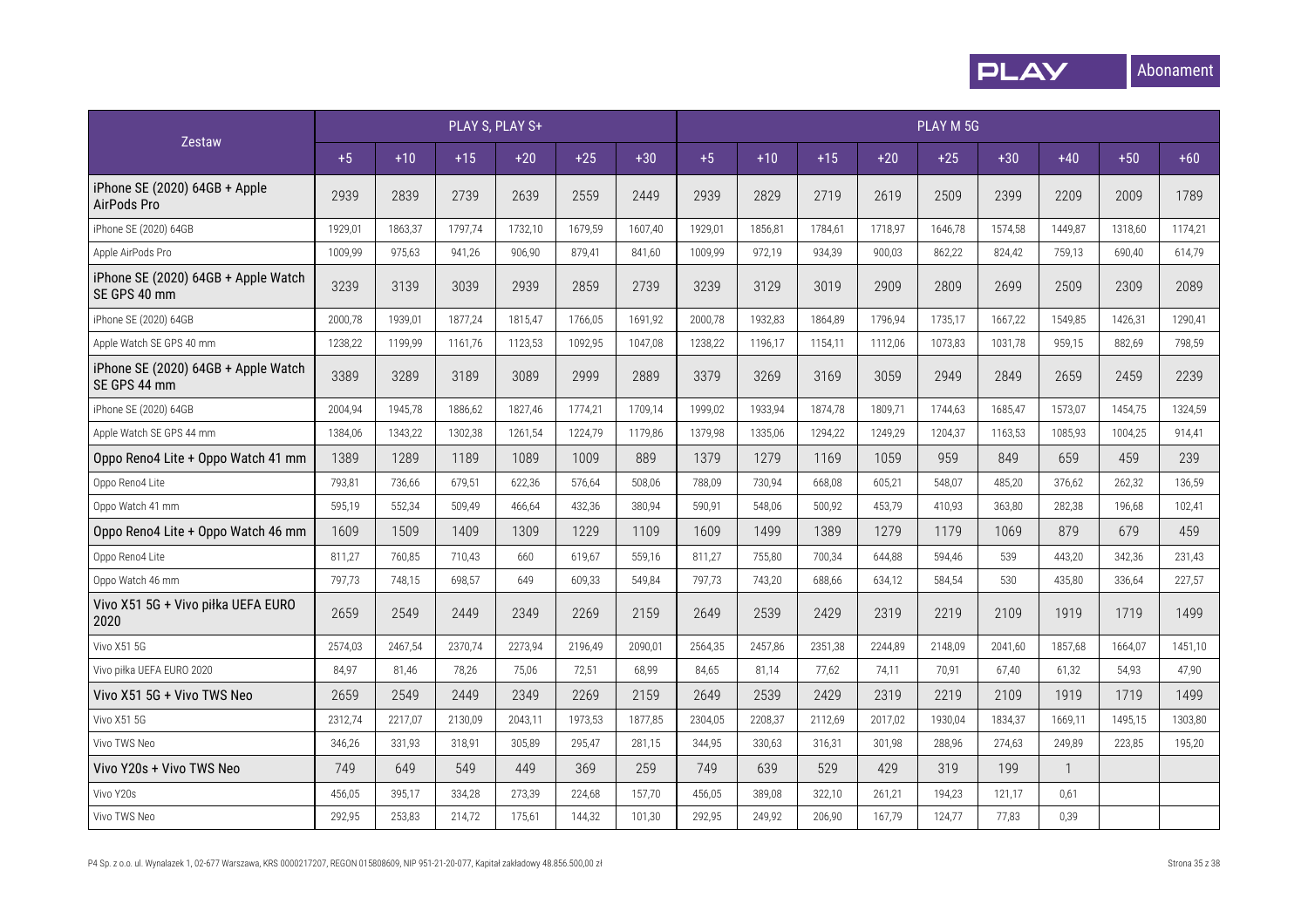

| Zestaw                                                           | PLAY S, PLAY S+ |         |         |         |         |         |         | PLAY M 5G |         |         |         |         |         |         |         |
|------------------------------------------------------------------|-----------------|---------|---------|---------|---------|---------|---------|-----------|---------|---------|---------|---------|---------|---------|---------|
|                                                                  | $+5$            | $+10$   | $+15$   | $+20$   | $+25$   | $+30$   | $+5$    | $+10$     | $+15$   | $+20$   | $+25$   | $+30$   | $+40$   | $+50$   | $+60$   |
| Vivo Y70 + Vivo TWS Neo                                          | 729             | 629     | 529     | 429     | 349     | 229     | 729     | 619       | 499     | 399     | 299     | 189     |         |         |         |
| Vivo Y70                                                         | 502,95          | 433,96  | 364,97  | 295,97  | 240,78  | 157,99  | 502,95  | 427,06    | 344.27  | 275,28  | 206,29  | 130,39  | 0.69    |         |         |
| Vivo TWS Neo                                                     | 226,05          | 195,04  | 164,03  | 133,03  | 108,22  | 71,01   | 226,05  | 191,94    | 154,73  | 123,72  | 92,71   | 58,61   | 0,31    |         |         |
| Xiaomi Mi 10T 5G + Xiaomi Mi True<br><b>Wireless Earphones 2</b> | 1669            | 1569    | 1469    | 1369    | 1279    | 1169    | 1659    | 1549      | 1439    | 1339    | 1229    | 1119    | 929     | 729     | 509     |
| Xiaomi Mi 10T 5G                                                 | 1431.14         | 1345,39 | 1259,64 | 1173,89 | 1096,72 | 1002,40 | 1422,56 | 1328,24   | 1233,92 | 1148.17 | 1053,85 | 959,52  | 796,60  | 625,11  | 436,46  |
| Xiaomi Mi True Wireless Earphones 2                              | 237,86          | 223,61  | 209,36  | 195,11  | 182,28  | 166,60  | 236,44  | 220,76    | 205,08  | 190,83  | 175,15  | 159,48  | 132,40  | 103,89  | 72,54   |
| Xiaomi Mi 10T Pro 5G + Xiaomi Mi Air<br>Purifier 3H              | 2459            | 2359    | 2259    | 2159    | 2079    | 1959    | 2449    | 2339      | 2239    | 2129    | 2019    | 1909    | 1729    | 1519    | 1299    |
| Xiaomi Mi 10T Pro 5G                                             | 1921,53         | 1843,38 | 1765,24 | 1687,10 | 1624,58 | 1530,81 | 1913,71 | 1827,76   | 1749,61 | 1663,66 | 1577,70 | 1491,74 | 1351,09 | 1186,99 | 1015,07 |
| Xiaomi Mi Air Purifier 3H                                        | 537,47          | 515,62  | 493,76  | 471,90  | 454,42  | 428,19  | 535,29  | 511,24    | 489,39  | 465,34  | 441,30  | 417,26  | 377,91  | 332,01  | 283,93  |
| Xiaomi Mi 11i 5G + Xiaomi Mi Watch                               | 2709            | 2609    | 2509    | 2409    | 2329    | 2219    | 2709    | 2599      | 2489    | 2389    | 2279    | 2169    | 1979    | 1779    | 1559    |
| Xiaomi Mi 11i 5G                                                 | 2313,15         | 2227,76 | 2142,37 | 2056,98 | 1988,67 | 1894,75 | 2313,15 | 2219,22   | 2125,29 | 2039,91 | 1945,98 | 1852,05 | 1689,82 | 1519,04 | 1331,19 |
| Xiaomi Mi Watch                                                  | 395,85          | 381,24  | 366,63  | 352,02  | 340,33  | 324,25  | 395,85  | 379,78    | 363,71  | 349,09  | 333,02  | 316,95  | 289,18  | 259,96  | 227,81  |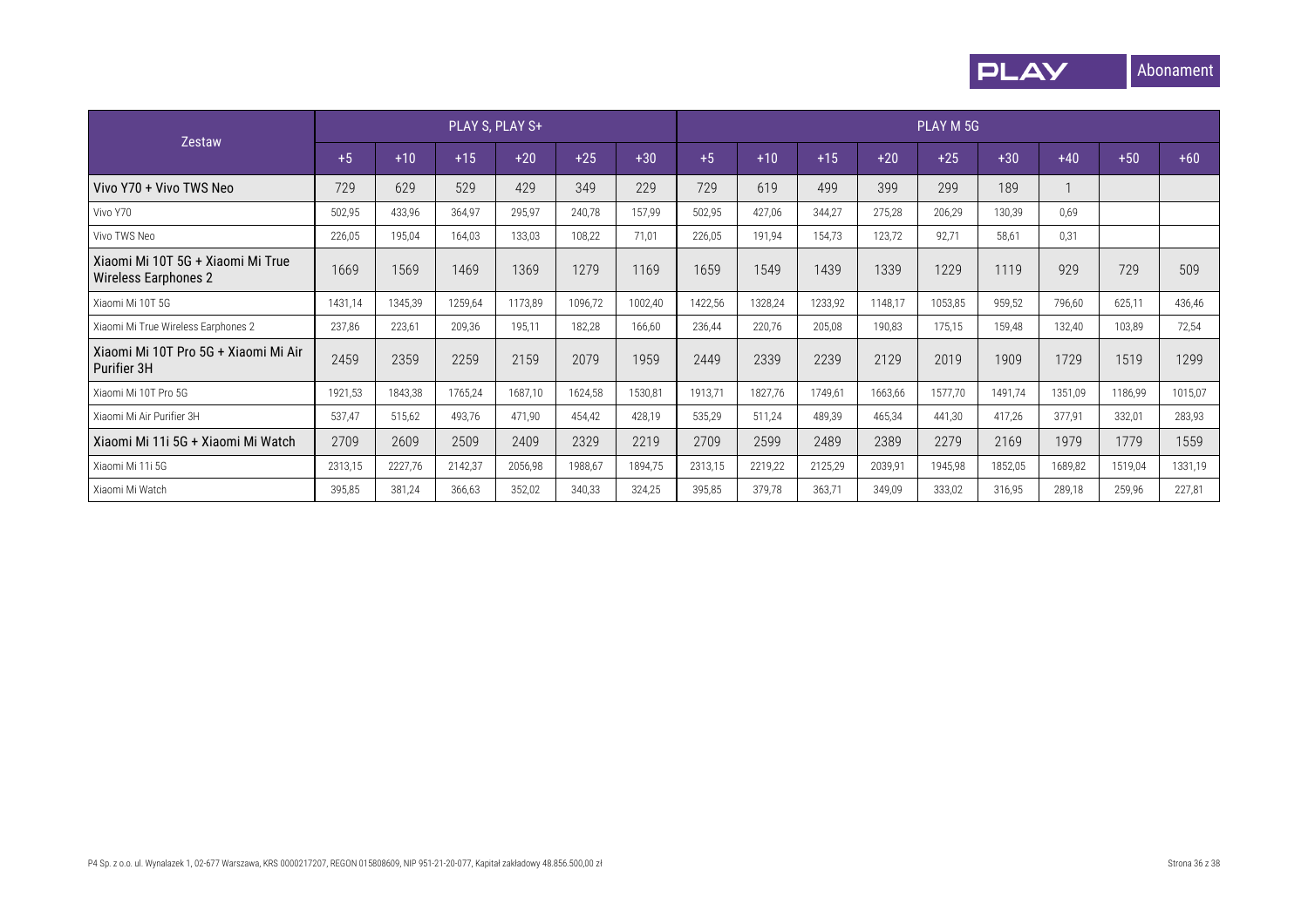

## Cennik gadżetów w Ofercie PLAY S, PLAY S+, PLAY M 5G

| Gadżety i akcesoria                          | Cena         |
|----------------------------------------------|--------------|
| Alcatel 30.25                                | 159          |
| Etui HUAWEI P20 lite Flip Cover              | 19,50        |
| Hammer Smart Watch                           | 249          |
| Honor FlyPods Lite                           | 199          |
| HTC Wireless Earbuds                         | 149          |
| Huawei FreeBuds lite                         | 259          |
| Huawei Mini Speaker CM510                    | 79           |
| Huawei Watch GT 2                            | 549          |
| JBL by HARMAN Everest Elite 150NC            | 749          |
| JBL by HARMAN FREE                           | 449          |
| LG XBOOM Go PL7                              | 589          |
| MaxCom MM330 3G                              | 199          |
| Minionek + Turysta                           | $\mathbf{1}$ |
| Minionek + Więzień                           | $\mathbf{1}$ |
| Nokia 2720 Flip UZZ                          | 350          |
| Oppo Watch 41 mm                             | 799          |
| Oppo Watch 46 mm                             | 999          |
| Samsung Galaxy Watch Active2 40 mm Aluminium | 799          |
| Samsung Galaxy Watch Active2 44 mm Aluminium | 799          |
| TCL ACTV100BT                                | 99           |
| TCL SOCL100BT                                | 79           |